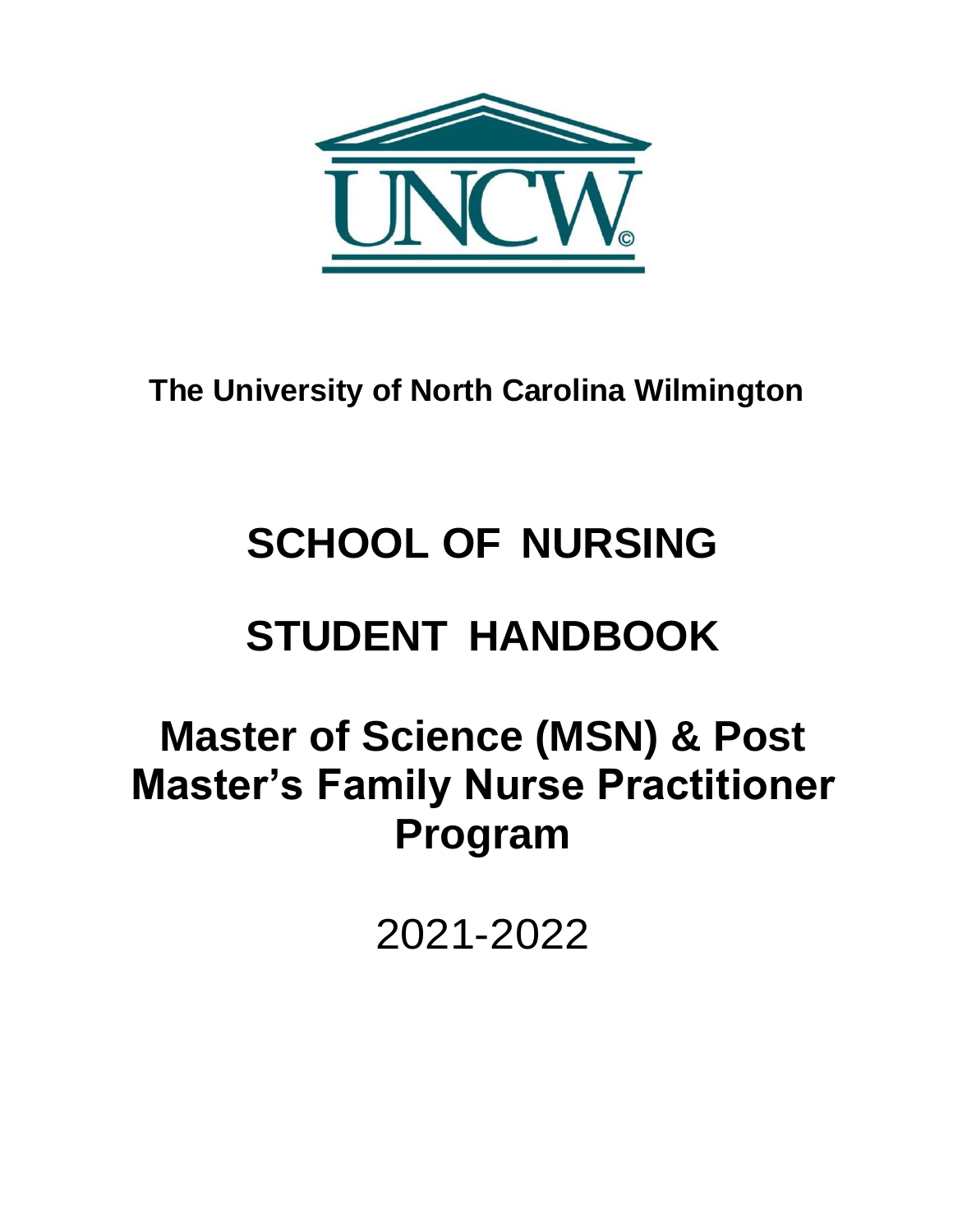#### UNIVERSITY of NORTH CAROLINA WILMINGTON

#### **SCHOOL of NURSING MSN FAMILY NURSE PRACTITONER & Post Masters FNP STUDENT HANDBOOK**

#### **PREFACE**

The purpose of this Student Handbook is to assist in understanding the policies, procedures, and general information specific to the MSN Family Nurse Practitioner program options of the University of North Carolina Wilmington (UNCW) School of Nursing (SON). The information in this guide is a supplement to the published current issues of *The University of North Carolina Wilmington Graduate Catalogue accessible at*  <http://catalogue.uncw.edu/index.php?catoid=40>

> The University of North Carolina Wilmington School of Nursing 601 South College Road Wilmington, NC 28403-5995 Telephone: 910:962:3208 Fax: 910:962:7656 Email: [son@uncw.edu](mailto:son@uncw.edu)

The University of North Carolina Wilmington is committed to and will provide equality of educational and employment opportunity for all persons regardless of race, sex (such as gender, marital status, and pregnancy), age, color, national origin (including ethnicity), creed, religion, disability, sexual orientation, political affiliation, veteran status or relationship to other university constituents—except where sex, age or ability represent bona fide educational or occupational qualifications or where marital status is a statutorily established eligibility criterion for state-funded employee benefit programs. (*The University of North Carolina Wilmington Graduate Catalogue 2016-2017*).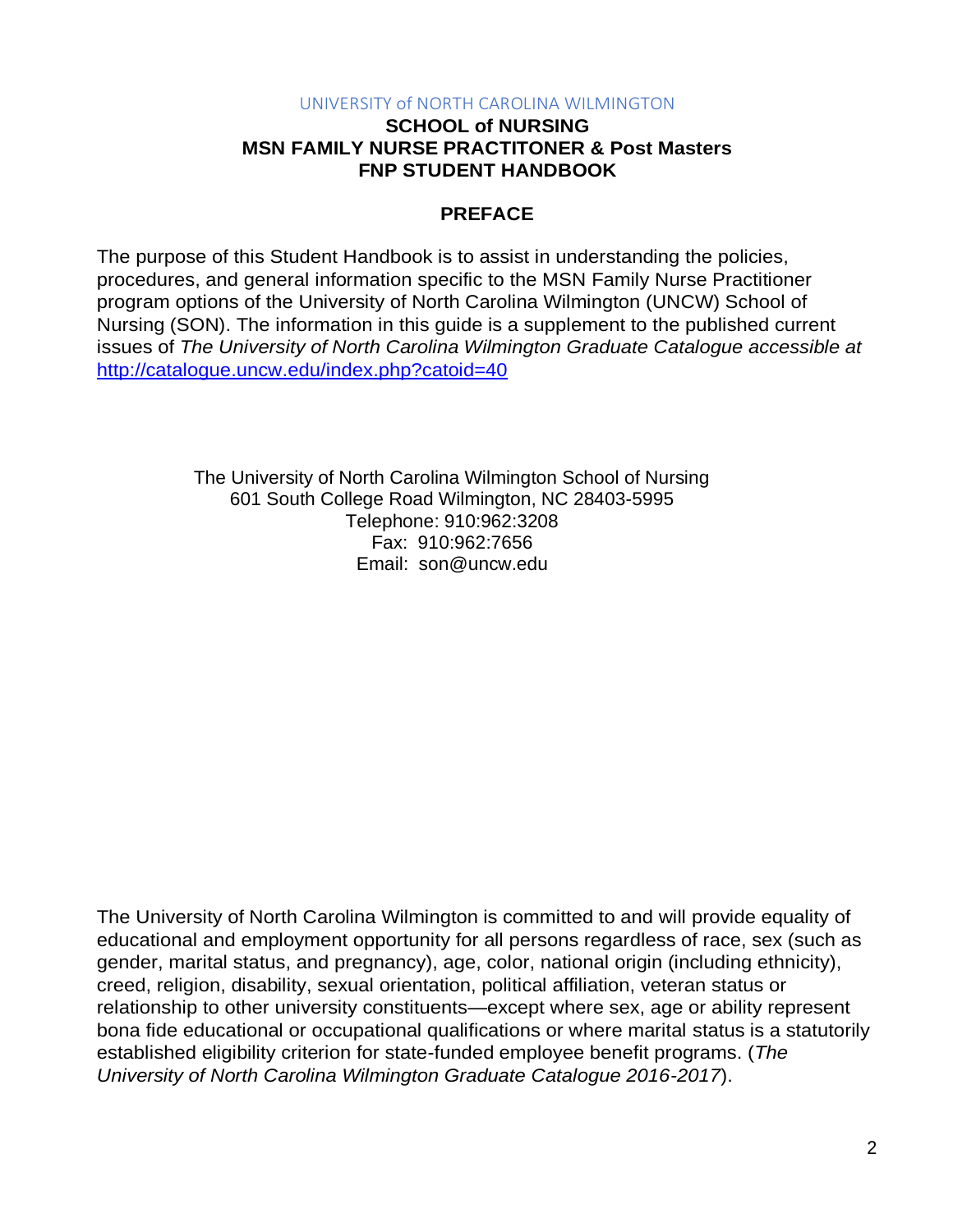# **Section I The University of North Carolina Wilmington School of Nursing**

| . 22                                              |  |  |  |
|---------------------------------------------------|--|--|--|
|                                                   |  |  |  |
|                                                   |  |  |  |
| <b>Section II General Procedures and Policies</b> |  |  |  |
|                                                   |  |  |  |
|                                                   |  |  |  |
|                                                   |  |  |  |
|                                                   |  |  |  |
|                                                   |  |  |  |
|                                                   |  |  |  |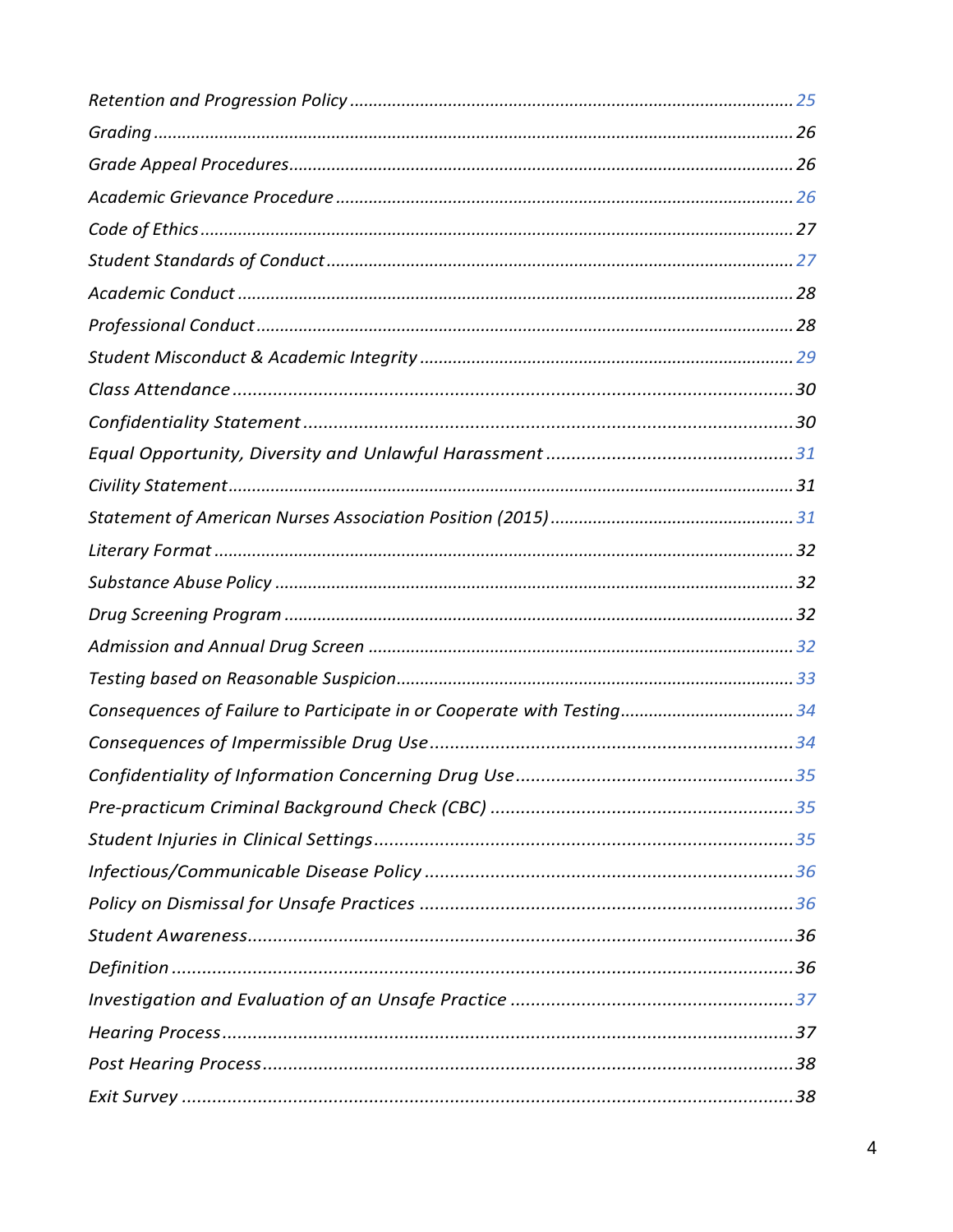| Students are responsible for keeping up-to-date on all of the policies and procedures via the Graduate School Web site       |  |
|------------------------------------------------------------------------------------------------------------------------------|--|
| Attribution upon odularadeabool) or the School of Nursing Web oite Attribution upon oduloan). The information in this bondhe |  |

*(***[http://www.uncw.edu/gradschool/](http://www.uncw.edu/gradschool/))***) or the School of Nursing Web site (***[http://www.uncw.edu/son/](http://www.uncw.edu/son/))***). The information in this handbook and other University catalogs, publications, or announcements is subject to change without notice. University offices can provide current information about possible changes.*

*Introduction*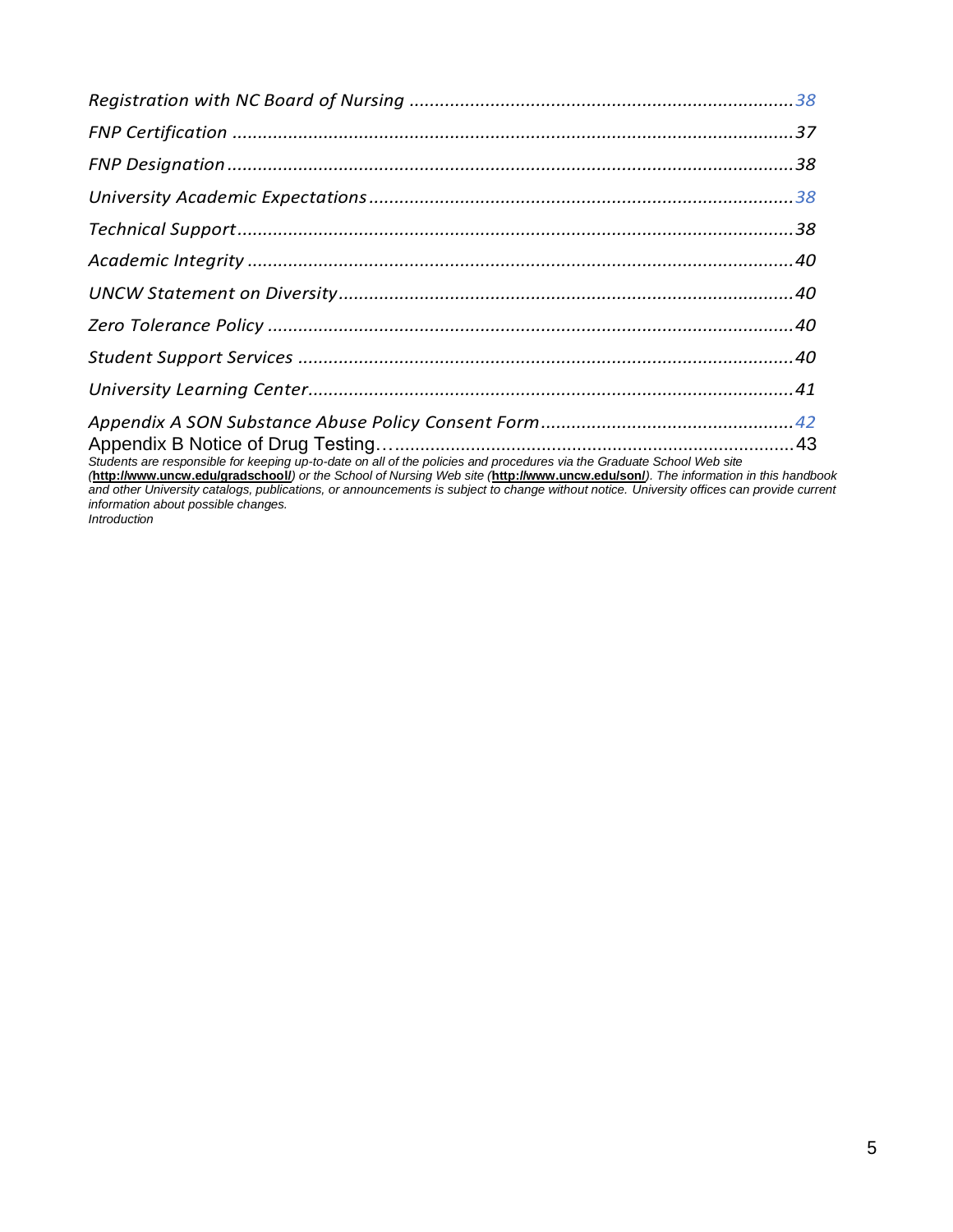# SECTION I

#### **The University of North Carolina Wilmington School of Nursing**

#### <span id="page-5-0"></span>*Overview and History of the School of Nursing*

In the early 1960s, the New Hanover County Commissioners consolidated James Walker Memorial Hospital and Community Hospital creating the New Hanover Memorial Hospital, which has since become New Hanover Regional Medical Center (NHRMC). With the acquisition of Cape Fear Hospital, the current designation as New Hanover Health Network (NHHN) evolved. The New Hanover Memorial Hospital Board of Directors discontinued the diploma nursing programs that had existed at James Walker Memorial Hospital and Community Hospital. In response, county officials requested that Wilmington College establish a two-year associate degree program in nursing. The first Wilmington College nursing class graduated with an Associate of Arts degree in nursing in 1967.

During the 1970s, UNCW initiated plans for a Bachelor of Science program with a concentration in professional nursing. In 1980 a baccalaureate program was recommended to meet the needs of both first-time nursing students and registered nurses wishing to earn a four-year degree. In 1984, the UNC Board of Governors approved establishing the UNCW baccalaureate program in nursing. The curriculum received initial (provisional) approval from the Board of Nursing in June 1984. Having acquired approval from the University of North Carolina System and the North Carolina Board of Nursing, UNCW established the School of Nursing (SON) on July 1, 1984.

Authorization to plan the graduate program was granted by the University of North Carolina General Administration in Fall 1997, with authorization to establish the program in July 1998. The first cohort of students (ten full-time and ten part-time) was admitted in Fall 1998. The planning year and the first two years of the program were supported partially by grants totaling over one million dollars from the United States Department of Health and Human Services and the Cape Fear Memorial Foundation. The first Master of Science in Nursing class of nine students graduated in May 2000. In 2004, continuing accreditation was granted the baccalaureate and MSN programs by the NLNAC for the maximum period of eight years (2012). In 2004, the SON admitted three students into the inaugural class of the Master of Science in Nursing – Nurse Educator Option (MSN NE). In response to the critical shortage of registered nurses in professional practice, and the need to produce more faculty to accommodate increased student enrollment, the Nurse Educator Option was approved as the second option in the MSN program.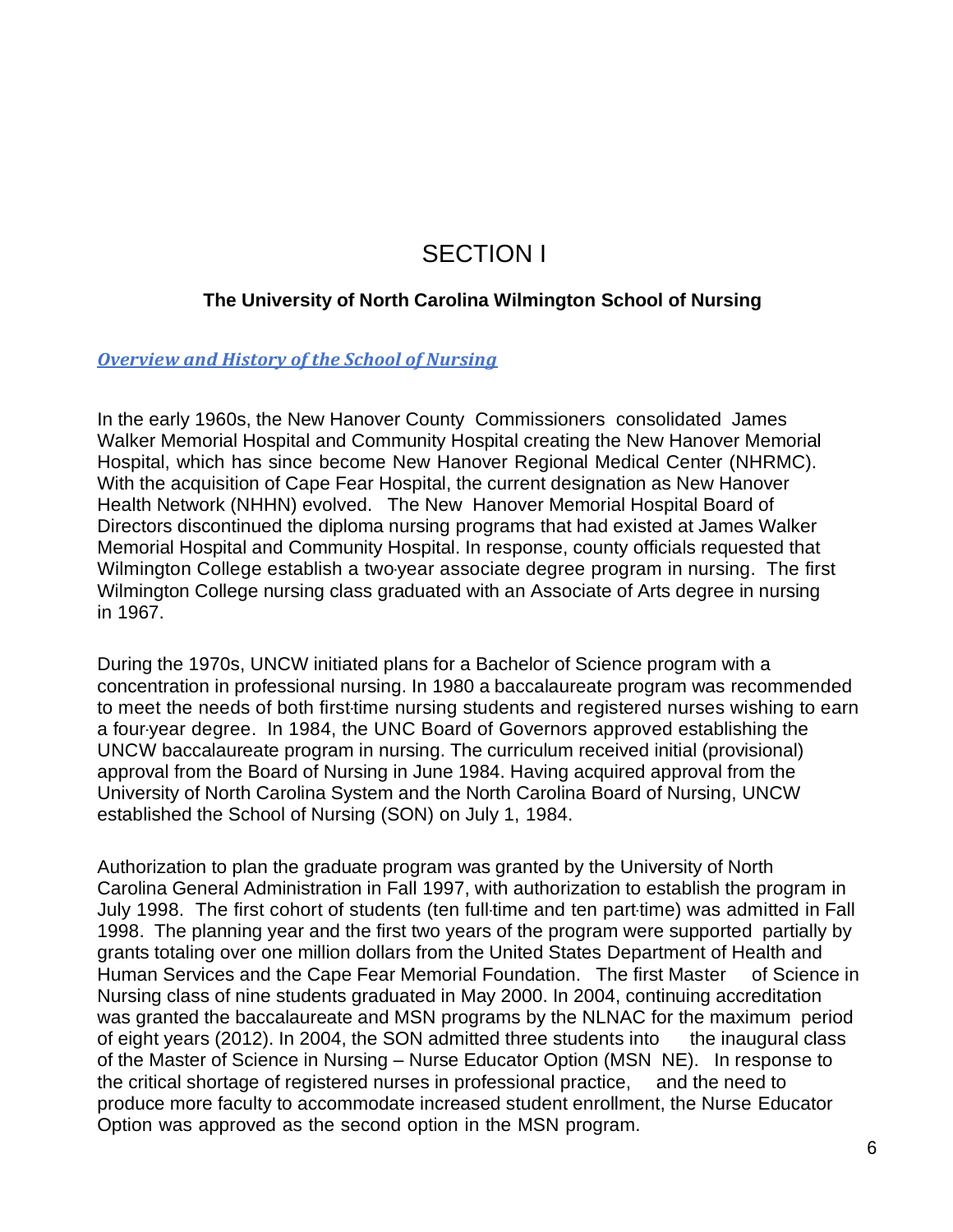In June 2003, the Office of the President of the University of North Carolina approved the intent to plan the Bachelor of Science in Clinical Research (non-nursing major). The following year in Fall 2004, a cohort of five students commenced the program of study. This inaugural class of five students graduated in May 2006 and the second and third cohorts graduated nine in May 2007 and nine in May 2008 respectively. Enrollment has increased steadily in the CLR program and is projected to continue to increase for the foreseeable future. This initiative was a collaboration of the UNCW SON and Pharmaceutical Product Development, Inc. (PPD). In the Spring of 2010 the General Administration of the University of North Carolina approved the proposal to begin a Master of Science Degree in Clinical Research Management and Product Development and will enroll the first students in January 2011.

The UNCW School of Nursing has continuously been approved by the North Carolina Board of Nursing (NCBON). In 2002 the SON was reviewed and reaccredited by the Southern Association of Colleges and Schools (SACS), as a part of the overall UNCW reaccreditation review. The university was awarded the maximum ten-year reaccreditation (2012).

The master's degree program in nursing at the UNCW School of Nursing is accredited by the Commission on Collegiate Nursing Education, 655 K Street, NW, Suite 750, Washington, DC 20001, 202-887-6791.

The post-graduate APRN certificate program) at the School of Nursing are pursuing initial accreditation by the Commission on Collegiate Nursing Education (http:// www.ccneaccreditation.org). Applying for accreditation does not guarantee that accreditation will be granted.

Since 2004, the SON has offered health education programs in nursing and clinical research. With both nursing and clinical research, the SON began to actualize the vision reflective of a College of Nursing and Health Professions.

The SON is an integral part of UNCW and a vital contributor to the healthcare community in New Hanover County and the surrounding southeastern region. The faculty is committed to preparing nursing graduates at the baccalaureate and master's levels to become vital members of the workforce contributing to the health of the community. The faculty is also committed to interprofessional collaboration in teaching, scholarship, and service to promote, support, and maintain the health of the citizens.

The SON moved into the new state-of-the-art building designated for nursing in August 2010 and the building was dedicated as McNeill Hall on April 18, 2011. A task force was charged with examining the state health related programs at UNCW in 2007. The Report of the Task Force on the Future of Health Related Programs at UNCW envisioned the establishment of a College of Health and Human Services (CHHS) to foster a transdisciplinary model. Subsequently, the UNCW Board of Trustees and the UNC Board of Governors established the formation of a CHHS in 2008 and to be operationalized in  $7$ 2010. An Interim Dean was appointed in 2010 and the Founding Dean, Dr. Charles Hardy, was appointed July 1, 2011. The CHHS includes the School of Nursing, the School of Health and Applied Human Sciences, and the School of Social Work. In March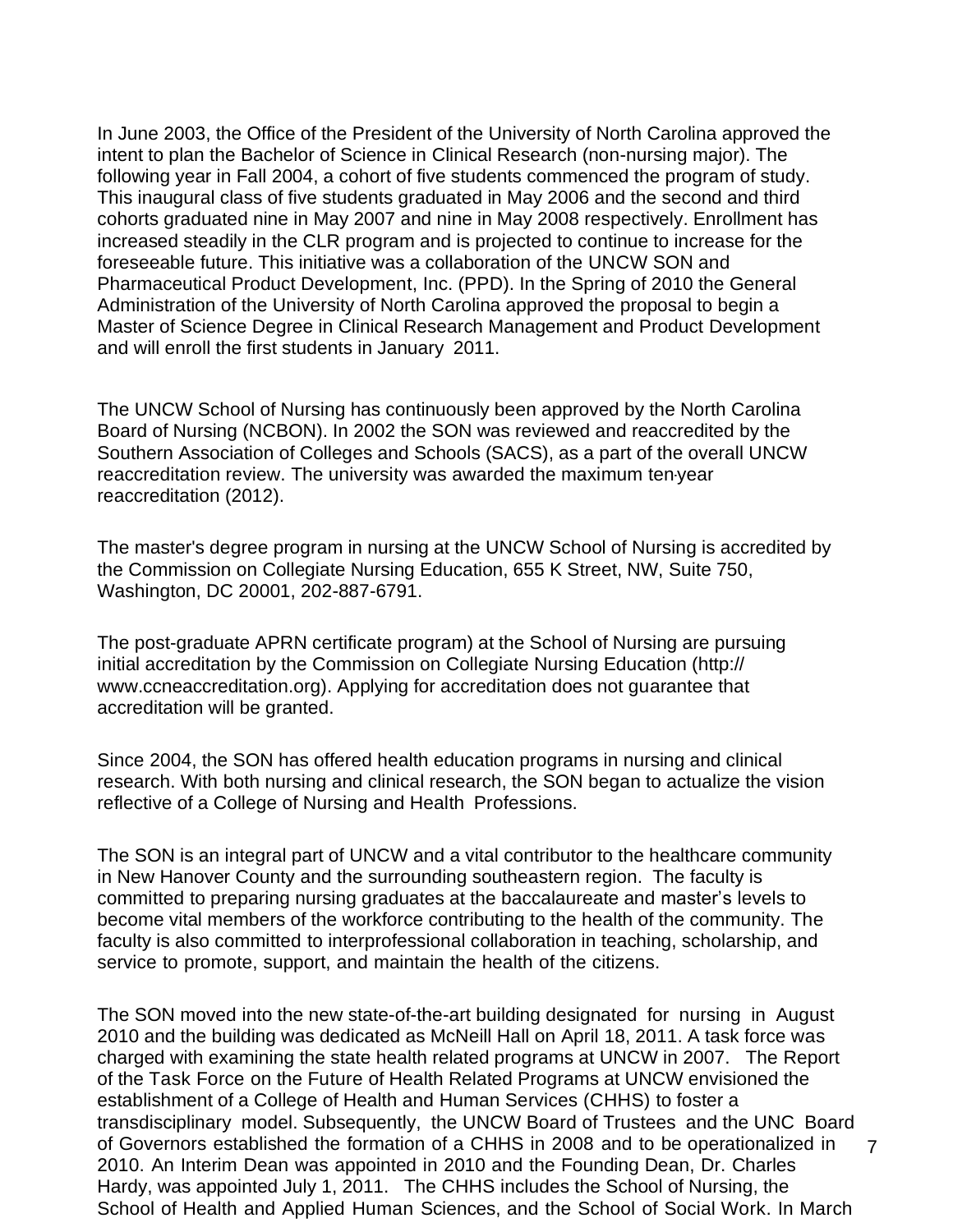2016, a North Carolina Bond of \$66 million was approved for an Allied Health & Human Services Building. In August 2016 the Doctor of Nursing Practice (DNP) program was initiated.

*CHHS Fact Sheet<http://www.uncw.edu/chhs/academics/documents/CHHS>‐Fact‐ Sheet%202016‐17.pdf*

*SON Fact Sheet <http://uncw.edu/son/8.3.2017%20SON%20revised%20Fact%20Sheet%202017>‐ 2018.pdf*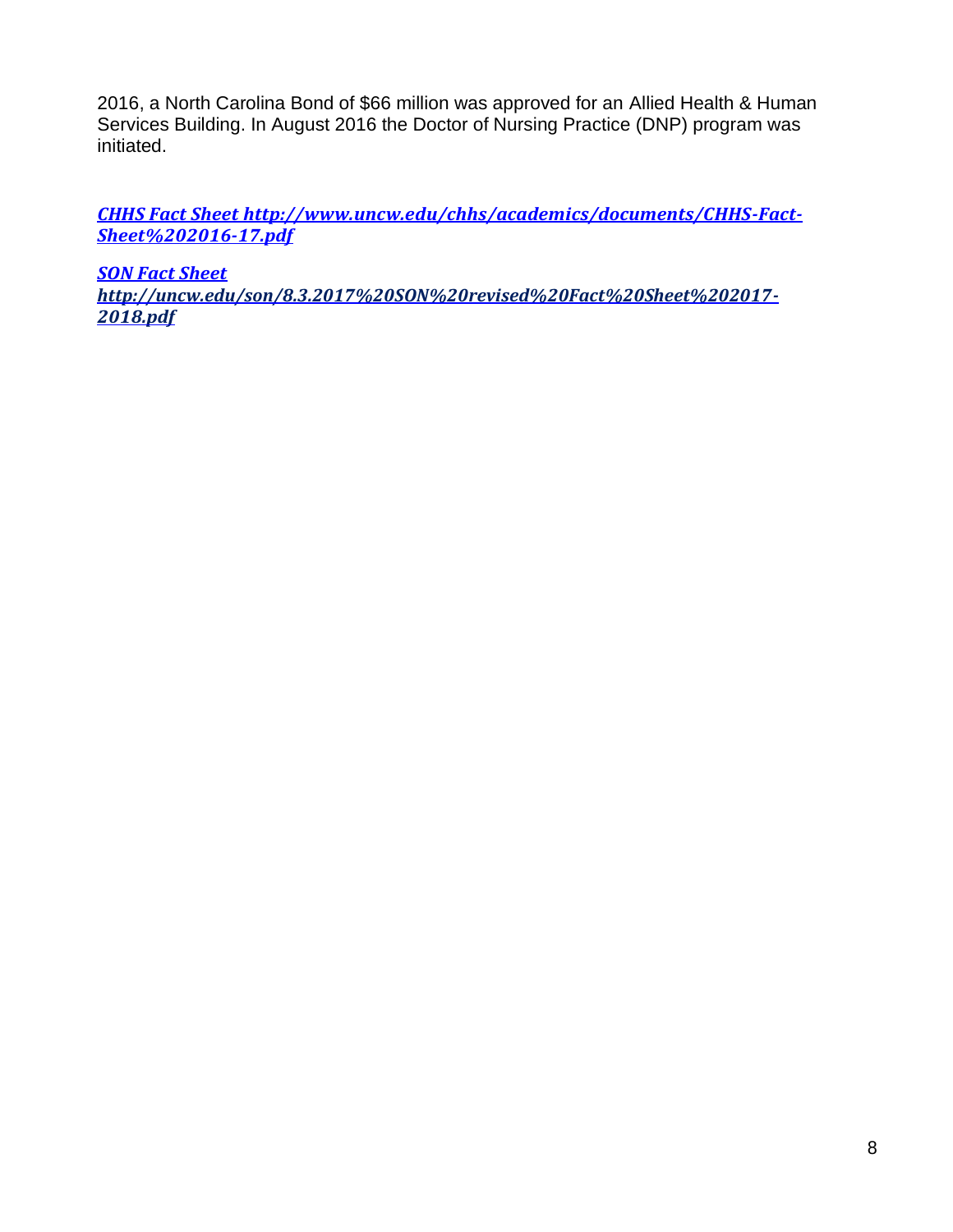## **MISSION STATEMENT**

#### **Vision**

UNCW will be recognized for excellence in everything it does, for its global mindset and for its community engagement.

## **Mission**

The University of North Carolina Wilmington, the state's coastal university, is dedicated to the integration of teaching and mentoring with research and service. Our commitment to student engagement, creative inquiry, critical thinking, thoughtful expression and responsible citizenship is expressed in our baccalaureate and master's programs, as well as doctoral programs in areas of expertise that serve state needs. Our culture reflects our values of diversity and globalization, ethics and integrity, and excellence and innovation.

## **School of Nursing Mission Statement**

The mission of the UNCW School of Nursing is to educate nursing and clinical research professionals through excellence in teaching, scholarship, service, and community engagement. Emphasis is placed on educating individuals to improve health outcomes and quality of life in diverse populations.

## **School of Nursing Vision Statement**

The UNCW School of Nursing will be recognized as a center of excellence in education, practice, and research that prepares professionals to shape a dynamic healthcare environment and to serve a diverse community.

# <span id="page-8-0"></span>**School of Nursing Philosophy**

The School of Nursing actively promotes dedication to the professional values of individual and population-centered care, lifelong learning, quality care and patient safety. We believe that these professional values are essential to the unique discipline of nursing and the holistic perspective that is inherent in all aspects of professional nursing. The conceptual framework for the School of Nursing curriculum reflects the complex interactions of these core values and the concepts of Patient, Environment, Nursing and Health Maintenance to define Professional Nursing. The core values and concepts have been adapted to guide the curriculum throughout the programs are from the standards of the National Research Council, The National Academies Report (2003), the AACN Essentials of Baccalaureate Education for Professional Nursing Practice (2008), the NCLEXNRN Test Plan Structure, Client Needs and Integrated Concepts and Processes (2010), and the ACHNE, Essentials of Baccalaureate Nursing Education for Entry Level Community/Public Health Nursing (2000), and the Essentials of Master's Education in Nursing (2011), and the Essentials of Doctoral Education for Advanced Nursing Practice (AACN, 2006).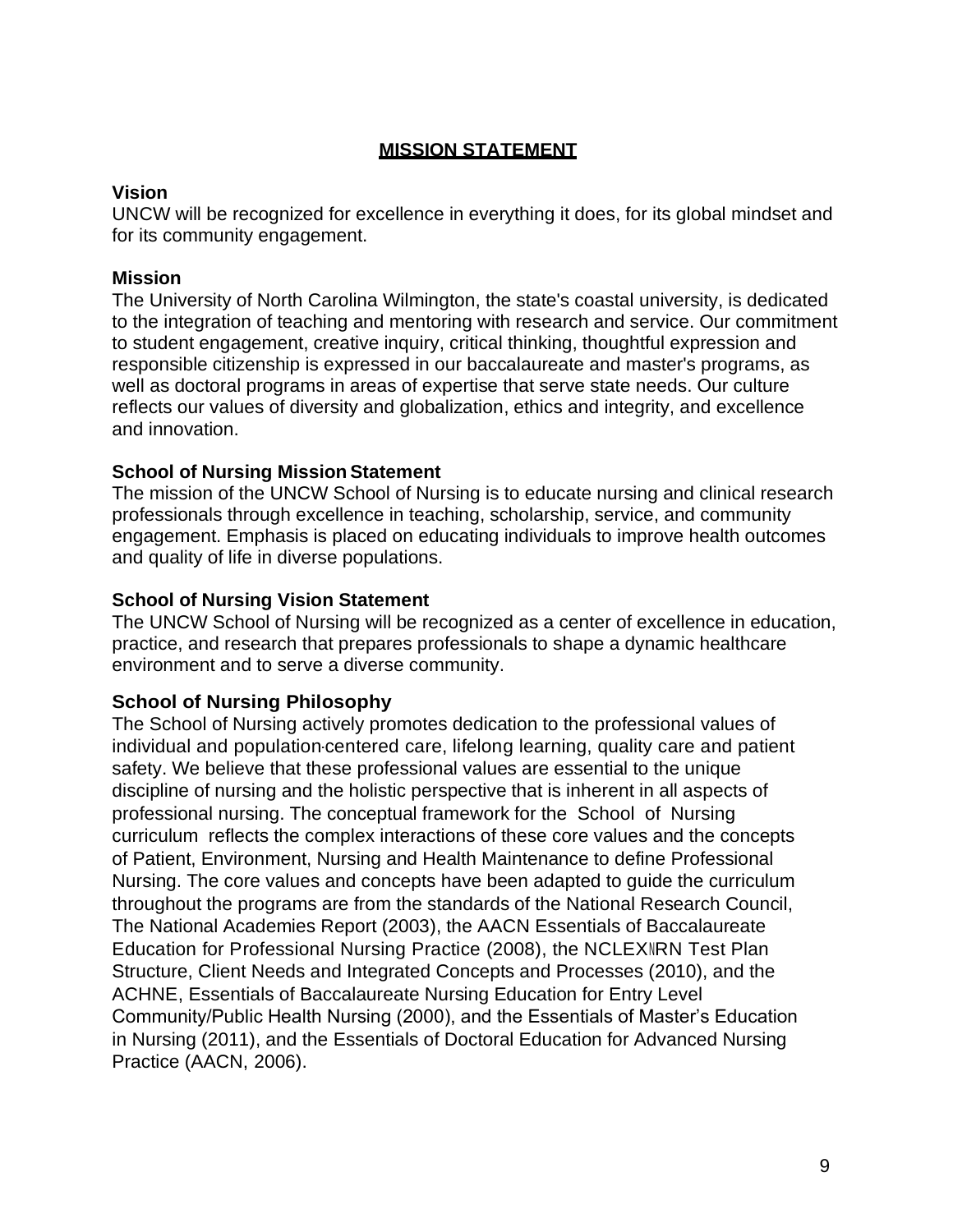#### **School of Nursing Program Accreditation**

The master's degree program in nursing at the UNCW School of Nursing is accredited by the Commission on Collegiate Nursing Education, 655 K Street, NW, Suite 750, Washington, DC 20001, 202-887-6791.

The post-graduate APRN certificate program) at the School of Nursing are pursuing initial accreditation by the Commission on Collegiate Nursing Education (http://www.ccneaccreditation.org). Applying for accreditation does not guarantee that accreditation will be granted. The pre-licensure program is approved by the North Carolina Board of Nursing.

#### **Contact Information**

#### **Director, UNCW School of Nursing** Dr.

Linda Pugh, PhD, RNC, FAAN [pughl@uncw.edu](mailto:pughl@uncw.edu)

#### **MSN & Post Masters FNP Programs Coordinator**

Dr. Sara L. Hubbell DNP, APRN, PMHNP-BC, NP-C hubbells@uncw.edu

## **Associate Director for Graduate Program**

Dr. Linda Haddad, RN,PhD, FAAN [haddadl@uncw.edu](mailto:haddadl@uncw.edu)

#### **School of Nursing**

(910) 962-7410 Fax: (910) 962-3723 Email: son@uncw. Internet:<http://uncw.edu/son/>

#### **Office of Student Success**

McNeill Hall, Room 1009 910.962.3208 Fax: 910.962.4921 Email: [chhs@uncw.edu](mailto:chhs@uncw.edu) Internet: [www.uncw.edu/oss/students.html](http://www.uncw.edu/oss/students.html) <http://www.uncw.edu/oss/MSNCHHSUNCW.ht> ml

# **Graduate School**

**James Hall 910-962-7303** Fax: 910-962-3787 Internet: <http://uncw.edu/gradschool/admissions.ht> ml

#### **Financial Aid Office**

(910) 962-3177 Email: [finaid@uncw.edu](mailto:finaid@uncw.edu) Internet: <http://www.uncw.edu/finaid/process.html>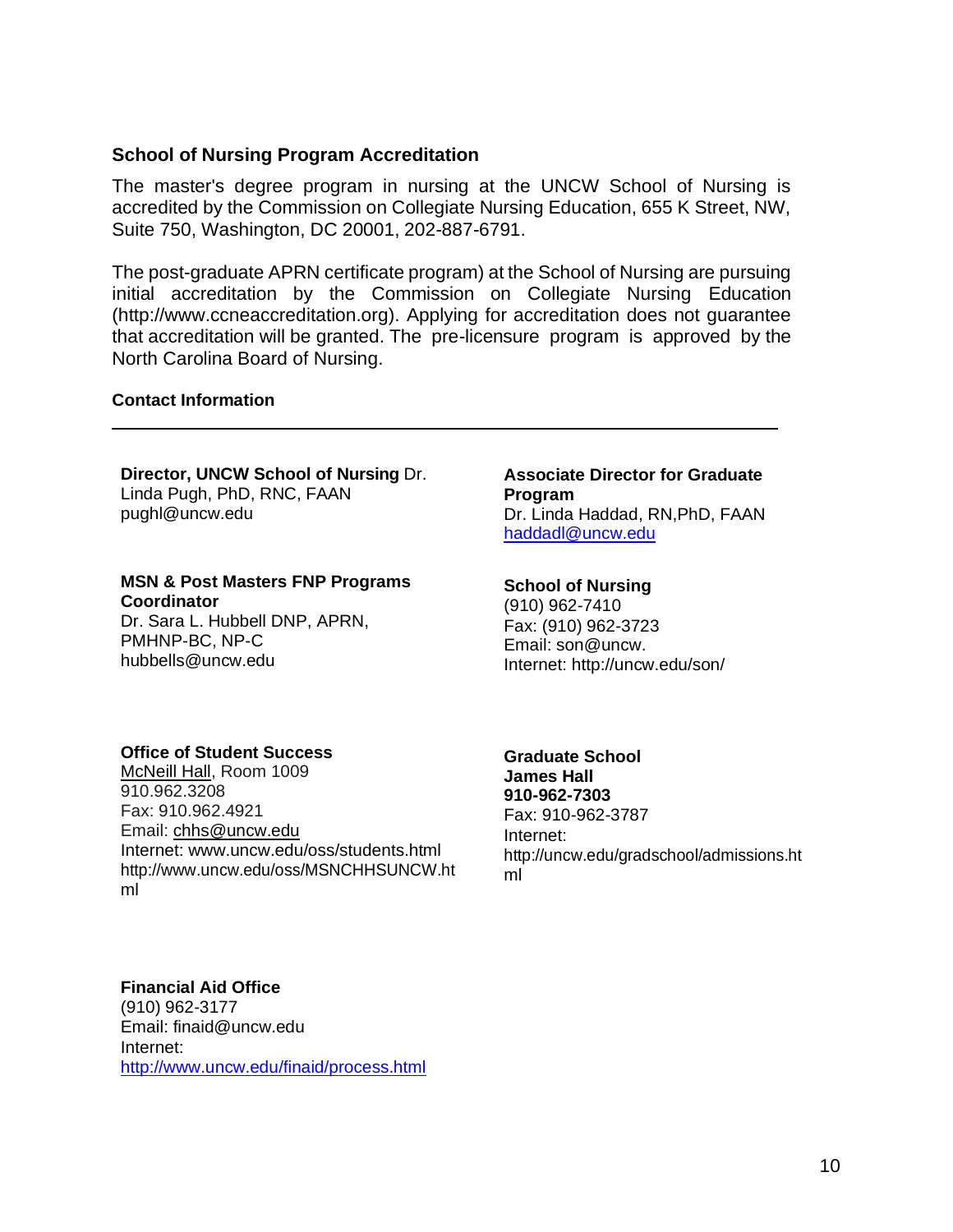#### **Nursing, M.S.N. – Family Nurse Practitioner Concentration**

#### **Purpose**

The Master of Science Family Nurse Practitioner program is designed to produce a professional with advance practice nursing skills to provide primary health care to patients and throughout the lifespan. The 46-47 credit hour curriculum prepares the graduate for advanced practice provider roles in health care service settings. The five-semester program includes foundational course work and a faculty-guided nursing practicums. The curriculum core focuses on Advanced Health Assessment and Diagnostic Reasoning, Pathophysiology for Advanced Practice Nurses, Advanced Pharmacotherapeutics, Theory and Research, Families in Rural and Urban Communities, Advanced Practice Roles/Issues/Trends, Health Policy, and Advanced Practice Role Transition.

The purpose of the post-master's FNP certificate program is to prepare nurse who already possess an earned Master of Science in nursing for a career as a Family Nurse Practitioner. The program of study for each student will be determined following a review of the prior graduate education official transcript and course content. All students pursuing the Post-Master's FNP certificate will complete a designated number of credit and clinical hours (per individual assessment). Additional course work in health assessment, advanced pharmacotherapeutics, or advanced pathophysiology. The program is tailored individually for current nurse practitioners who want the FNP certificate.

The purpose of the post-Master's family nurse practitioner certificate program is to prepare nurses who already possess an earned Master of Science degree in nursing for a career as a Family Nurse Practitioner. The program of study for each student will be determined following a review of prior graduate education. However, all students pursing the Post-Master's FNP Certificate will complete a designated number credit (based on individual assessment) clinical hours. Functional cognate hours must be taken sequentially. Additional coursework may be required if educational assessment reveals the applicant has not had recent coursework in health assessment, advanced pharmacotherapeutics, or advanced pathophysiology. The program of study will be tailored individually nurses who already hold a Master's degree in nursing and wish to practice as a family nurse practitioner. Upon successful completion of the certificate program, graduates are eligible to take the American Nurses Credentialing Center (ANCC) or the American Academy of Nurse Practitioners (AANP)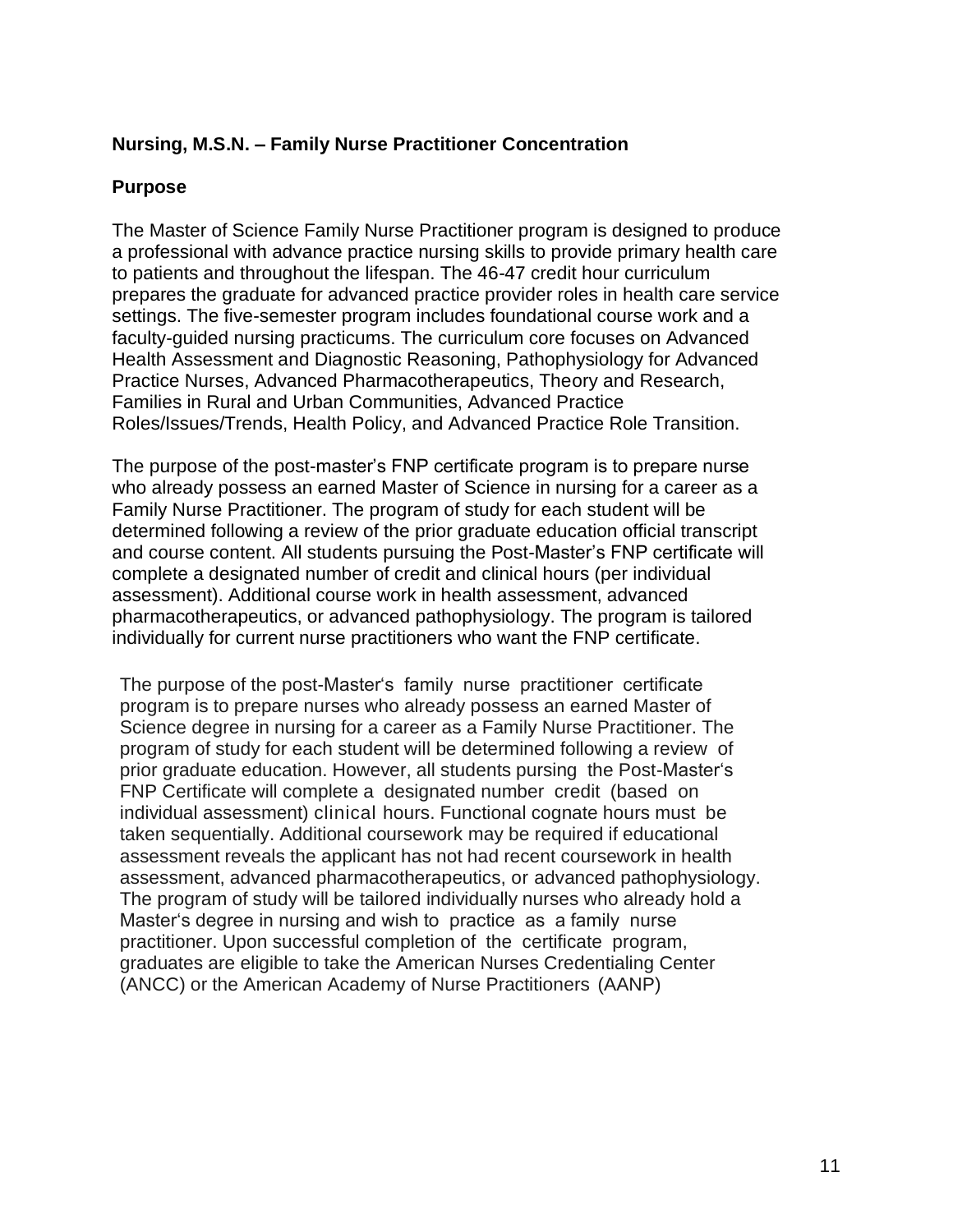## <span id="page-11-0"></span>**AACN Essential Competencies**

The Master of Science in Nursing (MSN) Family Nurse Practitioner option prepares advanced practice nurses who possess the knowledge, skill, attitudes, and values to meet the challenges of the 21st Century Health Care Delivery System.

The Family Nurse Practitioner Option reflects the Essentials of Master's Education in Nursing as set forth by the American Association of Colleges of Nursing (AACN, 2011). The Essentials reflect the profession's core values and provide the necessary curricular elements, framework, and outcomes expected of all graduates of master's nursing programs.

Essential I: Background for Practice from Sciences and Humanities

Essential II: Organizational and Systems Leadership

Essential III: Quality Improvement and Safety

Essential IV: Translating and Integrating Scholarship into Practice

Essential V: Informatics and Healthcare Technologies

Essential VI: Health Policy and Advocacy

Essential VII: Interprofessional Collaboration for Improving Patient and Population Health Outcomes.

Essential VIII: Clinical Prevention and Population Health for Improving Health

Essential IX: Master's-Level Nursing Practice

# <span id="page-11-1"></span>**MSN PROGRAM OUTCOMES**

## **Upon completion of the Master's curriculum, the new graduate will be able to:**

- 1. Design client-centered care through advanced practice and education with an altruistic concern for the welfare of others while supporting autonomy and respecting human dignity.
- 2. Demonstrate integrity through accountability and responsibility for clinical decisions and lifelong learning.
- 3. Manage quality improvement measures that support legal/ethical standards through the use of evidence-based practice.
- 4. Impact the health of underserved populations through support and promotion of culturally competent care.
- 5. Evaluate domestic and global health integrating the knowledge of healthcare delivery systems, healthcare policies, epidemiology, and the environment.
- 6. Promote the health of clients/patients through education and multidisciplinary management of risk reduction, disease prevention and the management of illness.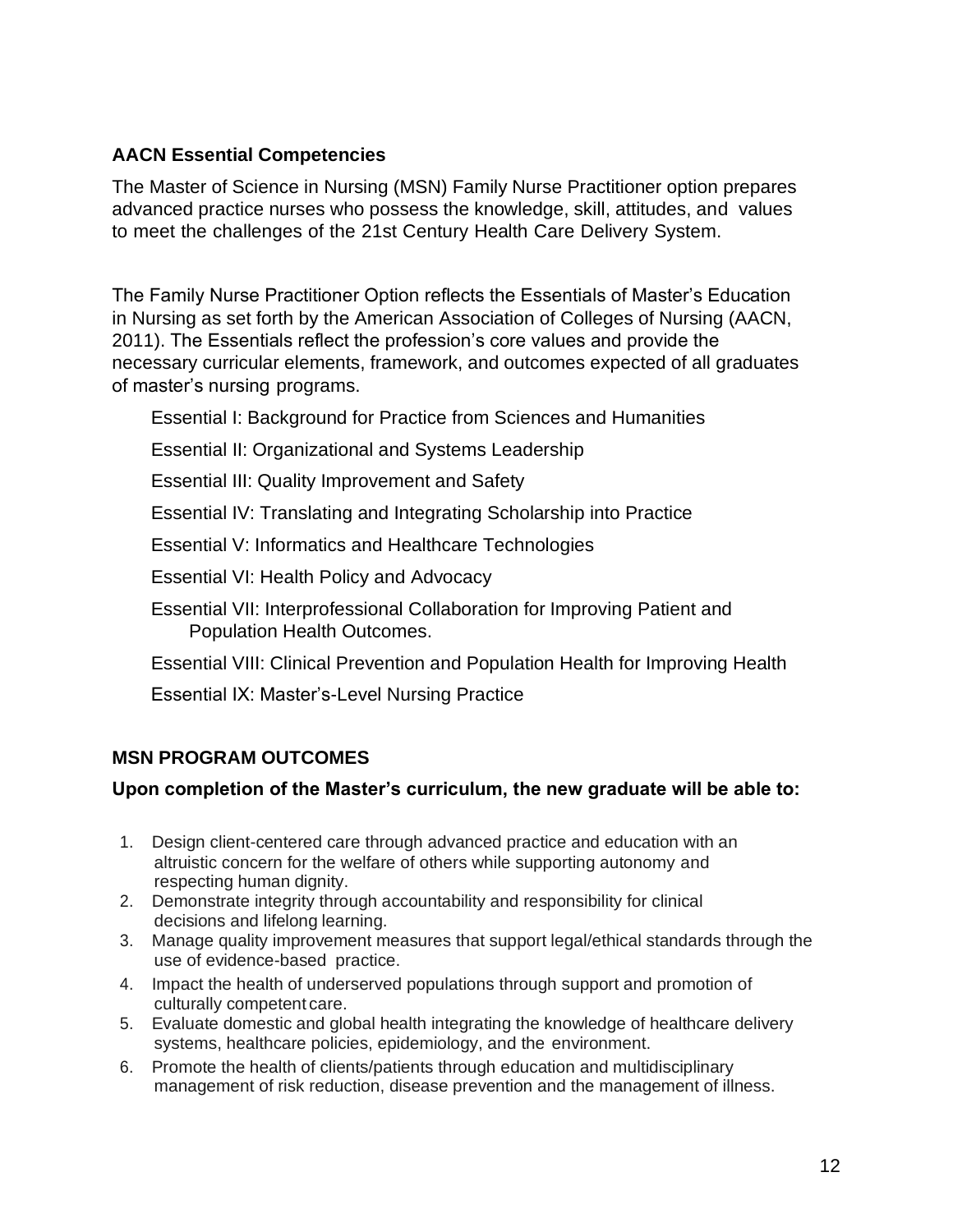7. Demonstrate professional role competence in education and advanced nursing practice.

# <span id="page-12-0"></span>**Degree Requirements**

- 1 A total of forty-six (46) graduate credit hours is required for the family nurse practitioner option. No minor is required.
- 2 All courses required in the program are open only to graduate students.
- 3 A total of six credit hours of transfer credit may be accepted with approval from the graduate coordinator.
- 4 With the exception of six approved transfer credits, all graduate study must be completed in residence depending upon the degree option pursued.
- 5 An MSN student must have a "B" or better in each required course. If a student earns a "C", he/she must repeat the course and must earn a "B" or better to progress. A student will only be allowed to repeat one course. A student must maintain a cumulative GPA of 3.0.

# <span id="page-12-1"></span>**Core Performance Standards**

Admission to the School of Nursing Master of Science in Nursing program is not based on the following performance standards, but on the eligibility requirements defined in the admissions materials. **The performance standards are used to assist students in determining whether accommodations or modification are necessary and provide an objective measure upon which informed decisions can be based about whether the student can meetrequirements.**

- Critical thinking ability sufficient for clinical judgment.
- \* Interpersonal abilities sufficient to interact with individuals, families, and groups from a variety of social, emotional, cultural, and intellectual backgrounds.
- \* Communication abilities sufficient for interaction with others in verbal and written form.
- \* Physical abilities sufficient to move from room to room and maneuver in small spaces.
- \* Gross and fine motor abilities sufficient to provide safe and effective nursing care.
- Auditory abilities sufficient to monitor and assess health needs.
- \* Visual ability sufficient for observation and assessment necessary in nursing care.
- \* Tactile ability sufficient for physical assessment.

If an otherwise qualified student believes that he or she cannot meet one or more of the standards without accommodation or modifications, the nursing program will determine, on an individual basis, whether or not the necessary modifications can be made reasonably. The following process will beused: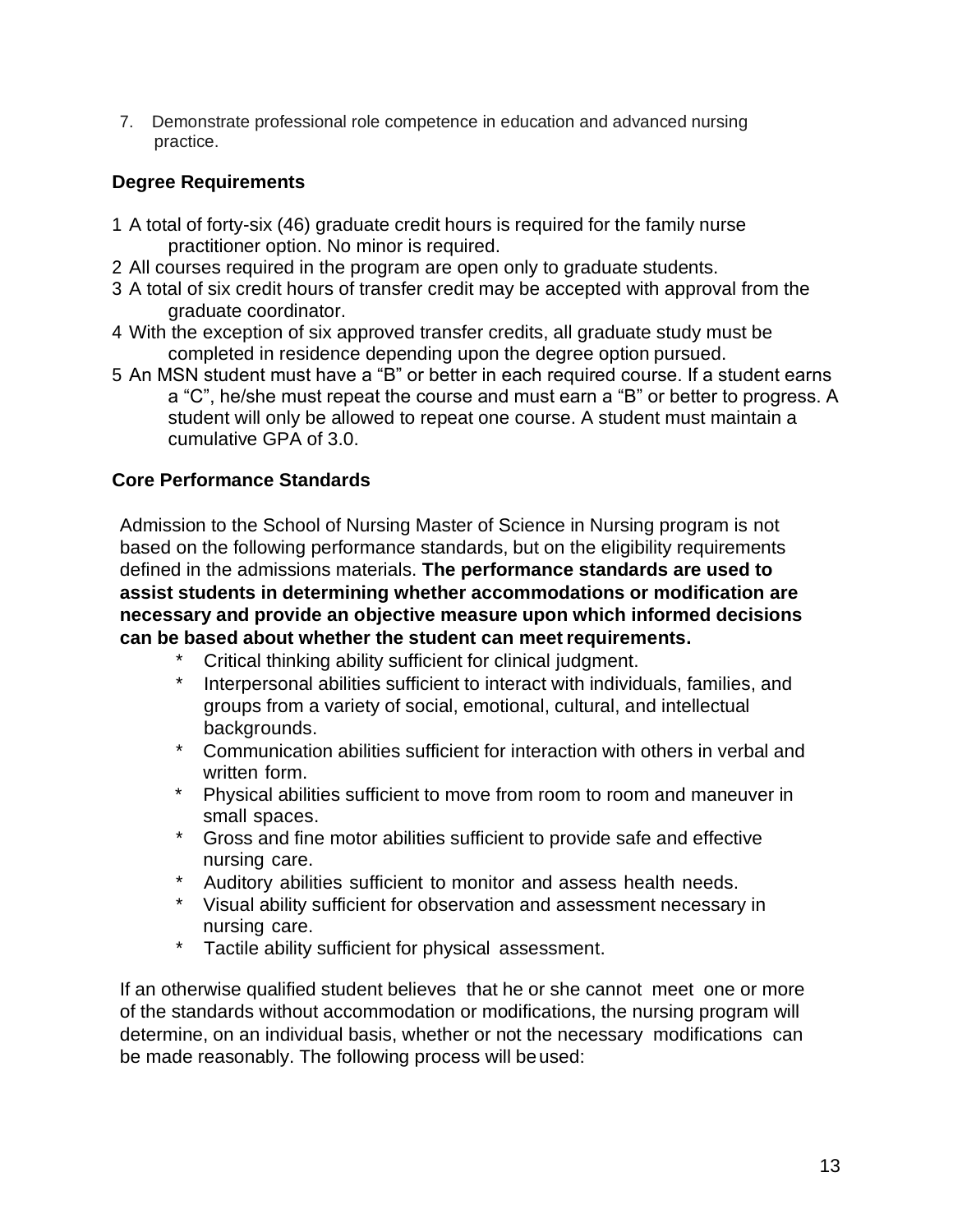- 1. Each student admitted to the Master of Science in Nursing program will have online access to the Family Nurse Practitioner Student Handbook which includes a list of the required Core Performance Standards.
- 2. If you are a student with a disability and need accommodations, you must be registered with Disability Services (DePaolo Hall, 910-962-7555). Please provide your Accommodations Letter within the first week of class or as soon as possible. You should then meet with your instructor to make mutually agreed upon arrangements based upon the recommendations in the Accommodations Letter. For additional information please click the following link: [http://uncw.edu/disability/. Y](http://uncw.edu/disability/)ou can contact a representative by clicking on the following link and referring to the contact information for each representative: <http://uncw.edu/disability/about/contact.html>

# <span id="page-13-0"></span>**Program of Study**

The purpose of this program is to prepare an advanced practice generalist who possesses knowledge, skills, and attitudes to provide community focused primary care for culturally diverse families in rural or medically underserved areas. This includes advanced theory and clinical education emphasizing: Primary health across the life span for underserved rural or urban populations and high quality, cost-effective, unique health care that results in a high level of patient satisfaction**.**

# **Program Core (46 credit hours)**

Successful completion of all courses in the curriculum core is required for graduation.

- NSG 500 Theory and Research for Evidence Based Practice: **4**
- NSG 501 Health Care Systems and Education Informatics and Technology: 3\*
- NSG 503 Families in Rural and Urban Communities: **3**
- NSG 504 Healthcare Delivery Systems and Health Policy: **3**
- NSG 506 Advanced Practice Roles/Issues/Trends: **3 \*\***
- NSG 510 Advanced Health Assessment and Diagnostic Reasoning: **3**
- NSG 512 Advanced Pharmacotherapeutics: **3**
- NSG 514 Pathophysiology for Advanced Practice: **3**
- NSG 515 Advanced Practice Role Transition: **1**
- NSG 520 Advanced Primary Care of Families: Infants, Children, and Adolescents: **3**
- NSG 520L Clinical Practicum III: Advanced Primary Care of Families: Infants, Children, and Adolescents: **2**
- NSG 521 Advanced Primary Care of Families: Women: **3**
- NSG 521L Clinical Practicum II: Advanced Primary Care of Families: Women: **2**
- NSG 522 -- Advanced Primary Care of Families: Adults: **3**
- NSG 522L -- Clinical Practicum I: Advanced Primary Care of Families: Adults: **2**
- NSG 594L Clinical Practicum IV: Advanced Primary Care of Families: Complex Health Problems Across the Lifespan: **5**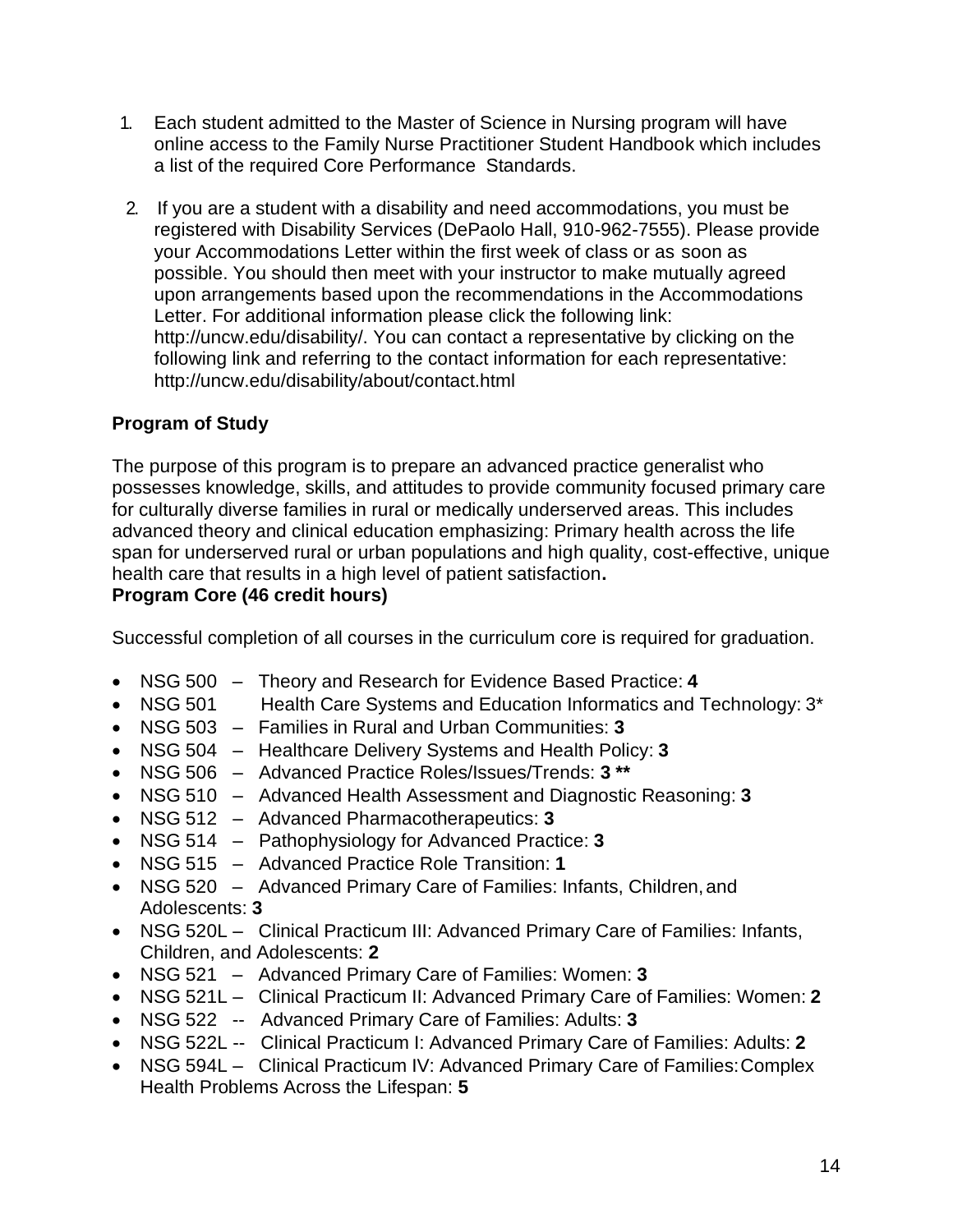• NSGXXX -- Elective: **3**

**\*Added Fall 2017 \*\*Graduating Classes of 2017 & 2018** 

#### **Course Descriptions**

#### **NSG 500 Theory and Research for Evidence Based Practice**

Prerequisite: Basic statistics course and undergraduate research course. This online seminar course focuses on the linkages between theory, research, and practice. Emphasis is on the recognition and valuing of theory application and advanced principles and methods of research as a central characteristic of advanced nursing practice. Learning focus is directed toward the critical appraisal of scholarly literature as the basis for decision making in advanced practiced nursing.

#### **NSG 501 Health Care Systems and Education Informatics and Technology**

This course examines clinical information systems, health care systems technology, education technology, and medical languages. Informatics concepts are discussed and applied to knowledge management and investigative inquiry. The focus is on the impact of informatics and technology on health care systems, health care education and nursing practice. (Added to curriculum fall 2017)

#### **NSG 503 Families in Rural and Urban Communities**

This course explores and compares theories and concepts related to diverse families across the life span and underserved communities. Individual, family and community health are examined within the context of diversity and change. Students have independent field experiences in family and community settings.

#### **NSG 504 Healthcare Delivery Systems and Health Policy**

An online seminar course focusing on social, psychological, cultural, economic, political, legal, and ethical trends and issues which shape health care delivery systems. Advanced nursing practice in primary care is studied relative to inter-professional relationships and leadership in health policy, health care reform, healthcare delivery systems, poverty research, and interdisciplinary health management.

#### **NSG 506 Advanced Practice Roles/Issues/Trends**

This course examines issues and trends in the advanced practice role. Topics include advanced practice historical perspectives, professional role development, and practice management. (Graduating classes of 2017 and 2018)

#### **NSG 510 Advanced Health Assessment and Diagnostic Reasoning**

Advanced health assessment and diagnostic reasoning focuses on assessment of health status of individuals and families throughout the lifespan addressing cultural and developmental variations. Diagnostic reasoning is emphasized as the decision-making process which differentiates normal from abnormal health states.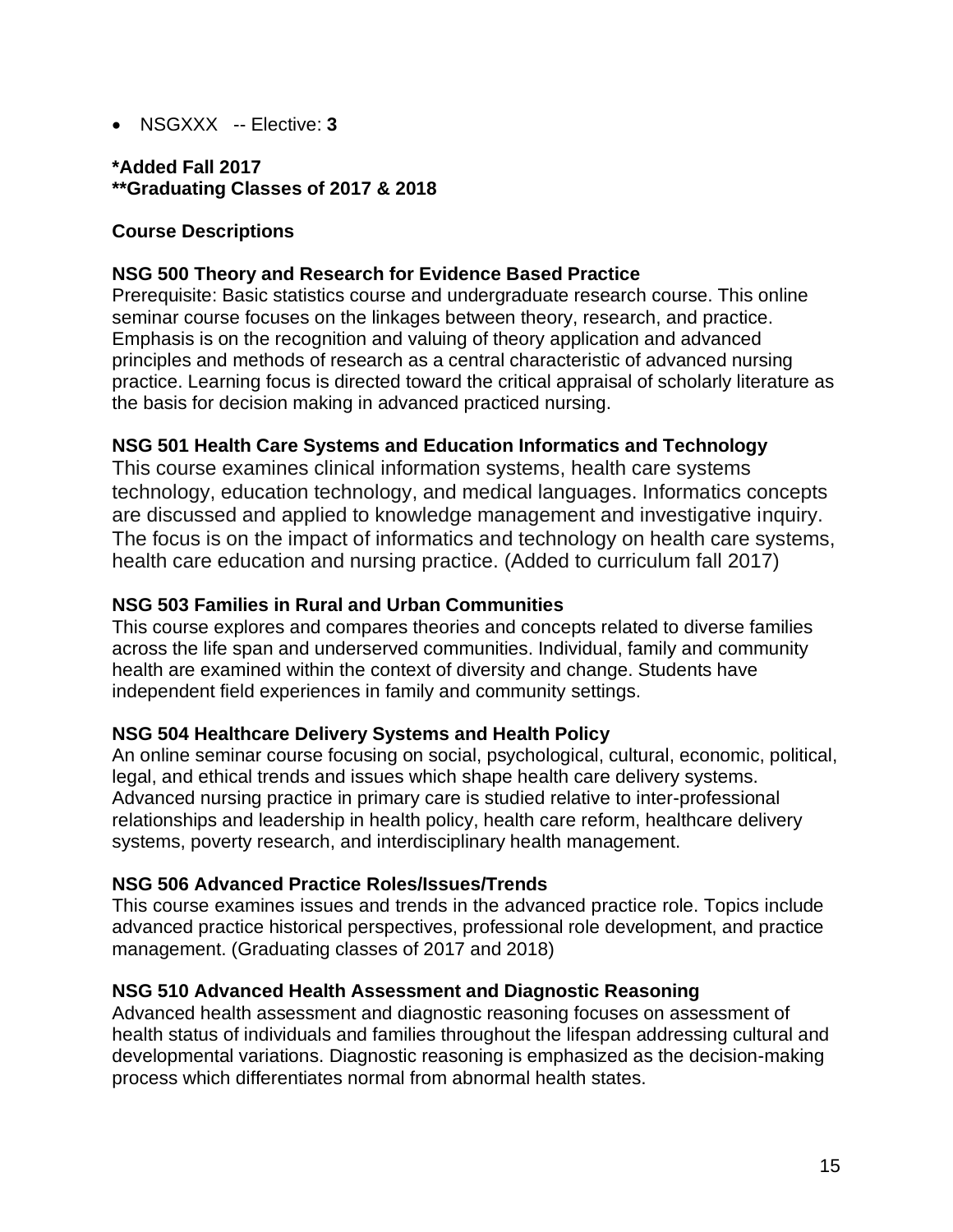#### **NSG 512 Advanced Pharmacotherapeutics**

Advanced pharmacotherapeutics provides the advanced practice nurse a rational basis for pharmacologic management of clients. The principles of pharmacology and the process of pharmacological reasoning for primary care of common acute and chronic illnesses will be presented. The core topics will examine advanced nursing roles in the management of pharmacotherapeutics for clients across the life-span in rural and urban underserved communities.

#### **NSG 514 Pathophysiology for Advanced Practice**

An advanced course in the pathophysiology of human conditions. Emphasis is on selected disease and conditions of various body systems and the adaptation of those systems to disease across the life span.

## **NSG 515 Advanced Practice Role Transition**

Corequisite: NSGL 594. A web-enhanced/blended seminar course focused on professional role development and transition into advanced practice nursing. Students will focus on evaluation of core competency attainment, professional portfolio development, and marketing the role of the advanced practice nurse in a primary care setting.

#### **NSG 520 Advanced Primary Care of Families: Infants, Children, and Adolescents**

Prerequisites: NSG 510, NSG512, NSG 514, NSG522, NSGL522, NSG 506, Corequisite: NSGL 520. This course focuses on advanced nursing practice specializing in the primary health care of infants, children, and adolescents. The development of analytical skills and ethical clinical decision making as essential components of the advanced practice role are included. The major emphasis is on developing optimum client outcomes that promote cost-effective, quality health care within the context of family and a multicultural society. The lab for this course is NSGL 520.

#### **NSGL 520 Clinical Practicum III: Advanced Primary Care of Families: Infants, Children, and Adolescents**

Corequisites: NSG 520. This practicum provides 120 hours of focused, intensive clinical experiences in the care of infants, children, and adolescents for advanced practice nursing students. Students gain increasing skill in providing primary health care to children. Students practice with increasing independence under the supervision of onsite clinical preceptors. This course is the lab for NSG 520.

## **NSG 521 Advanced Primary Care of Families: Women**

Prerequisites: NSG 510, NSG512, NSG 514, NSG522, NSGL522. Co-requisite: NSGL 521. This course focuses on advanced nursing practice specializing in the primary health care of women with an emphasis on health issues and problems that affect women disproportionately. The development of analytical skills and ethical clinical decision making as essential components of the advanced practice role are included. The major emphasis is on developing optimum client outcomes that promote costeffective, quality health care within the context of family and a multicultural society. NSGL 521.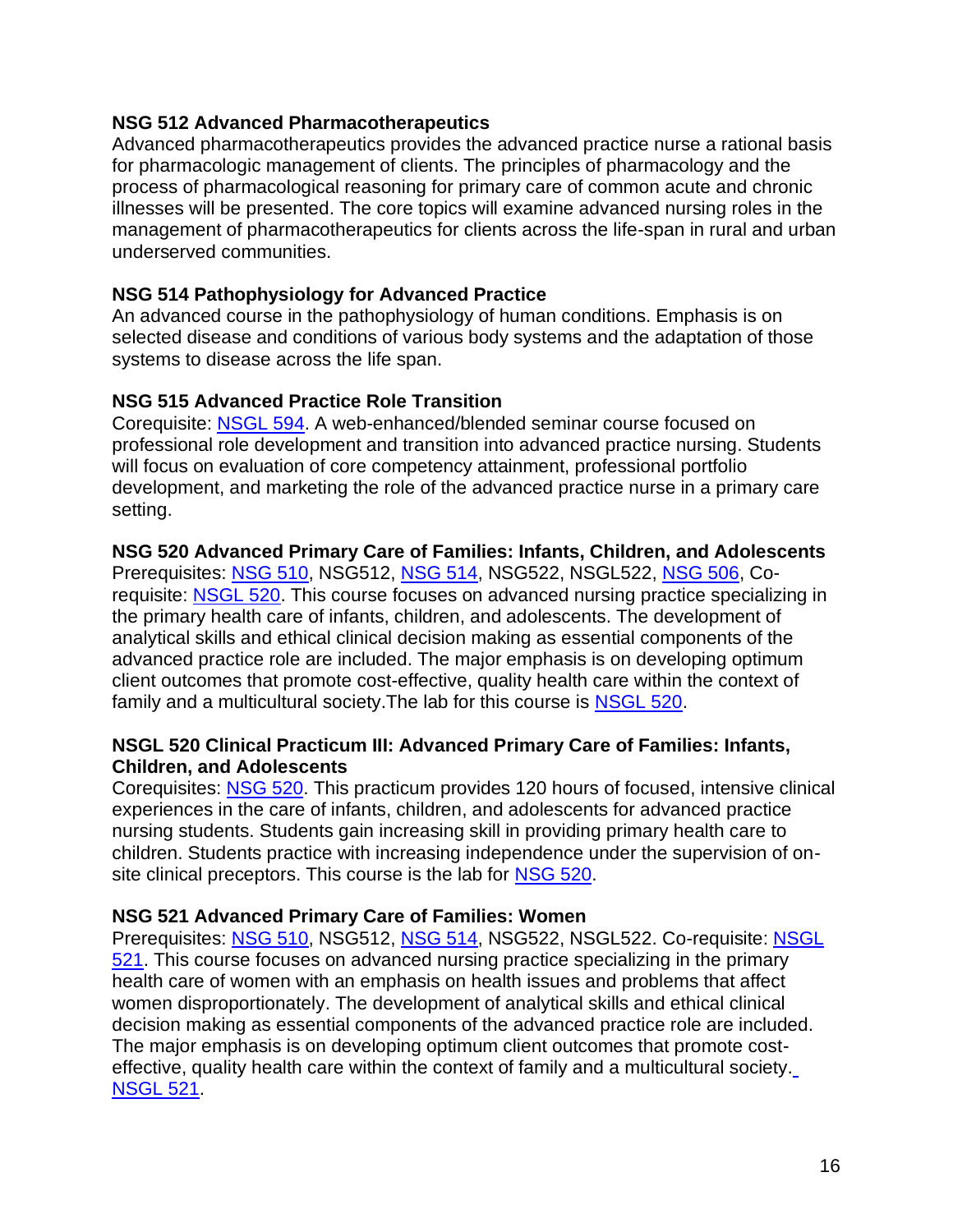#### **NSGL 521 Clinical Practicum II: Advanced Primary Care of Families: Women**

Corequisite: NSG 521. This practicum provides 120 hours of focused, intensive clinical experiences in the care of women for advanced practice nursing students. Students gain increasing skill in providing primary health care to women. Students practice with increasing independence under the supervision of on-site clinical preceptors. This course is the lab for NSG 521.

#### **NSG 522 Advanced Primary Care of Families: Adults**

Prerequisites: NSG 510, NSG512, NSG 514. Co-requisite NSGL 522. This course focuses on advanced nursing practice specializing in the primary health care of adults. The development of analytical skills and ethical clinical decision making as essential components of the advanced practice role are included. The major emphasis is on developing optimum client outcomes that promote cost-effective, quality health care within the context of family and a multicultural society. The lab for this course is NSGL 522.

#### **NSGL 522 Clinical Practicum I: Advanced Primary Care of Families: Adults**

Co-requisite: NSG 522. This practicum provides 120 hours of focused, intensive clinical experiences in the care of adults for advanced practice nursing students. Students gain increasing skill in providing primary health care to adults. Students practice with increasing independence under the supervision of on-site clinical preceptors. This course is the lab for NSG 522.

#### **NSGL 594 Clinical Practicum IV: Advanced Primary Care of Families: Complex Health Problems Across the Lifespan**

Prerequisites: NSG 500, NSG 503, NSG 504, NSG 506, NSG 510, NSG512, NSG 514, NSG 520, NSG 521, NSG 522 and NSGL 520, NSGL 521, NSGL 522. A 240-hour practicum experience that synthesizes critical thinking and clinical experiences. Clinical competency is developed in assessment, diagnosis, and management of complex health problems across the life-span with the guidance of a preceptor.

#### **Elective**

Student choice of nursing graduate electives as they are available.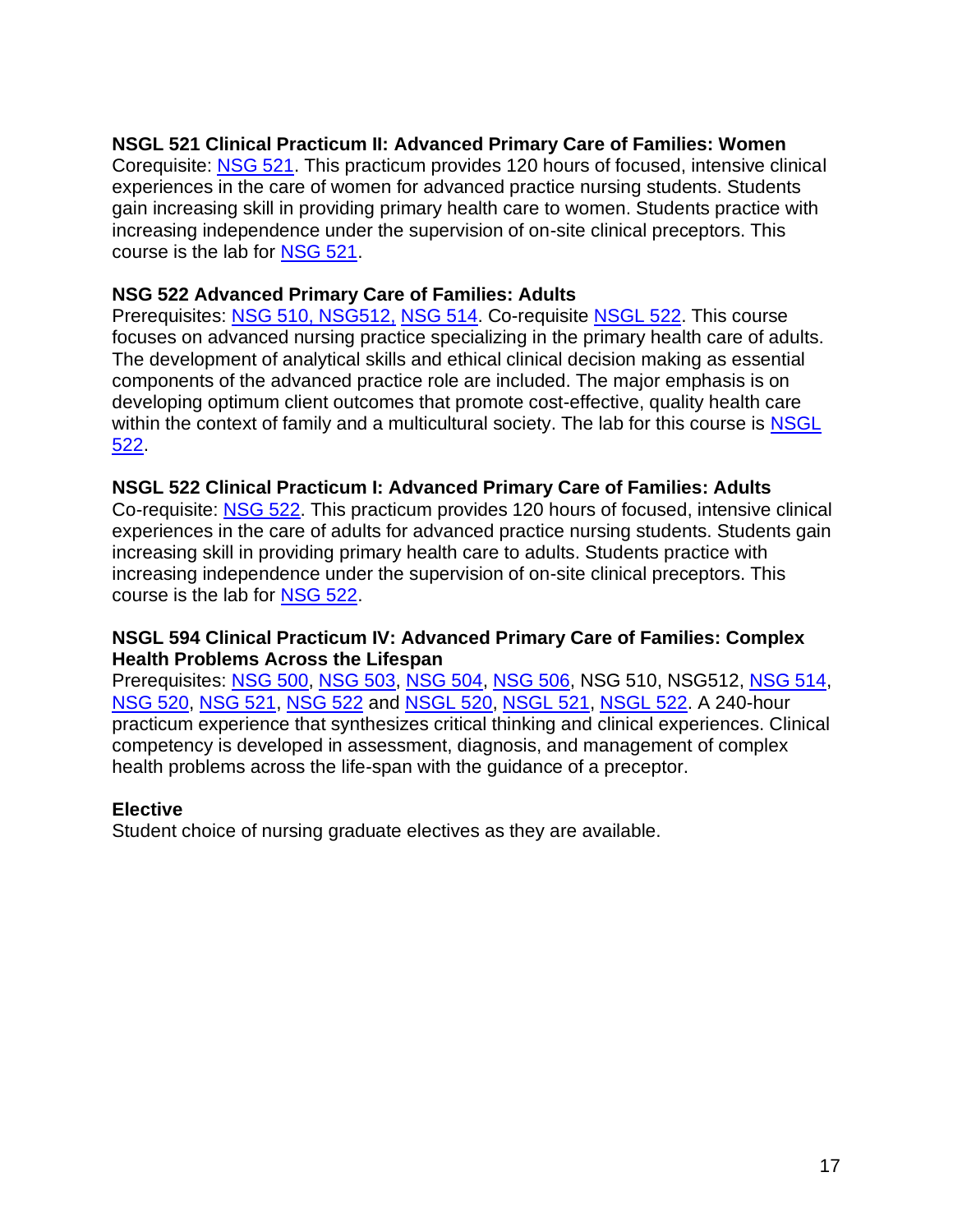|                                           |  | <b>ועוזור וווט ויטט ויט ויידארט</b> ווי וויז ויידארט                                                                                                                                                                                                    |                                                  |     |
|-------------------------------------------|--|---------------------------------------------------------------------------------------------------------------------------------------------------------------------------------------------------------------------------------------------------------|--------------------------------------------------|-----|
| <b>Full Time</b><br><b>Admission Term</b> |  | Course                                                                                                                                                                                                                                                  | Credits                                          |     |
| Fall 1                                    |  | NSG 501 Health Care Systems and Education Informatics and Technology 3<br>NSG 514 Pathophysiology for Advanced Practice<br>NSG 512 Advanced Pharmacotherapeutics<br>NSG 510 Advanced Health Assessment and Diagnostic Reasoning<br><b>Total Credits</b> | 3<br>$\begin{array}{c} 3 \\ 3 \\ 12 \end{array}$ |     |
| Spring 1                                  |  | NSG 500 Theory and Research for Evidence Based Practice<br>NSG 522 Advanced Primary Care of Families: Adults<br>NSGL 522 Clinical Practicum I: Advanced Primary Care of Families: Adults 2<br><b>Total Credits</b>                                      | 4<br>3<br>9                                      | 120 |
| Fall 2                                    |  | NSG 503 Families in Rural and Urban Communities<br>NSG 504 Healthcare Delivery System and Health Policy                                                                                                                                                 | 3<br>3                                           |     |
|                                           |  | NSG 521 Advanced Primary Care of Families: Women<br>NSGL 521 Clinical Practicum II: Advanced Primary Care of Women                                                                                                                                      | 3<br>$\overline{2}$                              | 120 |
|                                           |  | <b>OR</b><br>NSG 520 Advanced Primary Care of Families: Infants, Children, and<br>Adolescents<br>NSGL 520 Clinical Practicum II: Advanced Care of Families: Infants, Children<br>and Adolescents<br><b>Total Credits</b>                                | 3<br>$\overline{2}$<br>11                        | 120 |
| Spring 2                                  |  | <b>NSG XXX Elective</b>                                                                                                                                                                                                                                 | 3                                                |     |
|                                           |  | NSG 520 Advanced Primary Care of Families: Infants, Children and Adults 3<br>NSGL 520 Clinical Practicum II: Advanced Care of Families: Infants, Children<br>and Adolescents<br><b>OR</b><br>NSG 521 Advanced Primary Care of Families: Women           | 2<br>3                                           | 120 |
|                                           |  | NSGL 521 Clinical Practicum II: Advanced Primary Care of Women<br><b>Total Credits</b>                                                                                                                                                                  | $\overline{2}$<br>8                              | 120 |
| Fall 3                                    |  | NSGL 594 Clinical Practicum IV: Advanced Primary Care of Families: Complex<br>Health Problems Across the Lifespan<br>NSG 515 Advanced Practice Role Transition<br><b>Total Credits</b>                                                                  | 5<br>$\frac{1}{6}$                               | 240 |

## UNIVERSITY OF NORTH CAROLINA WILMINGTONSCHOOL OF NURSING MSN FNP PROGRAM OF STUDY **Full Time**

**Total Hours: 46 Credit Hours 600 clinical hours**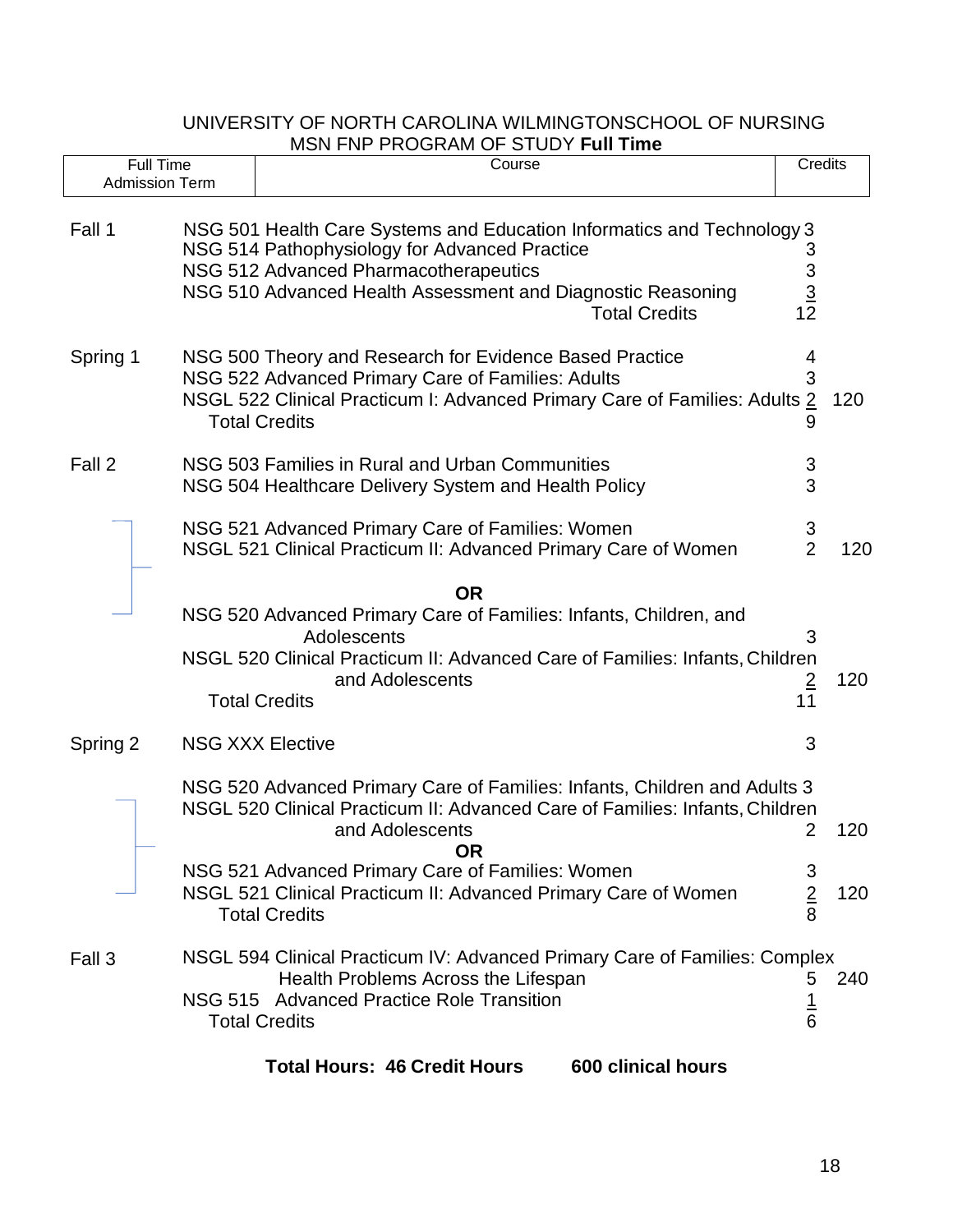# Fall 1 NSG 501Health Care Systems and Education Informatics and Technology 3 NSG 514 Pathophysiology for Advanced Practice<br>Total Credits 6 Total Credits 6 Spring 1 NSG 500 Theory and Research for Evidence Based Practice 4 NSG XXX Elective 3 Total Credits 7 Fall 2 NSG 512 Advanced Pharmacotherapeutics<br>NSG 510 Advanced Health Assessment and Diagnostic Reasoning 5<br>Total Credits NSG 510 Advanced Health Assessment and Diagnostic Reasoning 3 Total Credits 6 Spring 2 NSG 522 Advanced Primary Care of Families: Adults 3 NSGL522 Clinical Practicum III: Advanced Primary Care of Families: Adults2 120 Total Credits 5 Fall 3 NSG 503 Families in Rural and Urban Communities 3 NSG 521 Advanced Primary Care of Families: Women 3 NSGL 521 Clinical Practicum II: Advanced Primary Care of Women 2 120 **OR** NSG 520 Advanced Primary Care of Families: Infants, Children, and Adolescents 3 120 NSGL 520 Clinical Practicum I: Advanced Care of Families: Infants, Children and Adolescents<br>dits 38 Total Credits 8 Spring 3 NSG 520 Advanced Primary Care of Families: Infants, Children and Adults 3 NSGL 520 Clinical Practicum II: Advanced Care of Families: Infants, Children and Adolescents 2 120 **OR** NSG 521 Advanced Primary Care of Families: Women 3 NSGL 521 Clinical Practicum II: Advanced Primary Care of Women 2 120 Total Credits 5 Fall 4 NSGL 594 Clinical Practicum IV: Advanced Primary Care of Families: Complex Health Problems Across the Lifespan 5 240 NSG 515 Advanced Practice Role Transition 1 NSG 504 Healthcare Delivery Systems and Health Policy 33 Total Credits 9 **Total Hours: 46 Credit Hours 600 clinical hours** Term | Course Course Course | Credits

#### UNIVERSITY OF NORTH CAROLINA WILMINGTON SCHOOL OF NURSING MSN FNP PROGRAM OF STUDY **Part Time**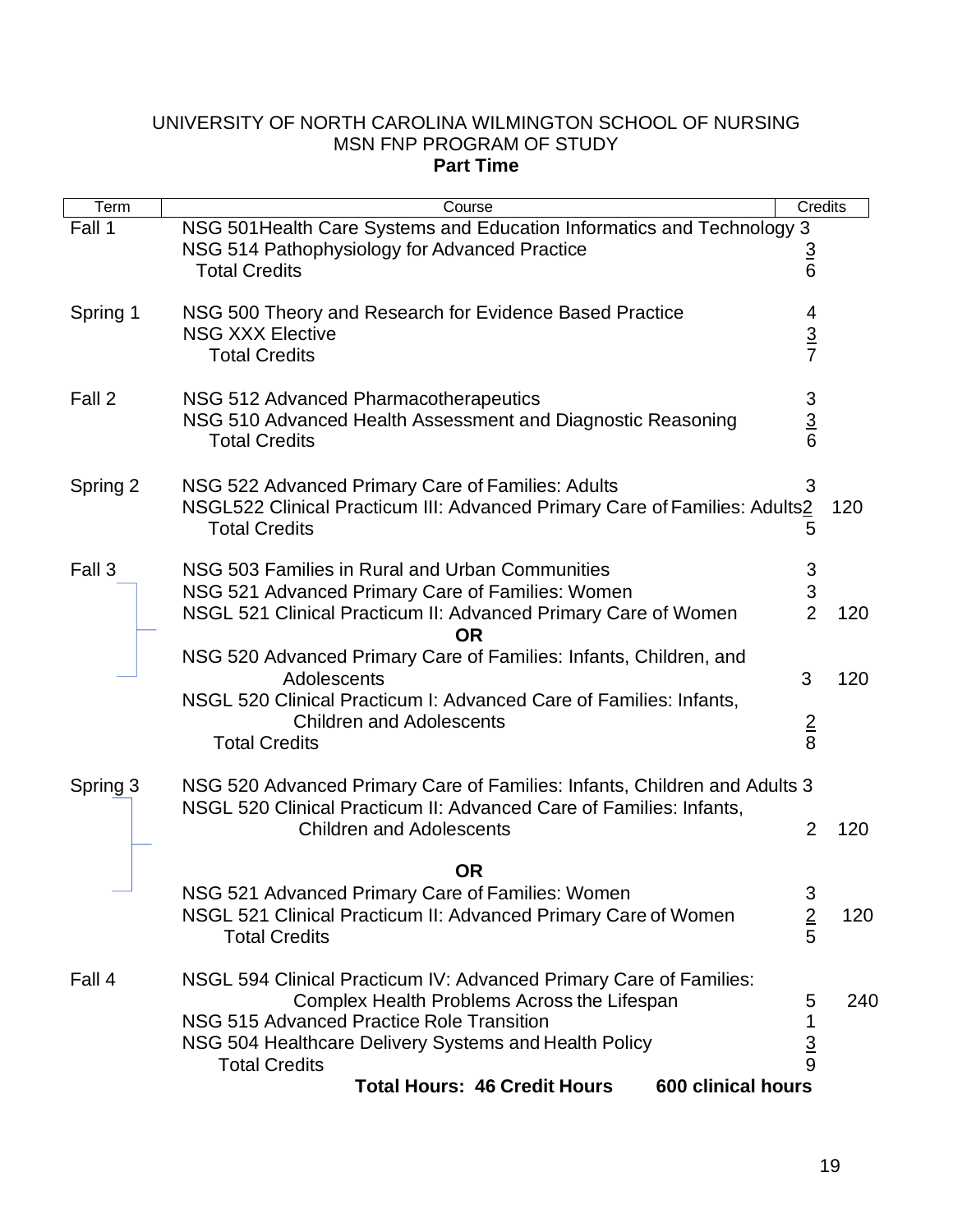#### <span id="page-19-0"></span>**Course Registration**

The process for registering for graduate courses is described on the website "Steps to Search for Courses and Register for Courses". This site also contains the instructions for dropping and adding courses after you have registered. You will have to complete the process through **SeaNet** which is the portal for accessing courses, schedules, the graduate catalogue, and financial aid. Graduate Course Registration

#### **Academic Review for Awarding Clinical/Practice Credits**

In accordance with the National Task Force on Quality Nurse Practitioner Education (2016) Essentials 500 advanced practice post-BSN clinical/practice hours must be documented to earn a MSN degree. The Post Master's FNP curriculum will be based on faculty review of official transcripts, course descriptions, and feedback from schools graduated from, it will be determined how many hours are needed for each individual student enrolled in the program. These hours do not include employment experiences or continuing education courses but must be listed on an official transcript from a nationally accredited institution and must demonstrate scholarly rigor and engagement in clinical practicum.

#### <span id="page-19-1"></span>**Clinical Placement Handbook**

Additional clinical information is provided in the MSN FNP Clinical Placement Handbook:

<http://uncw.edu/oss/son/documents/msfnpclinplacehandbook.pdf>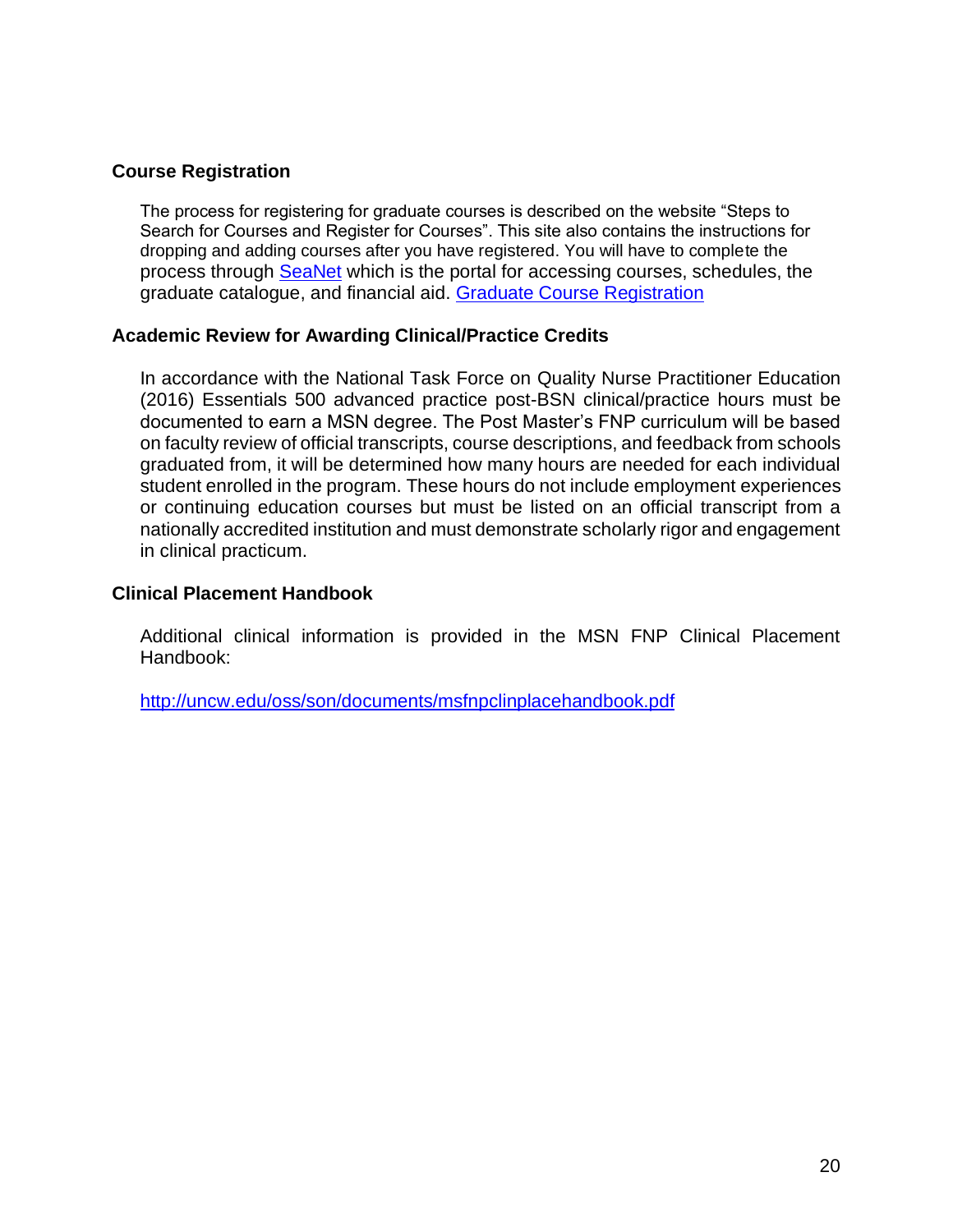## <span id="page-20-0"></span>**Master's Project**

This project and oral presentation fulfills the UNCW Graduate School's requirement for a culminating research paper and oral defense (presentation). It is included in NSGL 594, the student's final clinical course in the FNP curriculum.

## <span id="page-20-1"></span>**Case Based Research Utilization Assignment**:

The purpose of this four-part assignment is to expand the student's skill from the clinical encounter to the development of the PICO clinical question. Students will select one patient with complex medical diagnoses, work through the patient encounter, and choose one diagnosis to focus on searching for evidence-based resources through the development of PICO.

The primary focus of this assignment will be problem identification, process of inquiry, suitability of research evidence, and evaluation of resources for a case study of a particular patient. The overall goal is to develop the research and analysis skills needed to use evidence based resources to address patient issues within the context of complex, multi-system diseases.

A secondary focus of this assignment is for the student to assimilate a great deal of information about the all body systems the interaction of these body systems/diseases, and how disease or medication affect the entire individual. Rationale for clinical decision making, diagnostic testing, and treatment must be provided from evidencebased sources. The parts of this assignment include: (1) PICO question posed and critical analysis, (2) literature matrix summarizing recent research evidence related to clinical care raised in the PICO question, (3) Case Study Paper integrating the evidence and presenting history, physical examination, differential diagnoses, plan of care, evaluation, and (4) Oral presentation of the clinical case to the clinical group and faculty.

## **Support Services**

## <span id="page-20-2"></span>**Academic Support Services**

The University Learning Center (ULC) provides academic support services in a variety of areas. Visit the ULC website for details about services that are available to all UNCW students [\(http://uncw.edu/ulc/\).](http://uncw.edu/ulc/))

The ULC offers online writing consultation to assist students with academic writing. It is recommended that students submit drafts of written assignments at least one week before the assignment is due. Additional information is available at [http://uncw.edu/ulc/writing/onlineresponse.html.](http://uncw.edu/ulc/writing/onlineresponse.html)

## <span id="page-20-3"></span>**Technology Support Services**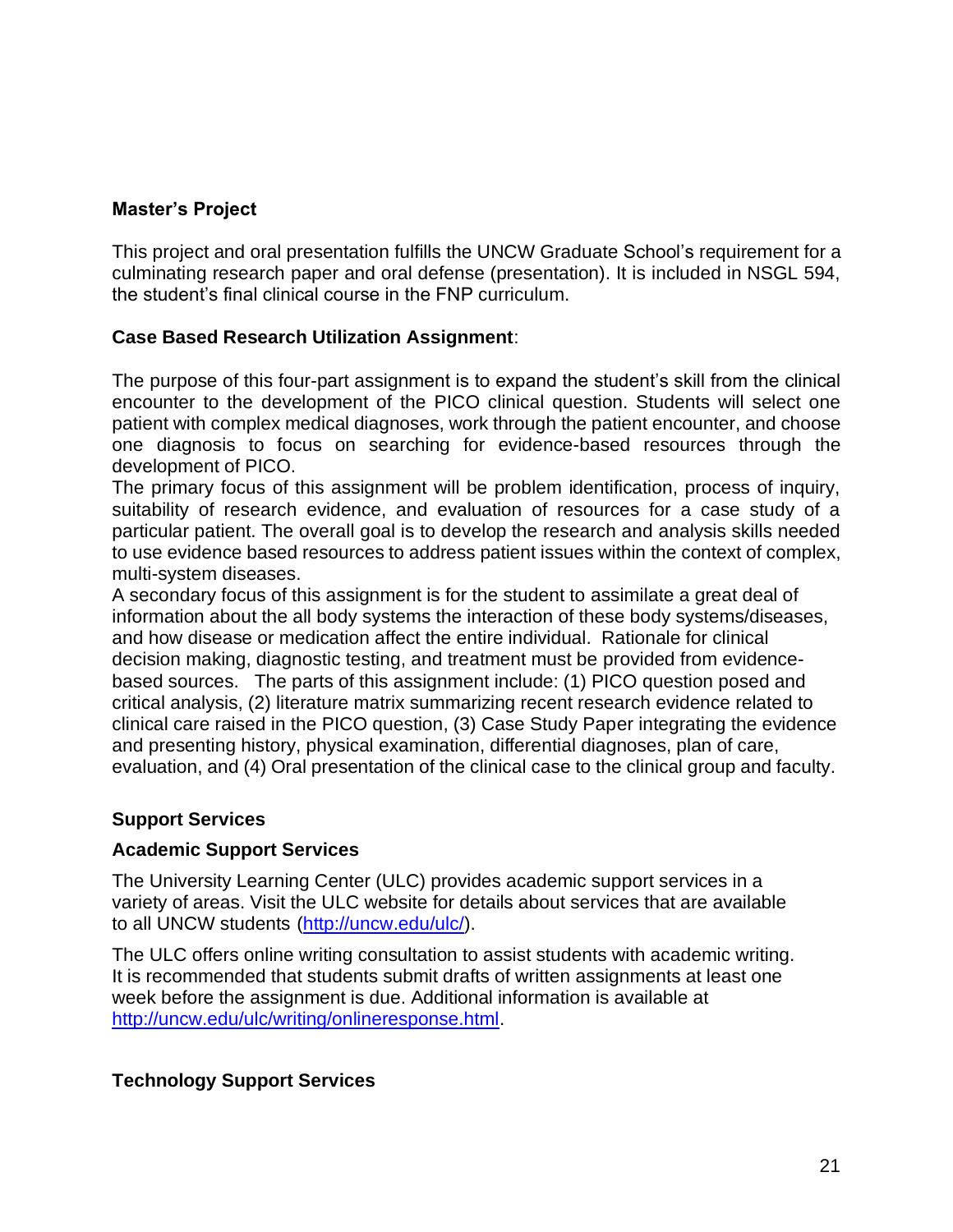The Technology Assistance Center (TAC) provides technology support to all UNCW students. Students can call TAC at 910-962-HELP for assistance. Hours of operation vary and are posted on the TAC homepage [\(http://uncw.teamdynamix.com/TDclient/home/\).](http://uncw.teamdynamix.com/TDclient/home/))

## <span id="page-21-0"></span>**Office of e-Learning**

The Office of e-Learning provides a wide variety of 'How-to' instructional materials for students enrolled in online course. The resources include step-by-step directions and videos to help guide students with use of technology in online learning. Visit the OEL website to access these resources [\(http://uncw.edu/oel/studenthowto.html\).](http://uncw.edu/oel/studenthowto.html))

## <span id="page-21-1"></span>**Health and Counseling Services**

The Abrons Student Health Center on the UNCW campus provides health services to UNCW students. Visit their website for additional information [\(http://uncw.edu/healthservices/\).](http://uncw.edu/healthservices/))

The Counseling Center on the UNCW campus provides a broad range of psychological, counseling, and educational services to UNCW students. Visit their website for additional information and to access stress reduction resources [\(http://uncw.edu/counseling/about.html\)](http://uncw.edu/counseling/about.html))

## <span id="page-21-2"></span>**Student Governance**

The Graduate Student Association of the University of North Carolina Wilmington is the student government association representing all graduate students at UNCW. The organization works to advance interests and welfare of graduate students within the university (UNCW GSA Constitution, 2011). Membership is granted to all full and part-time graduate students at UNCW. Learn more about participating in university level governance by visiting the GSA website at <http://student.uncw.edu/org/gsa/>

Nursing students have the opportunity to contribute to program governance within the School of Nursing by serving as the student representative on each of the school's governance committees including: Graduate Faculty Council and FNP Program Council Students are notified of committee vacancies by the program coordinator and can self-nominate to serve in this importance governance role.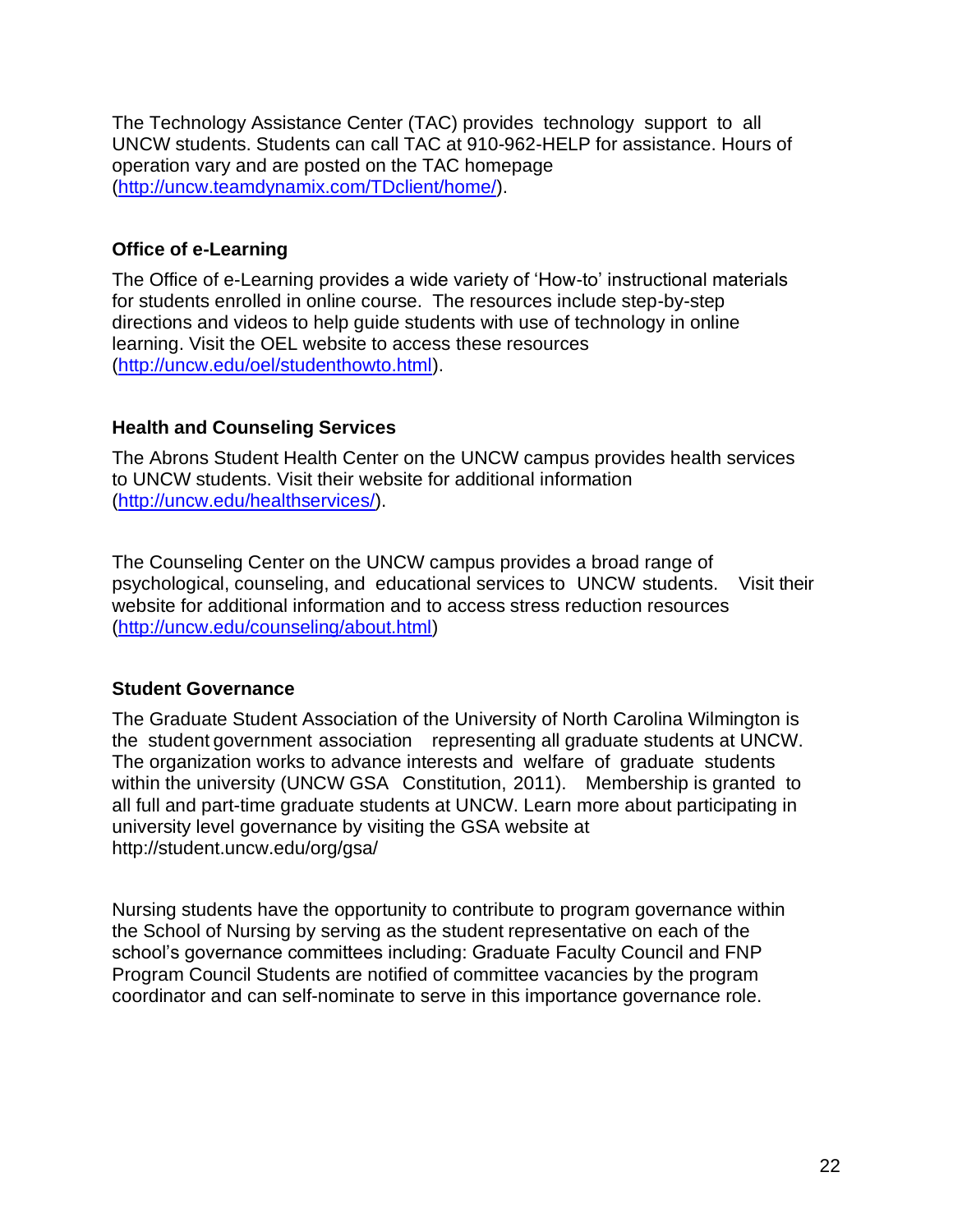# **SECTION II**

# **GENERAL PROCEDURES AND POLICIES**

# <span id="page-22-0"></span>**Awards**

**Award of Excellence—Graduate—both FNP and NE**—Awarded in December and in May

(1 graduate student—from each the FNP and NE majors) Criteria:

1. Overall cumulative GPA 3.25 or above. (Verified by Student Services Coordinator)

2. Outstanding clinical/academic performance.

3. Nominations accepted from all SON Graduate faculty—with justification statement.

4. Must be graduating at the respective December or May commencement.

5. Endorsement by the Graduate Council—name of selected students presented to the Director.

6. An individual plaque for this award will be given to the student and an annual collective plaque will be placed in McNeill Hall.

#### **Achievement Award—Graduate —both FNP and NE**—Awarded in December and in May

(1 graduate student—from each the FNP and NE majors) Criteria:

1. Demonstrates growth and mastery of nursing concepts and practices.

2. Utilizes resources effectively to develop potential.

3. Takes initiative for own responsibility for learning growth.

4. Nominations accepted from all SON Graduate faculty—with justification statement.

5. Must be graduating at the respective December or May commencement.

6. Endorsement by the Graduate Council—name of selected students presented to the Director.

7. An individual plaque for this award will be given to the student.

# <span id="page-22-1"></span>**Maintenance of RN Licensure**

All MSN Family Nurse Practitioner (FNP) program and certificate students are required to maintain continuous RN licensure during enrollment in the program. If a student's RN license is renewed during the program, the student must provide documentation of this renewal to the nursing faculty adviser. If the student's RN license lapses or becomes encumbered due to a disciplinary action, the student is required to notify the program coordinator immediately and can be dismissed from the program.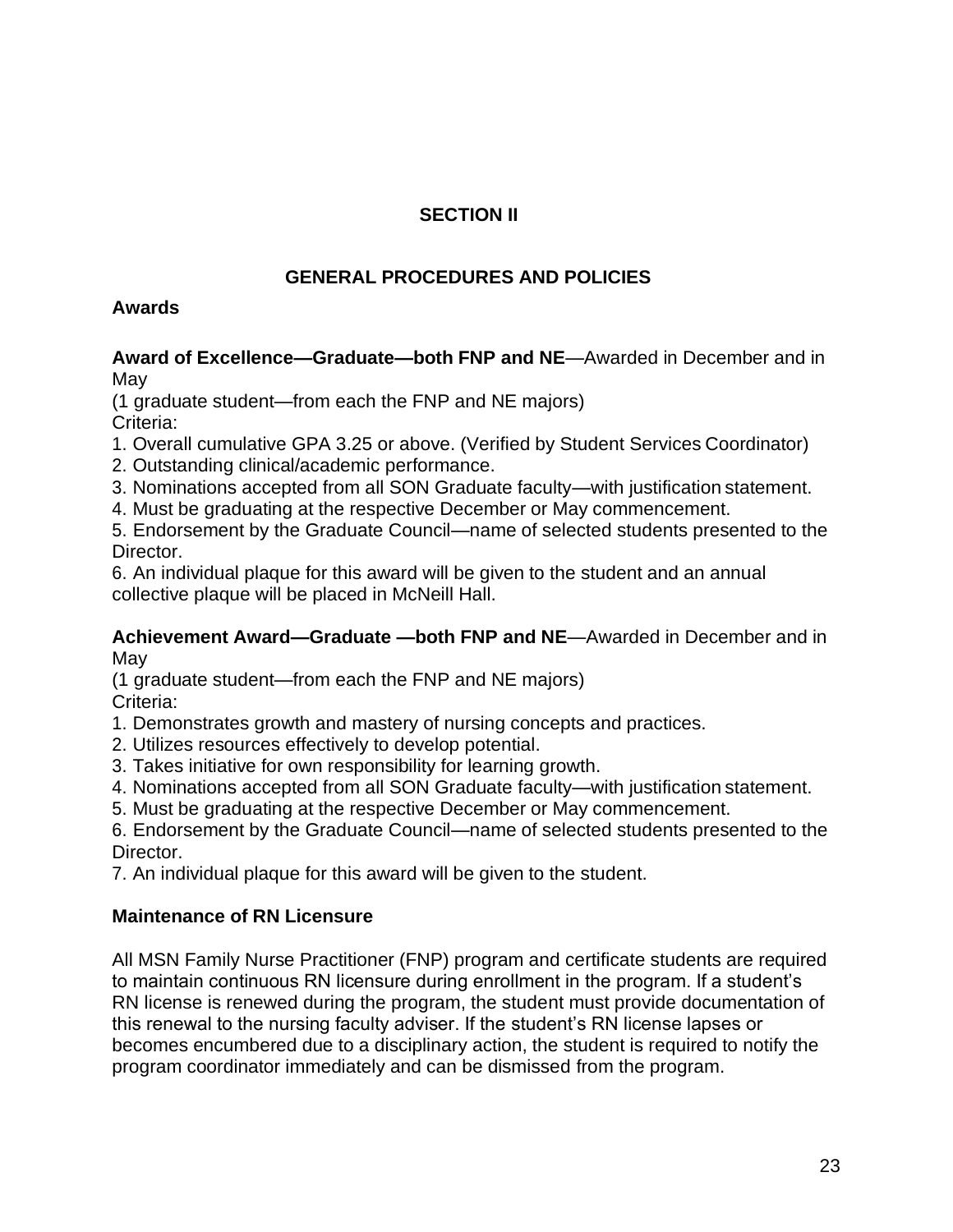#### **Software Requirements**

Students are required to have Microsoft Office when taking courses in the MSN programs. Additional software requirements will be listed on course syllabi.

#### **Browser Requirements**

Students are required to use browsers that are compatible and recommended for UNCW's current version of Blackboard or other learning management system used by UNCW. The current recommendation is for Firefox Extended Support Release (ESR). Visit <http://uncw.edu/dl/gettingstarted.html> for updates and to learn more. Students are to complete a browser test to ensure the web browser is properly configured. The browser test is accessible after logging into Blackboard.

#### <span id="page-23-0"></span>**Hardware Requirements**

It is recommended that your computer/laptop be no more than three years old. A web camera and microphone may be used. Additional hardware requirements will be listed on course syllabi. Students must have access to a reliable high-speed internet connection. Assignment due dates will not be extended due to disruptions in internet access. Students must have computer operating system and internet browser will vary so it is important to check for compatibility before beginning a course using Blackboard. The School of Nursing reserves the right, at any time, to use distance learning technologies (e.g. interactive video to and from remote sites) in the delivery of educational offerings.

#### <span id="page-23-1"></span>**Insurance**

Liability insurance is required for each semester that a student is registered for clinical courses and is for coverage while working in a student capacity only. Each student is required to have liability insurance with minimum coverage of \$1,000,000 incident/\$3,000,000 aggregate. RNs should be aware that most if not all, employment coverage does not transfer to student coverage. Professional liability insurance will be billed to the student's account each semester for an annual cost of \$17.50 (cost subject to change).

Health insurance is required for all UNCW students Health Insurance is required for all UNCW students who meet the following three criteria: enrolled in a minimum of 6 credit hours per semester for undergraduates or 1 credit hour for graduate students; enrolled in a degree-seeking program; and eligible to pay the UNCW student health fee. Since extension and distance education students do not pay the health fee or use the health center, they will not be required to show proof of health insurance.

#### <span id="page-23-2"></span>**Orientation**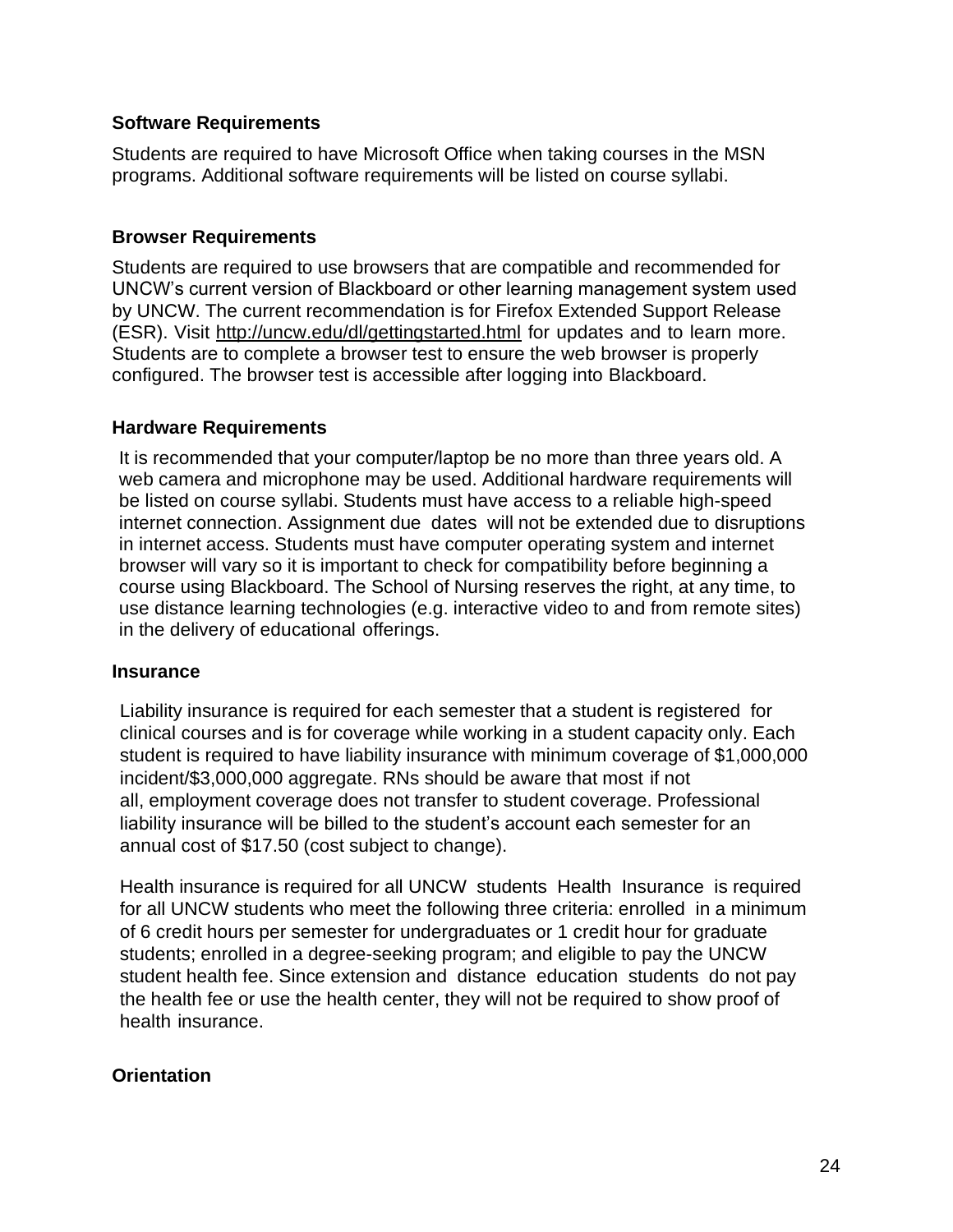Students are required to attend the FNP on campus orientation **and** the on line and Blackboard Orientations within the first 3 weeks of beginning the program. An optional orientation is provided by UNCW Graduate School. Students are encouraged to attend.

#### <span id="page-24-0"></span>**Retention and Progression Policy**

Refer to "Retention Policy" as outlined in the University of North Carolina Wilmington Graduate Catalogue under "Academic Regulations and Procedures" section for graduate school policy. However, note that the following are School of Nursing specific policies related to retention and progression. Students are responsible for knowing and abiding by all Graduate School and SON policies related to retention and progression.

- Student must maintain a grade of "B" (3.0)" in each required course in the programs in order to remain in the program. A student who receives less than a "B" (3.0), but no lower than a "C" (2.0), in any course will be allowed to repeat the one (1) course. A student will only be allowed to repeat one (1) course. A student who is unsuccessful on the second attempt in a nursing course or a student who receives a grade of "C" or below in two or more nursing courses will be dismissed from the program. In accordance with the graduate school progression policy, a student must maintain a cumulative GPA of 3.0 at all times. Further, if a student falls below the required 3.0 GPA at any time, he or she goes on academic probation. The student will be given the opportunity to repeat the course a maximum of one time when the course is offered again.
- Students who achieve a grade of C in NSG 520, 521, 522 or NSGL 594 will be given the opportunity to repeat the course a maximum of one time when the course is offered again. If the student chooses this option to repeat the didactic portion of the course, the student will be required to repeat the corequisite clinical course (NSGL 520, NSGL 521, or NSGL 522) and required clinical hours regardless of the original grade achieved in that course. For example, a student who receives a "C" in NSG 520 will be given the opportunity to repeat the course, but will be required to repeat NSGL 520 regardless of the grade received during the first attempt.
- An incomplete grade ("I") indicates that the student was passing the course at the time of consideration for Incomplete and is unable to complete the course requirements. It also indicates that the student received consent from the course faculty member to complete the work for which the "I" grade is awarded. An "I" grade must be removed no later than one calendar year from the time the grade is awarded. An "I" grade not removed will be converted to an "F." Should the "I" occur in the final semester, the student will complete the course for a letter grade in the concurrent semester. The Graduate School will then confer the degree at commencement during which the course was successfully completed.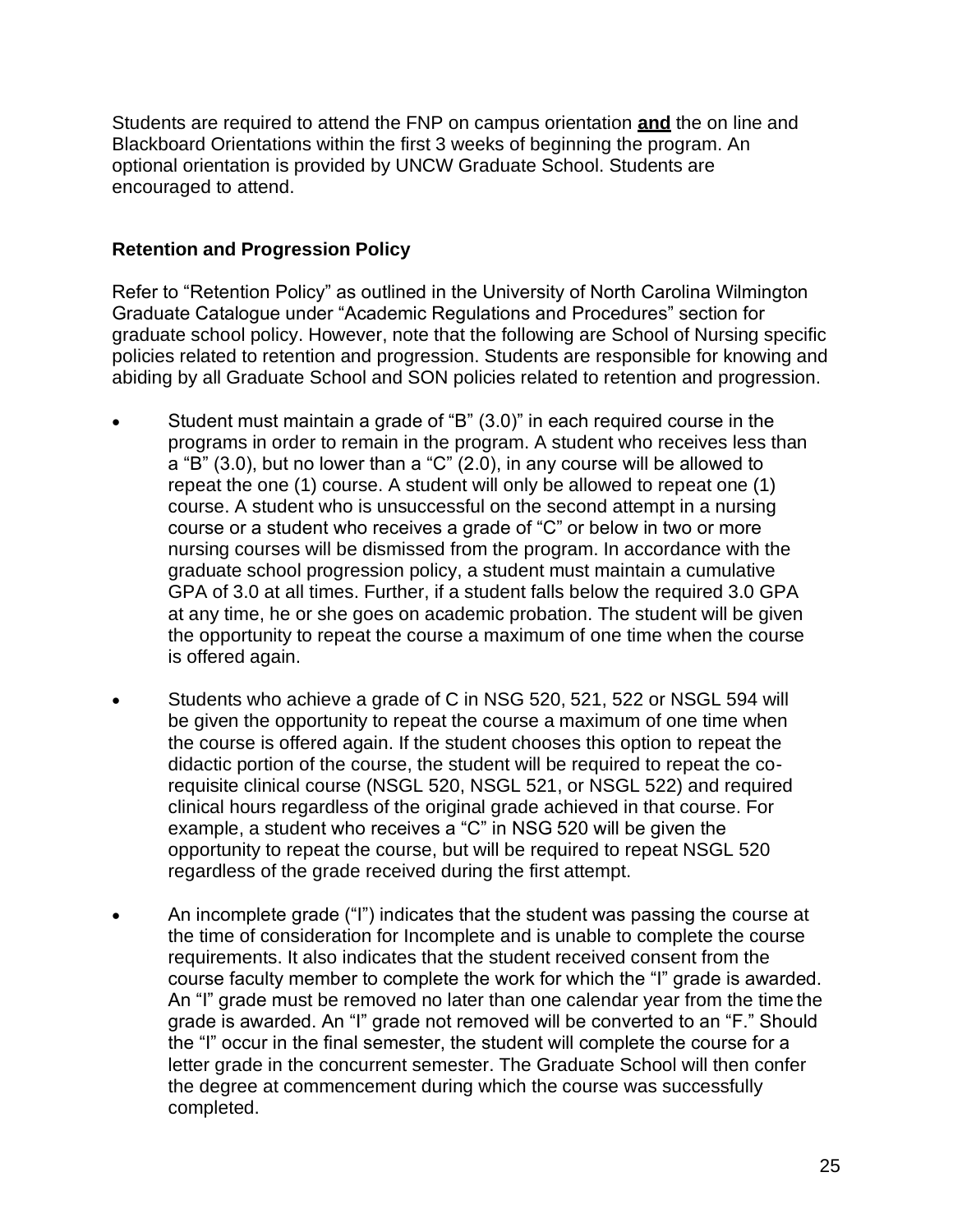In order to progress in each course in the curriculum, students are expected to adhere to professional standards of advanced nursing practice and exhibit behaviors demonstrating role readiness. Examples of readiness include: 1) availability to the program; 2) collaborative interpersonal skills; 3) emotional stability; 4) ethical behavior and legal behavior; 5) clinical skills, and 6) personal and professional accountability. Students deemed clinically unsafe will be dismissed from the program and will not be eligible for readmission.

## <span id="page-25-0"></span>**Grading**

The University of North Carolina Wilmington uses the quality point system and semester hour credit for calculating student achievement. Grade symbols and equivalent quality points used are as follows Graduate Grading:

|                       | GradePoints | Grade     |                                  |
|-----------------------|-------------|-----------|----------------------------------|
|                       |             | Point     |                                  |
| $\overline{A}$        | 100-90      | 4.00 qp   | <b>Excellence</b>                |
| $\overline{B}$        | 89-80       | $3.00$ qp | Completely satisfactory          |
| $\overline{\text{c}}$ | 79-70       | $2.00$ qp | Minimally acceptable             |
| F                     | $<$ 70      | 0 qp      | Failure                          |
| I/F                   |             | $0$ qp    | Failure                          |
| P/F                   |             |           | Pass/Fail                        |
| S                     |             |           | Satisfactory progress (thesis)   |
| U                     |             |           | Unsatisfactory progress (thesis) |
| $\overline{U}$        |             |           | Unsatisfactory progress (thesis) |
|                       |             |           | Work incomplete                  |
| W                     |             |           | Withdraw passing                 |

## **Grade Appeal Procedure**

Any student considering an appeal of a final course grade should understand that each faculty member has the academic freedom and responsibility to determine grades according to any method chosen by the faculty member. However, prejudiced or capricious academic evaluation by a faculty member is a violation of a student's rights and valid grounds for a grade appeal. Any intent to appeal a final course grade must be made in writing to the Graduate School within 30 days of issuances of the grade. Any student who contests a course grade shall first attempt to resolve the matter with the instructor involved. Failing to reach a satisfactory resolution, the student may appeal the grade in accordance with the procedures outlined by the Graduate School. Please visit the Graduate School Grade Appeal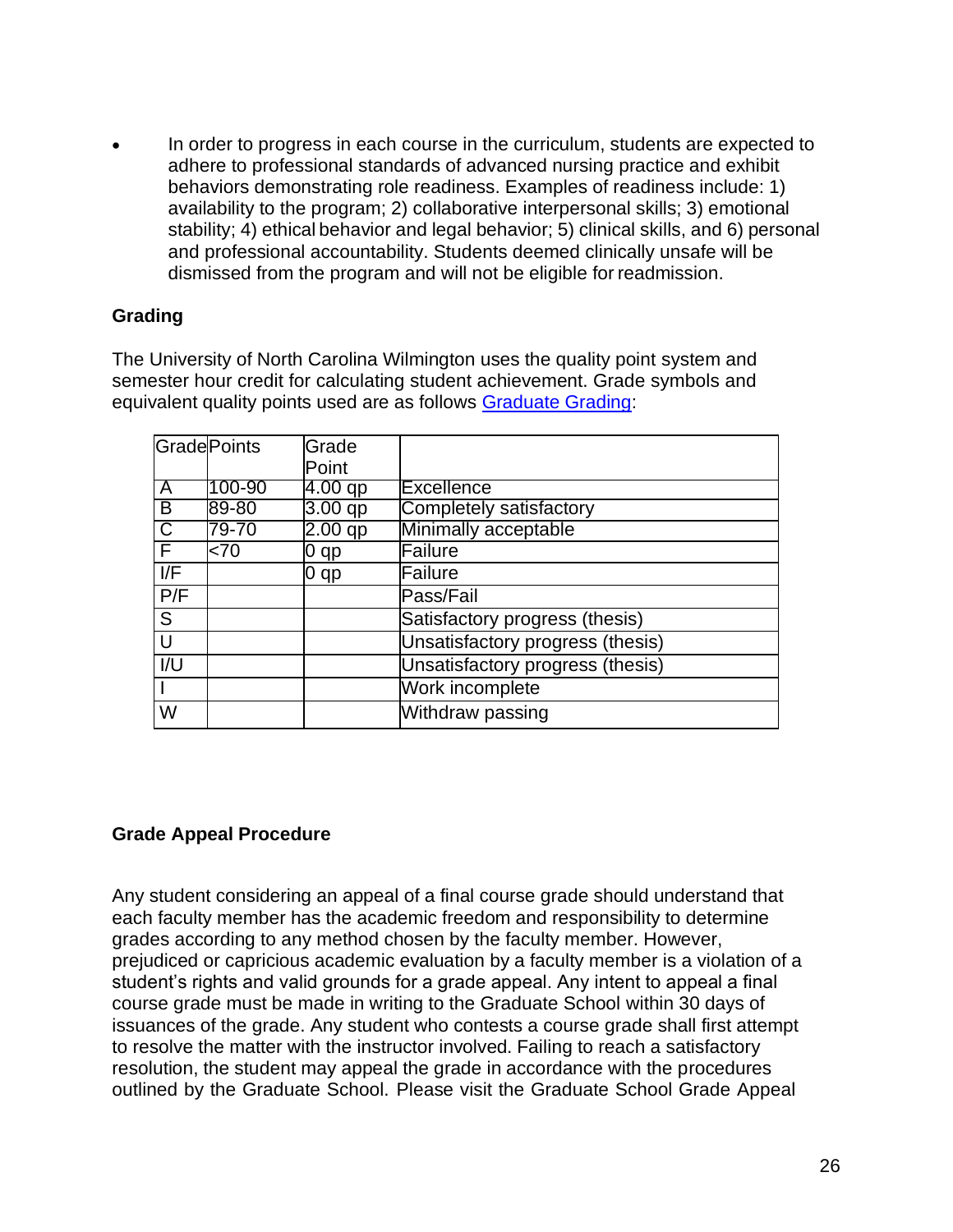Procedure website for additional information. <http://www.uncw.edu/gradschool/currentstudents/gradeappeal.html>

#### <span id="page-26-0"></span>**Academic Grievance Procedure**

Students enrolled in the MSN Nurse Educator programs are to follow the Graduate School Academic Grievance Procedure for academic or procedure concerns (not graderelated).

Graduate students who have academic or procedural concerns, other than grades, should attempt to resolve those concerns at the lowest academic level as soon as possible (and no more than 90 days) after the event giving rise to the complaint. The first level for redress is with the appropriate faculty member. Within 30 days of failing to reach a satisfactory resolution with the faculty member, the student may appeal to the department chairman. Failing resolution at the department level, the student may, within 10 business days, appeal jointly to the dean for the student's academic area and to the dean of the Graduate School. The deans (or their designees) will conduct interviews with all parties to arrive at a resolution of the issue. The mutually agreed upon decision of the deans will be final and not subject to further appeal. Complaints that fall within the categories of sexual harassment, improper personal relationships, personal discrimination, unlawful workplace harassment, or workplace violence should be filed in accordance with Appendix J of the UNCW Code of Student Life (UNCW, 2016)

UNCW Graduate School (2016). *Academic grievance procedure*. Retrieved from http://catalogue.uncw.edu/content.php?catoid=40&navoid=5219#Academic\_Grievance **Procedure** 

Approved: 08/14/97 Revised: 03/30/05, 08/22/08, 04/20/10, 11/17/11, 6/18/14, unable to find exact date for 2016 revision by the UNCW Graduate School

## <span id="page-26-1"></span>**Code of Ethics**

All School of Nursing programs subscribe to the Code of Student Conduct of the University of North Carolina Wilmington.

## <span id="page-26-2"></span>**Student Standards of Conduct**

Students share in the responsibility for maintaining an environment in which the rights of each member of the academic community are respected. When asked to report to any university office, a student is expected to appear at the time specified or to arrange another appointment. All students and their guests shall be responsible for conducting themselves in a manner that helps to enhance an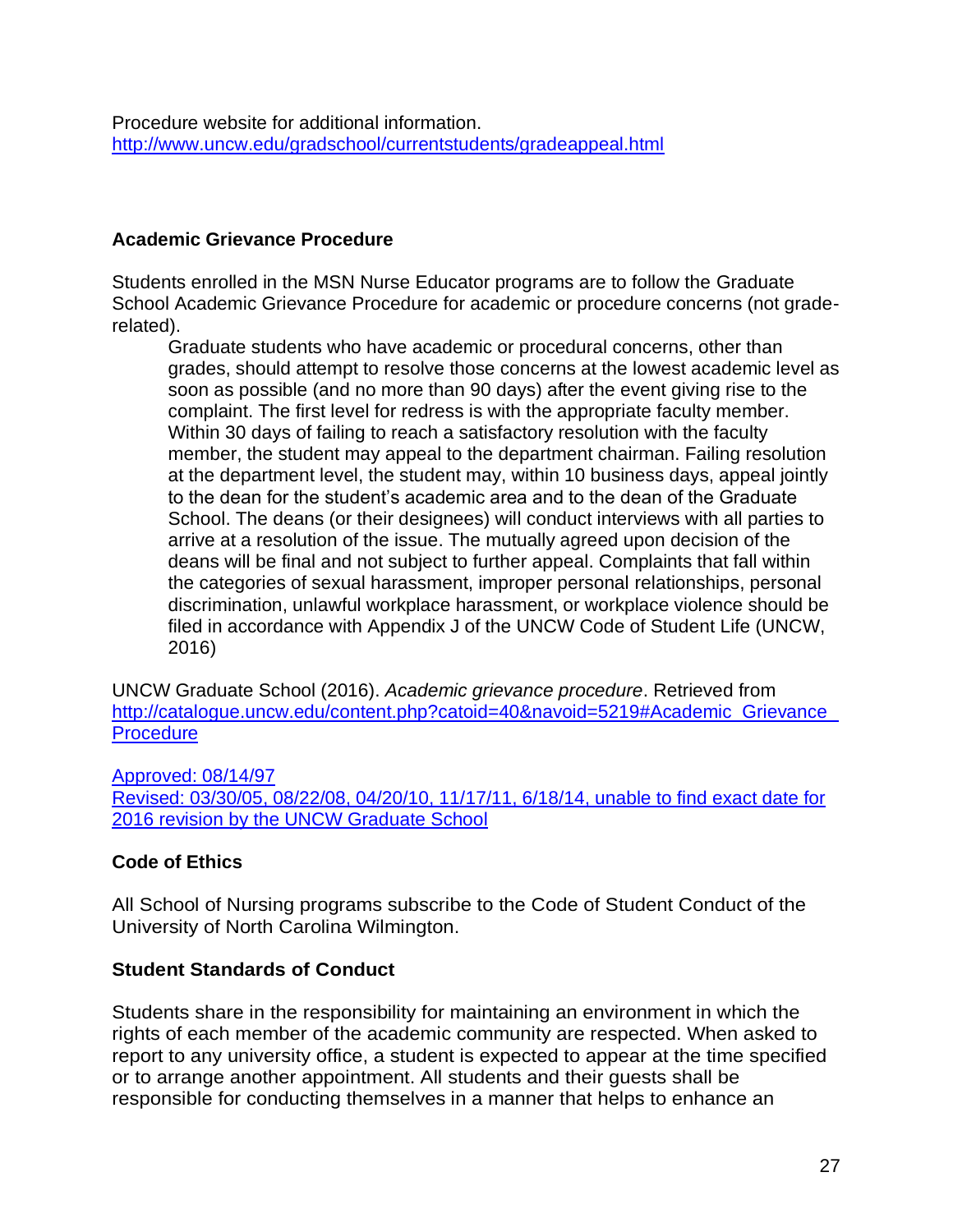environment of learning in which the rights, dignity, worth and freedom of each member of the academic community are respected.

In addition, students and faculty of UNCW SON subscribe to the American Nurses Association (ANA) Code of Ethics whereby, all students and faculty are expected to be honest and honorable in all academic and professional endeavors. It is further expected that they will refrain from any activity, which might impair the image of the university, school, or the nursing profession.

## <span id="page-27-0"></span>**Academic Conduct**

All students and faculty are expected to refrain from acts of academic misconduct including, but not limited to, plagiarism, the giving or falsifying of any academic documents or related materials, cheating, and the giving or receiving of unauthorized aid in tests, examinations, or other assigned school work.

## <span id="page-27-1"></span>**Professional Conduct**

Professional misconduct is construed as any violation of the followingprovisions:

- 1. Faculty and students assume responsibility for individual and professional judgments and actions. Also, it is expected that they will seek consultation and clarification on professional actions in which there is uncertainty. It is expected further that they will continue to maintain the competence of their practice.
	- 1.1. The student nurse assumes responsibility and accountability for individualnursing judgments and actions at his/her level of knowledge and expertise.
	- 1.2. Nursing faculty and nursing students exercise informed judgment and use individual competence and qualifications as criteria in seeking consultation, accepting responsibilities, and delegating nursing activities to others.
- 2. It is expected that faculty and students will respect and uphold the rightsof all their patients and their students.
	- 2.1. By providing services with respect for human dignity and the uniqueness of the patient and/or student unrestricted by considerations of social or economic status, personal attributes,or the nature of health problems.
	- 2.2. By safeguarding the patient's/students right to privacy by judiciously protecting information of a confidential nature.
- 3. It is expected that faculty and students will protect patients andstudents against incompetent, unethical, or illegal practice.
	- 3.1. By participating in the profession's efforts to establish andmaintain conditions of practice conducive to high quality of nursingcare.
	- 3.2. By participating in the profession's efforts to implementand improve standards of nursing and nursing education.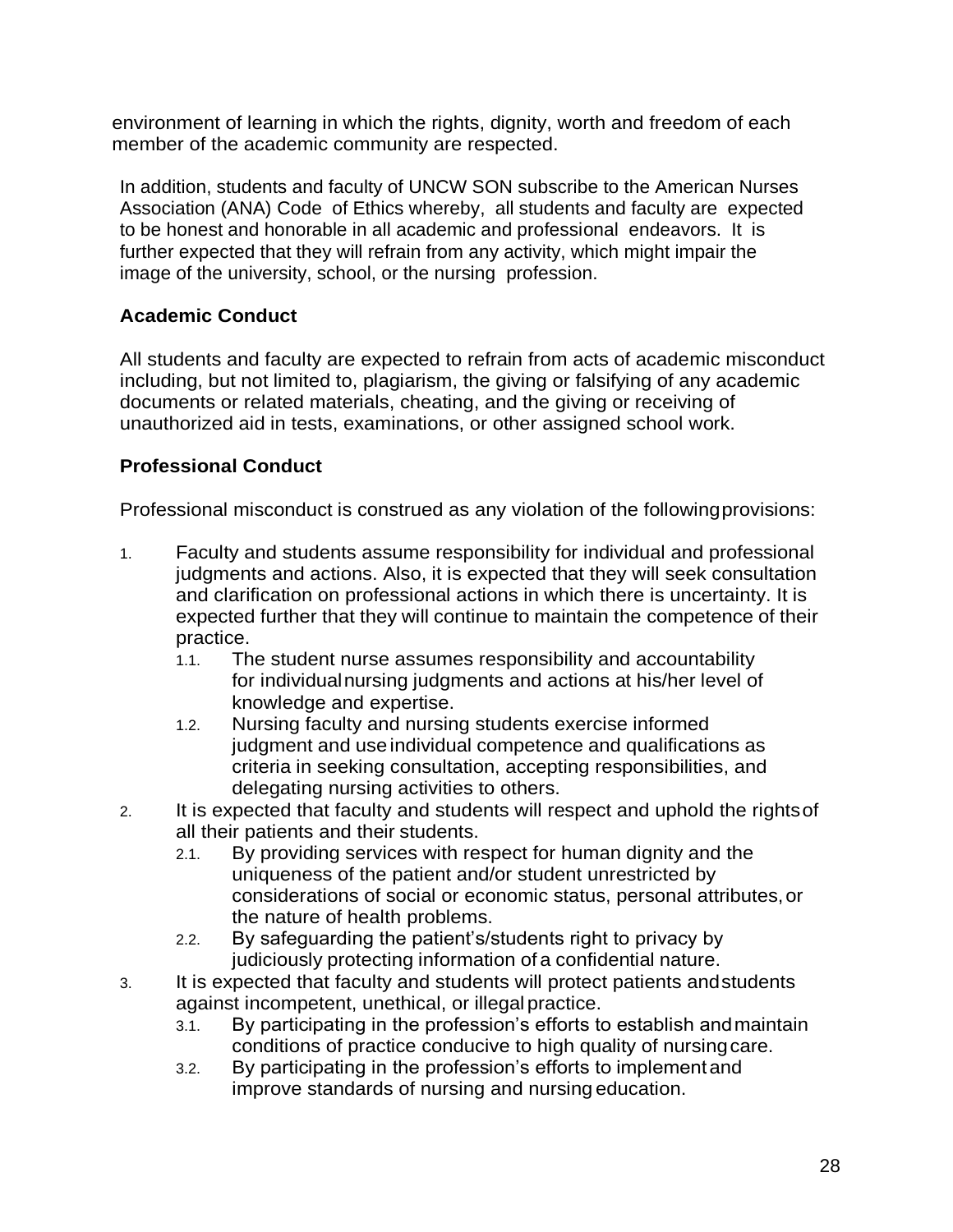- 3.3. By participating in the profession's efforts to protect the public from misinformation and misrepresentation and to maintain the integrity of nursing.
- 3.4. By collaborating with members of the health profession and other citizens in promoting community and national efforts to meet the health needs of the public.
- 3.5. By assuming responsibility for reporting incompetent, unethical, or illegal practice to the appropriate authority (i.e., incident reports, etc.)
- 4. It is expected that faculty will respect and uphold the rights of students.
	- 4.1. By maintaining confidentiality of students' records.
	- 4.2. By obtaining or disseminating to the appropriate persons only information strictly pertinent to student's current academic performance.
	- 4.3. By treating the student as a person of worth and dignity.
- 5. It is expected that students will respect and uphold the rights of faculty.
	- 5.1. By maintaining confidentiality of faculty records.
	- 5.2. By obtaining or disseminating to the appropriate persons only information strictly pertinent to faculty's current academic performance.
	- 5.3. By treating the faculty member as a person of worth and dignity.
- 6. The NCBON Regulations will also be upheld during the student's time in the FNP program.

## <span id="page-28-0"></span>**Student Misconduct & Academic Integrity**

Every student attending the School of Nursing is expected to adhere to the UNCW Honor Code. Any violation of the above is considered an act of misconduct and warrants disciplinary action appropriate to the violation. A student has the right to contest any allegation of misconduct or disciplinary action. Whenever possible, allegations of misconduct should be settled at the lowest possible level—between the individuals involved. Allegations of misconduct should be resolved as quickly as possible. When a faculty member believes that a student has engaged in misconduct or scholastic dishonesty, the faculty member will submit a report to the Office of Student Affairs. The student may then be required to meet with a staff member to discuss the matter. If a student disagrees with the outcome of the case and does not wish to accept an informal resolution, the Campus Conduct Board composed of faculty and students will hear the case. When students are found responsible for scholastic dishonesty, the sanctions can include but are not limited to the following options: failing grade on an assignment, failing grade in a course, completing a required assignment, being placed on disciplinary probation, being suspended, or being expelled. Be advised that University policy prohibits withdrawing from a course to avoid a grade penalty due to scholastic dishonesty. The School of Nursing does not allow a student to withdraw from a class if accused of scholastic dishonesty. A student has the right to a hearing and to appeal any disciplinary action. Records of academic misconduct are kept on file in the college office and in the Office of Student Conduct.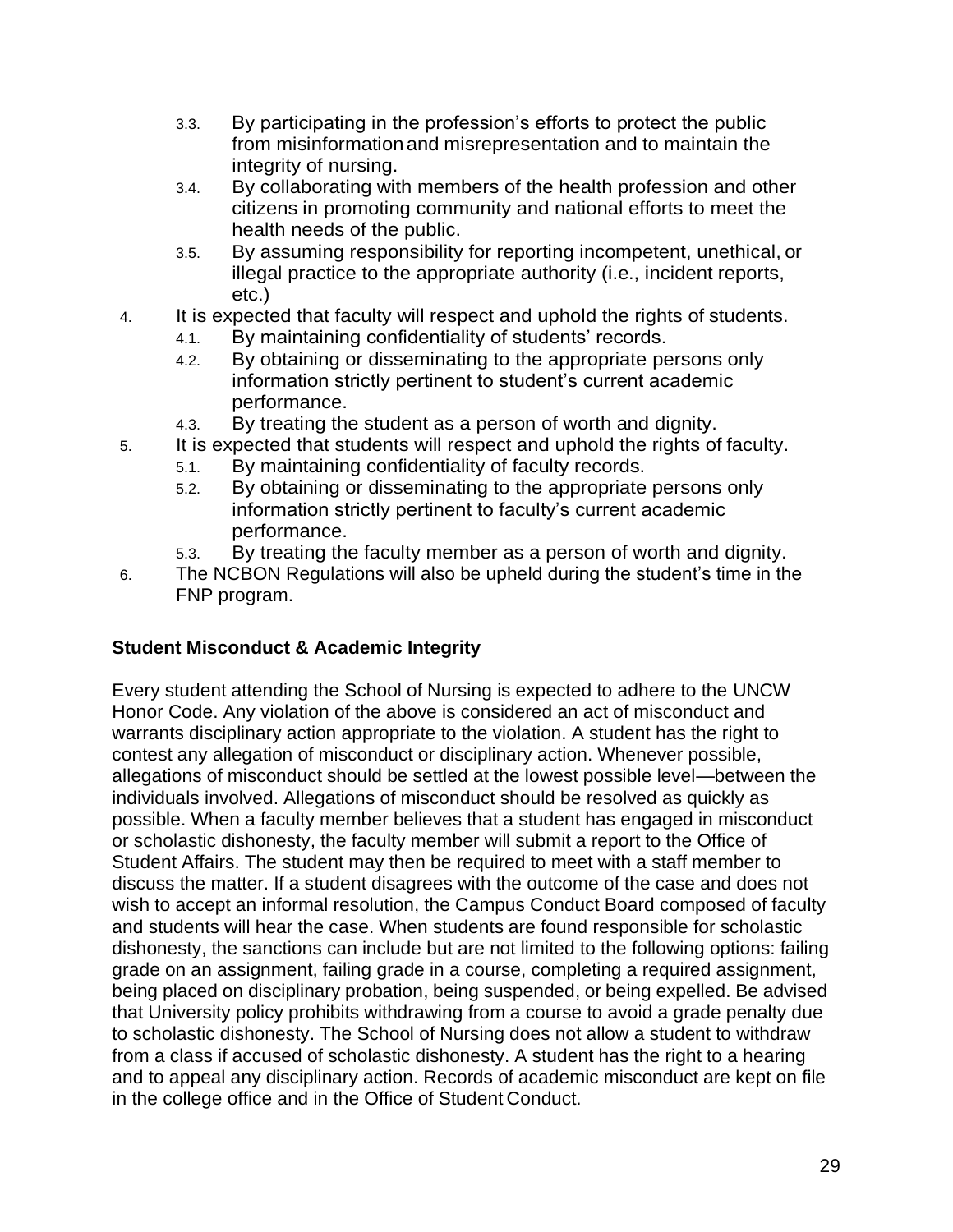## <span id="page-29-0"></span>**Class Attendance**

The University policies regarding class attendance states, "Students are expected to be present at all regular class meetings and examinations for the courses in which they are registered. **All faculty members are responsible for setting policy concerning the role of attendance in determining grades for their classes**. It is the responsibility of the students to learn and comply with the policies set for each class in which they are registered." (See UNCW Catalogue).

Students enrolled in courses in the School of Nursing are responsible for class attendance and for the prescribed activities of the courses. **Students are expected to confer with faculty prior to anticipated absences and make arrangements for any required make-up assignments**. Students are expected to notify faculty when they will be unable to attend a class or clinical/internship experience. In the case of a clinical/internship absence, students are to notify the appropriate faculty member by the beginning of that experience. Following an absence, students will confer with the faculty member regarding the absence and any further assignment. Faculty may deduct points or assign a "0" to an assignment should a student fail to attend a required class.

## <span id="page-29-1"></span>**Confidentiality Statement**

As a student assigned to a clinical or educational agency via Contractual Agreement or Memorandum of Understanding between the School of Nursing and the agency, you are allowed access to records of your students. Student information from any source and in any form, including paper records, oral communication, audio recording, and electronic display, is **strictly confidential**. Access to confidential student information is on a need to know basis and must comply with policies of the educational agency and the Family Education Rights and Privacy Act (FERPA).

It is the policy of the UNCW School of Nursing that students, faculty, and staff of the school shall respect and preserve privacy and confidentiality of patient and student information, regardless of the agency to which the student or faculty is assigned. Violations of this policy include, but are not limited to:

- accessing information that is not within the scope of one's assignment
- misusing, disclosing without proper authorization, or altering patient, student, or personnel information
- disclosing to another person one's sign-on code and password for accessing electronic or computerized records
- using another person's sign-on code and password for accessing electronic or computerized records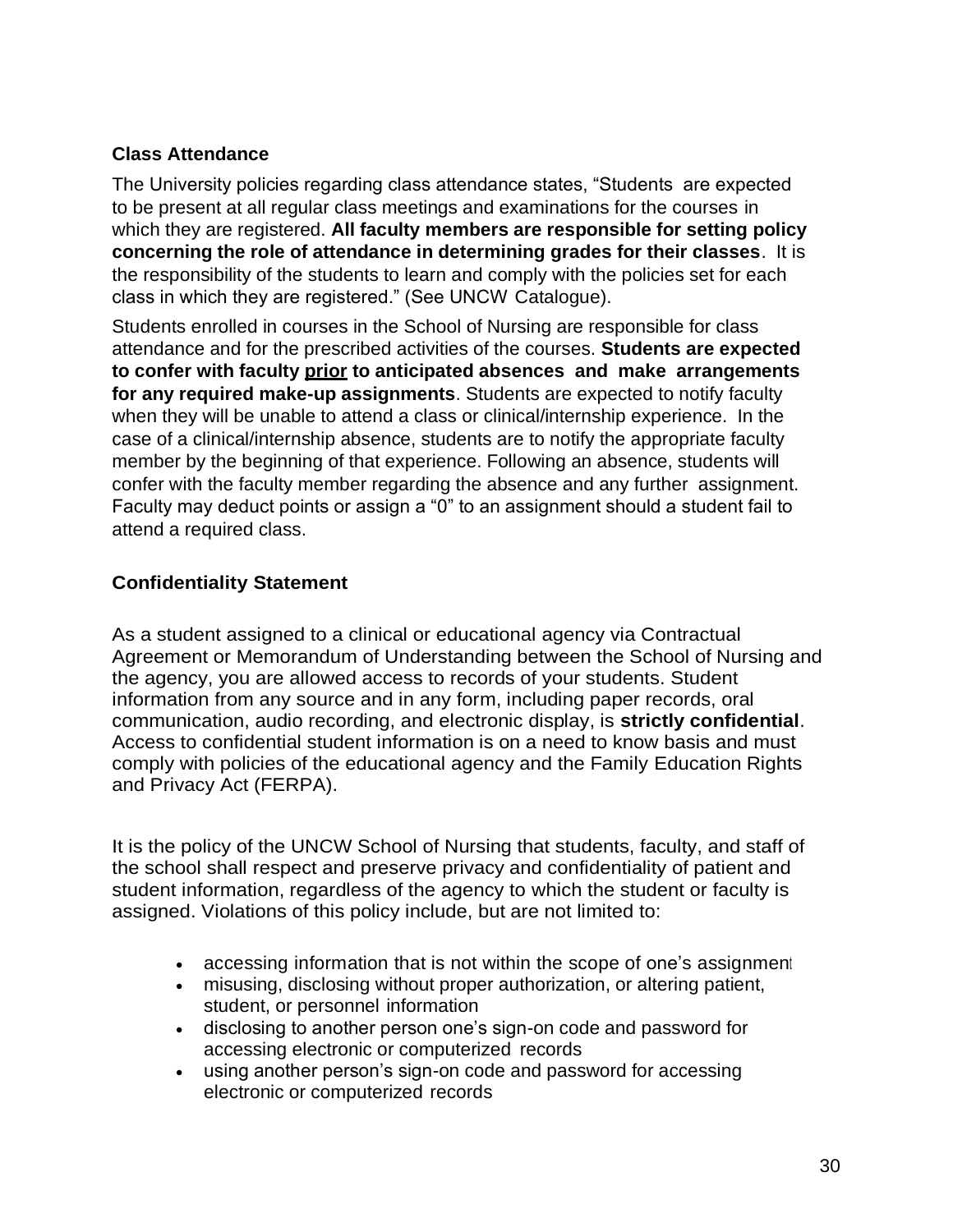- leaving a secured application unattended while signed on and
- attempting to access a secured application without proper authorization.

Violation of this policy by students, faculty or staff to any agency with which the UNCW School of Nursing has a Contractual Agreement or Memorandum of Understanding, may constitute grounds for corrective action up to and including loss of agency privileges, dismissal or termination from the school in accordance with applicable agency, school, or university procedures. Violation of this policy by any member of the school's student body, faculty, or staff may constitute grounds for termination of the contractual relationship or other terms of affiliation between the school and the agency. Unauthorized release of confidential information may also result in personal, civil, and/or criminal liability and legal.

## <span id="page-30-0"></span>**Equal Opportunity, Diversity, and Unlawful Harassment**

The SON follows the policies and procedures related to Equal Opportunity, Diversity and Unlawful Harassment as outlined in the Undergraduate and Graduate Academic Catalogues.

## <span id="page-30-1"></span>**Civility Statement**

The School of Nursing embraces the UNCW Respect Compact <http://uncw.edu/diversity/src.html>

The School of Nursing is dedicated to creating and maintaining a civil community that supportsrespectful discourse and openness to opposing viewpoints. Members of the School of Nursing Community are asked to:

- Assume goodwill approach situations positively
- Communicate respectfully
- Address issues to the person directly involved. Follow the chainof command if not resolved when discussed with personinvolved.
- Abide by the American Nurses Association Position statement about civility.

## <span id="page-30-2"></span>**Statement of American Nurses Association Position (2015):**

*ANA's Code of Ethics for Nurses with Interpretive Statements states that nurses are required to "create an ethical environment and culture of civility and kindness, treating colleagues, co-workers, employees, students, and others with dignity and respect." Similarly, nurses must be afforded the same level of respect and dignity as others (ANA, 2015a). Thus, the nursing profession will no longer tolerate violence of any kind from any source. All registered nurses and employers in all settings, including practice, academia, and research must collaborate to create a culture of respect, free of incivility, bullying, and workplace violence. Best practice strategies based on evidence must be implemented to prevent and mitigate incivility, bullying, and workplace violence to promote the health, safety, and wellness of registered nurses and to ensure optimal outcomes across the health*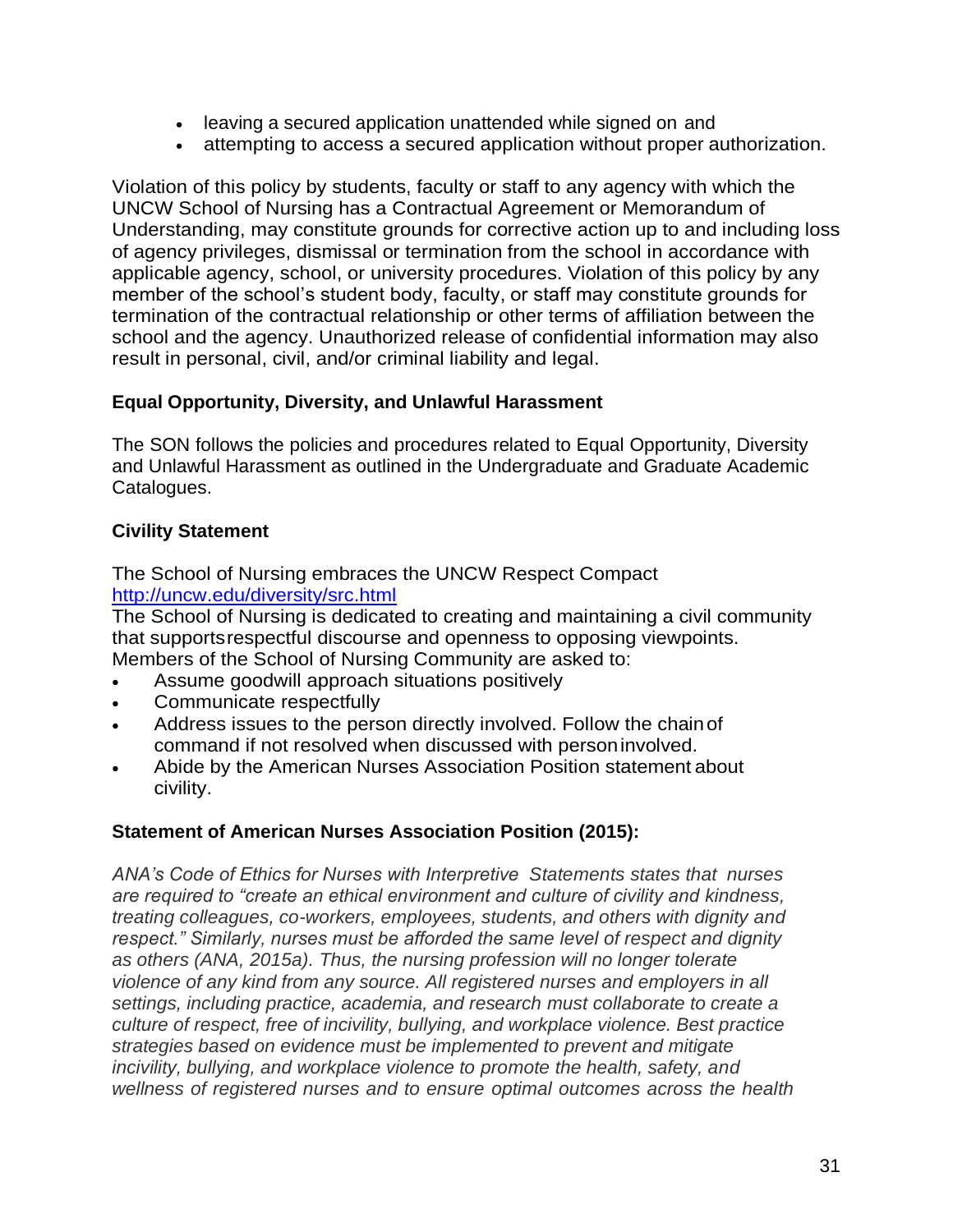*care continuum. This position statement, although written specifically for registered nurses and employers, is also relevant to other health care professionals and stakeholders who collaborate to create and sustain a safe and healthy interprofessional work environment. Stakeholders who have a relationship with the worksite have a responsibility to address incivility, bullying, and workplace violence (para. 1, 2).*

American Nurses Association (2015). *Incivility, bullying, and workplace violence.*  Retrieved from<http://www.nursingworld.org/IncivilityBullying-and-WorkplaceViolence->**PositionStatement** 

## <span id="page-31-0"></span>**Literary Format**

In order to provide consistency, uniformity, clarity, and standardization for written documents in all School of Nursing programs, the *Publication Manual of the American Psychological Associate* (latest edition) is the adopted style for all written documents in the School of Nursing. This format should be used by all students in writing papers as part of course requirements (unless otherwise specified.) The above titled book is often referred to as the "APA Style Manual."

## <span id="page-31-1"></span>**Substance Abuse Policy**

Students, faculty members, administrators, and other employees of the University of North Carolina Wilmington are responsible, as citizens, for knowing about and complying with the provisions of North Carolina Law that make it a crime to possess, sell, deliver, or manufacture those drugs designated collectively as "controlled substances" in Article 5 of Chapter 90 of the North Carolina GeneralStatutes. Any member of the university community who violates that law is subject both to prosecution and punishment by the civil authorities and to disciplinary proceedings by UNCW. It is not "double jeopardy" for both the civil authorities and the university to proceed against and punish a person for the same specified conduct. The university will initiate its own disciplinary proceedings against the student, faculty member, administrator, or other employee when the alleged conduct is deemed to affect the interest of the university.

For a complete account, please reference the current issue of *The University of North Carolina Wilmington Student Handbook and Code of Student Life*, The Code of Student Life and The University of North Carolina Wilmington Student Handbook/Catalogue: [www.uncw.edu/catalogue.](http://www.uncw.edu/catalogue)

# <span id="page-31-2"></span>**Drug Screening Program**

1. Admission and Annual Drug Screen- Graduate student nurses **must** pass a urine drug screen no later than two weeks prior to fall orientation, **annually to continue in the program,** and at other times as mandated byclinical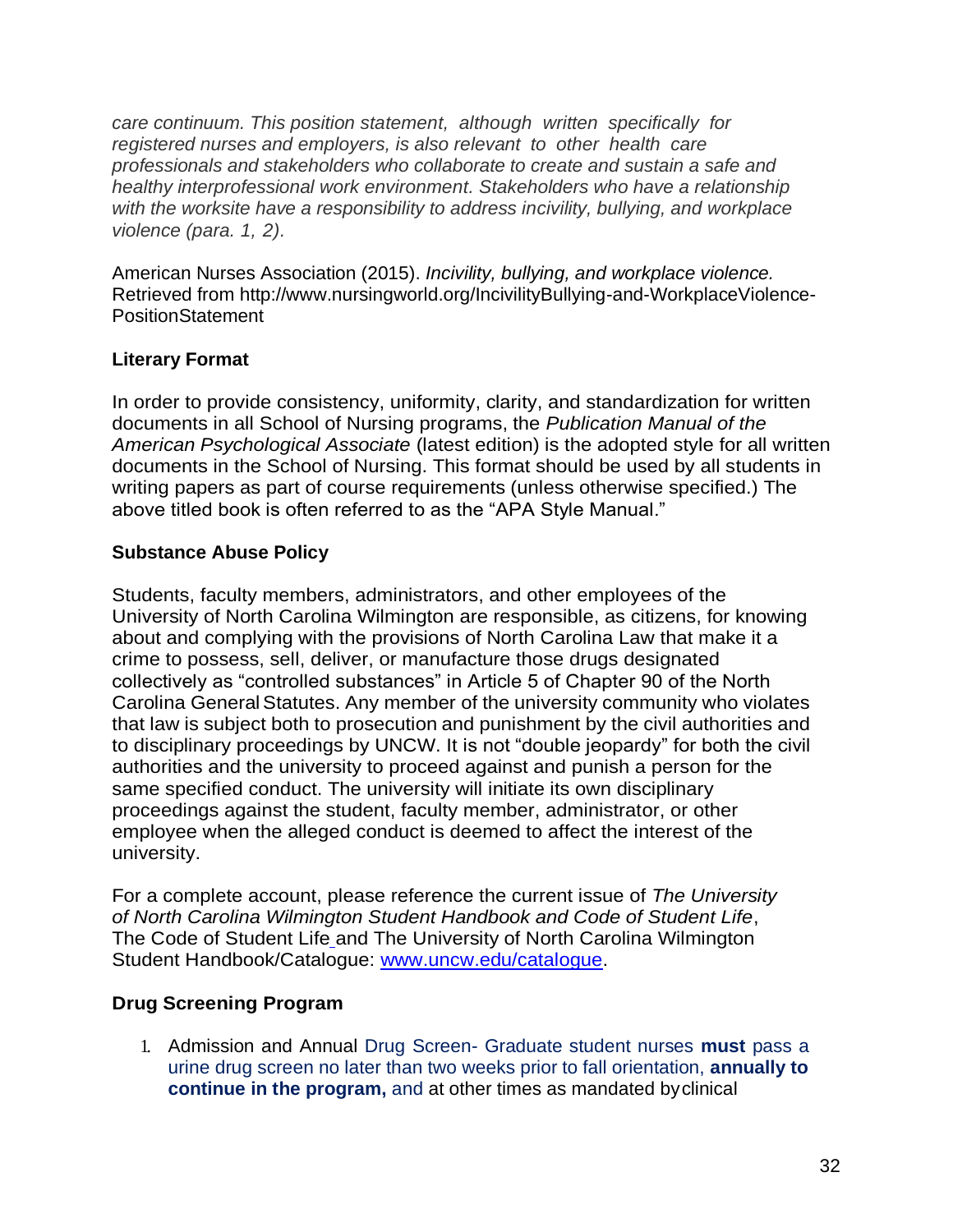agencies. The student must obtain a 12 panel urine drug screen at a NIDA certified laboratory. The report must be issued from a National Institute of Drug Abuse (NIDA) approved laboratory. The Panel must include Amphetamines (AMP), Barbiturates (BAR), Benzodiazepines (BZO), Cocaine (COC) Metabolite, Marijuana (THC), Methadone (MTD), Methamphetamine (mAMP), Ecstasy (MDMA), Opiate (OPI), Phencyclidine (PCP), Propoxyphene (PPX), and Oxycodone (OXY). (Appendix A, CertifiedBackground.com) A Medical Review Officer (MRO) from Castle Branch consults confidentially with any student that tests positive to verify if there is a valid medical explanation. Complete and accurate results are typically available within 48 hours. At any time a student can access, view and print his/her completed confidential report results from their online account. Refusal or failure to pass a urine drug screen or will result in the withdrawal of the admission.

Students will be required to submit to random urine drug screening throughout their practicum courses. When a random urine drug screen is required, individual students will be notified by email and will have 24 hours to complete the screening. Test results will be made available to the School of Nursing and the student. No individual test results of the drug screen will be provided to clinical agencies. There will be a group list of those qualified to attend clinical as a result of the screen. Before these results are available, student must not attend off-campus clinical experiences. All expenses associated with drug testing are the responsibility of the student.

- 2. Testing based on Reasonable Suspicion
	- a. A student may be subject to testing at any time when, in the judgment of a faculty member, there is reasonable cause to suspect the student is engaging in the use of non-prescribed or illegal drugs/alcohol. Such individualized reasonable suspicion may be based on information from any source deemed reasonable by the faculty member, including but not limited to:
		- i. observed possession or use of substances that reasonably appear to be illegal drugs or legal drugs used illegally.
		- ii. conviction for a criminal offense related to the possession, use or trafficking in drugs/alcohol.
		- iii. observed abnormal appearance, conduct or behavior, including unusual patterns of absence from school or excessive tardiness that is reasonably interpretable as being caused by the use of drugs/alcohol.
	- b. Individualized reasonable suspicion means: if the available factswere conveyed to a (hypothetical) reasonable person unfamiliar with the student, that person would conclude that there is a factual basis for determining that the student is using a prohibited drug/alcohol.
	- c. When individualized reasonable suspicion is found to exist, the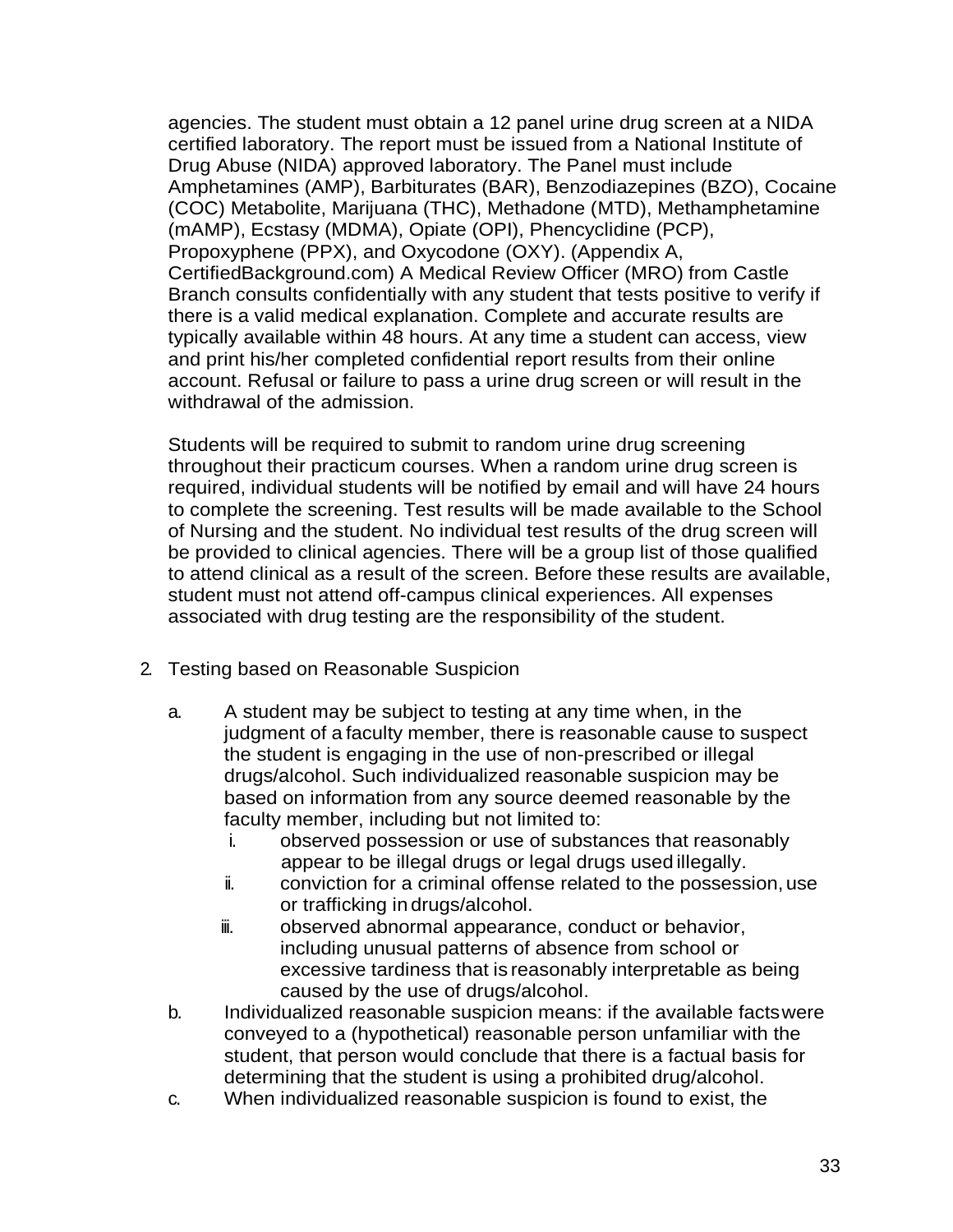student shall be subject to the SON Policy on Dismissal for Unsafe Practices.

- d. In the case of individualized reasonable suspicion drug testing, the SON shall contract with a private laboratory. Once the student has been confronted by the faculty member of the need for reasonable suspicion drug testing, the faculty member will remove the student from the clinical setting and will coordinate transportation for the student to be screened by the identified laboratory. For student and public safety, the faculty member may request that the student take a cab to the drug testing laboratory. The student must present for drug testing within 2 hours of being confronted by the faculty member. The student is responsible for all expenses associated with drug testing. A consent and release form will be signed by the student for drug testing Validated copies of the drug test results will be sent to the SON and, subsequently, to the student.
- e. Once the faculty member has confronted and removed the studentfrom the clinical setting, the faculty member shall notify the Program Coordinator, Associate Director of Graduate Programs, School of Nursing, and /or Associate Dean for Academic Affairs.

#### **3. Consequences of Failure to Participate in or Cooperate with Testing**

An instance of failure or refusal to participate in or cooperate with testing shall be deemed to be an occasion of impermissible drug use that justifies dismissal under the SON Policy on Dismissal for Unsafe Practices.

## **4. Consequences of Impermissible Drug Use**

When prohibited drug use has been confirmed through positive test results, the student shall meet with the Director of the School of Nursing or designated representative of the Director. The following consequences may apply:

- f. Student may be subject to dismissal under the SON Policy on Dismissal for Unsafe Practices.
- g. Referral to UNCW Counseling Center for assessment, treatment recommendations, and follow up monitoring.
	- i. If a student chooses not to participate in the referral and/or treatment prescribed by the UNCW Counseling Center, the student will be subject to dismissal under the SON Policy on Dismissal for Unsafe Practice.
	- ii. If a student chooses to participate in the treatment prescribed by the UNCW Counseling Center, the student may continue theory courses. The student may not attend clinical until the prescribed treatment program has been completed. The treatment program must contain at least the following:

1. Student agrees to assistance, to be drug free, and if there is a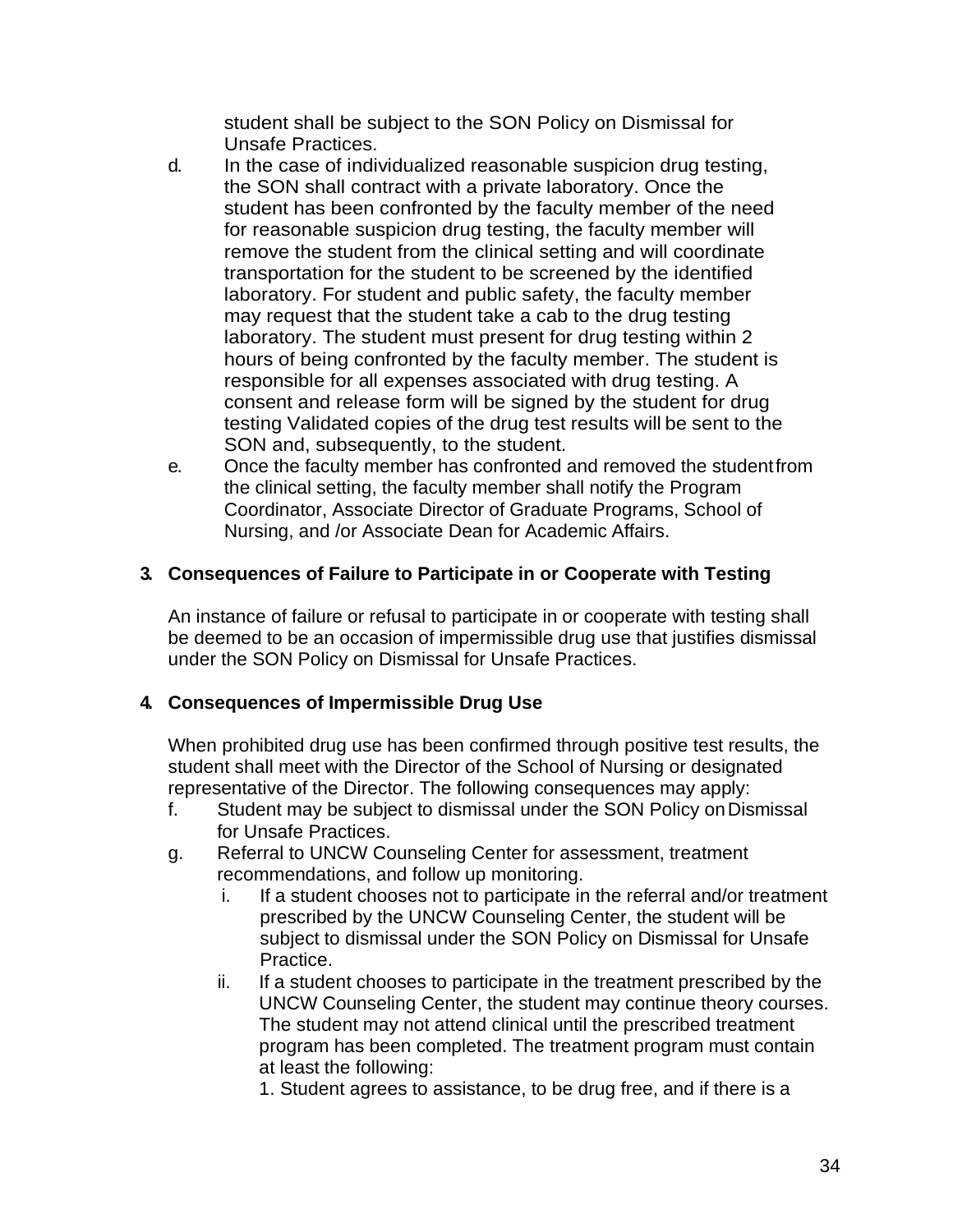relapse, the student must report this to the counselor immediately.

- 2. Student will obtain the prescribed counseling for a specified length of time and provide documentation to the UNCW Counseling Center on a regular basis.
- 3. Student will submit to random drug testing as determined by the UNCW Counseling Center.
- h. Once a student has successfully completed the treatment program and is released by the UNCW Counseling Center, the student must submit a letter to the Associate Director and Program Coordinator requesting reentry into practicum courses. If approved, the student will continue to be subject to the substance abuse policy and must report any relapse immediately to the course and/or Program Coordinator, as well as the Associate Director and Director.

#### **5. Confidentiality of Information Concerning Drug Use**

Any information concerning a student's alleged or confirmed use of drugs shall be restricted to institutional personnel and North Carolina Board of Nursing as required, and to parents of minors or dependent students. No individual test results of the drug screen will be provided to clinical agencies. There will be a group list of those qualified to attend clinical as a result of the pre? clinical drug screen. No other release of such information will be made without the student's written consent, unless in response to appropriate judicial process. The institution, however, will not voluntarily disclose such information in the absence of a subpoena or court order.

#### <span id="page-34-0"></span>**Pre-practicum Criminal Background Check (CBC)**

A criminal background check must be completed by each student two prior to orientation, annually, and may be required as directed by the graduate school. The purpose for completing a criminal background check is to meet the requirements of UNCW's clinical agency partners to participate in practicum. Additional information can be found in the MSN Clinical Placement Handbook. Refusal complete a CBC will result in the withdrawal of the admission offer.

#### <span id="page-34-1"></span>**Student Injuries in Clinical Settings**

The faculty member should contact the course/program coordinator or the Associate Director to report student injuries, illnesses, etc. requiring emergency care. Clinical facilities typically provide emergency care, but at the expense of the student. Health insurance coverage is required; therefore, students should have appropriate information at all times. The student also has the option of seeing his/her private physician or the UNCW Student Health Center (910) 962- 3280.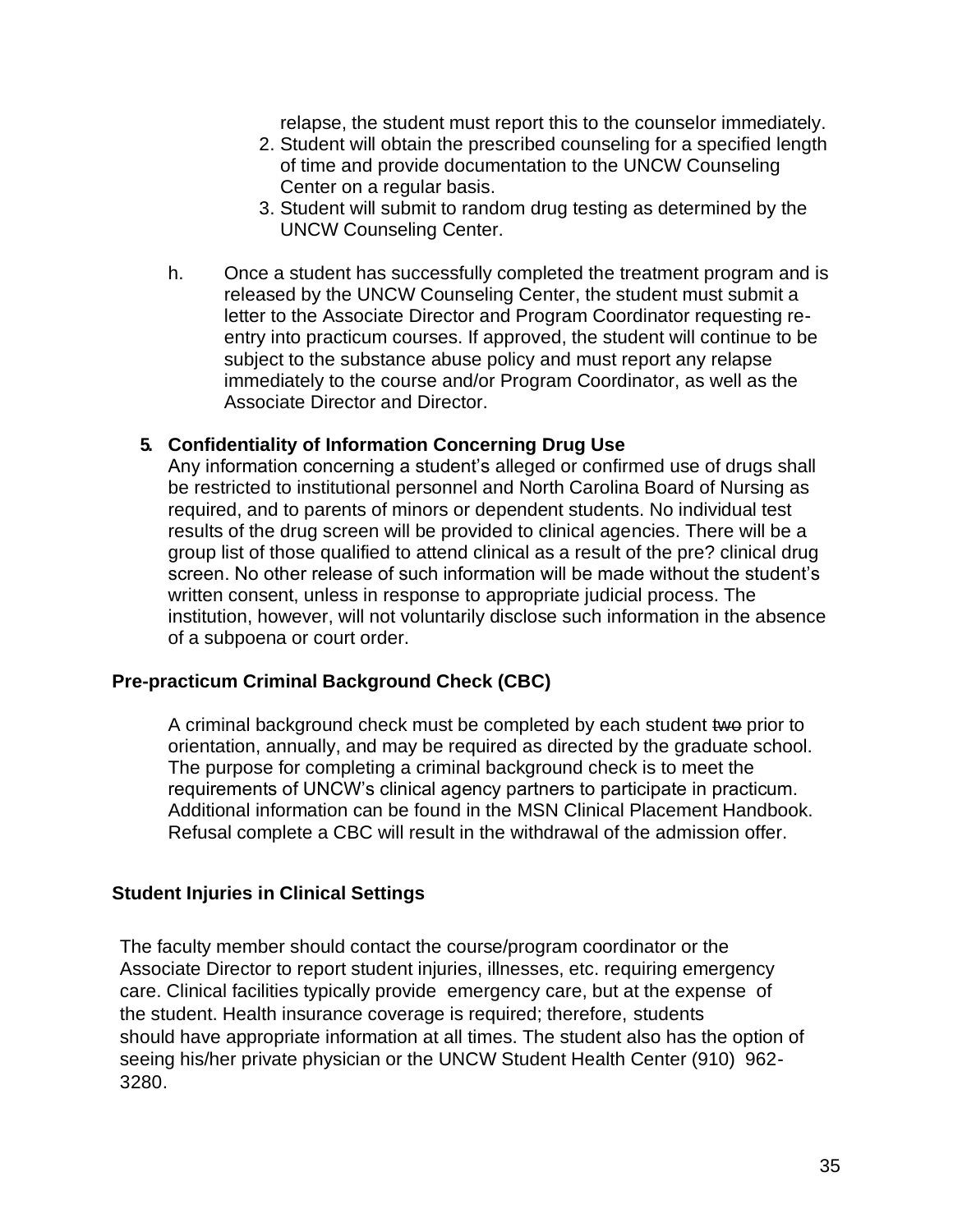The faculty member and student are responsible for completing the appropriate Incident form of the clinical agency and the Incident form for the School of Nursing. A copy of both forms should be forwarded to the Associate Director in the Office of the Director for review, disposition as appropriate, and filing in School records.

#### <span id="page-35-0"></span>**Infectious/Communicable Disease Policy**

Infectious/communicable diseases are common and may be a threat to students and faculty of the School of Nursing. During the performance of clinical practice/research activities, students may have contact with infectious disease organisms. . This contact may expose the student to infectious agents, and may result

in the student transmitting an infectious disease to other students, faculty, patients, family members, and subjects.

To help protect the health and safety of its students, as well as that of patients and subjects, the School of

Nursing requires:

- A. Initial Infectious Disease Screening for nursing students
- B. Pre-exposure prophylactic immunization against specified infectious/communicable diseases for nursing students
- C. Post-exposure prophylactic follow-up/treatment of students following exposure to specified infectious diseases such as AIDS, tuberculosis and Hepatitis B

## <span id="page-35-1"></span>**Policy on Dismissal for Unsafe Practices**

The faculty of the School of Nursing has an academic, legal and ethical responsibility to protect the public and health care community from unsafe nursing practice. It is within this context that students can be disciplined or dismissed from the School of Nursing for practice which threatens or has the potential to threaten the safety of a patient, a family member or substitute familial person, another student, a faculty member or other health care provider.

- I. **Student Awareness:** All students in the School of Nursing are expected to be familiar with relevant policies and guidelines/procedures and are further expected to adhere to said policies, guidelines/procedures.
- II. **Definition:** an unsafe practice is defined as
	- A. An act or behavior of the type which violates the North Carolina *Nursing Practice Act*, Article 9 of Chapter 90 of the North Carolina General Statues (NCGS 90-171.37; 90-171.44), and North Carolina Administrative Code <http://www.ncbon.com/>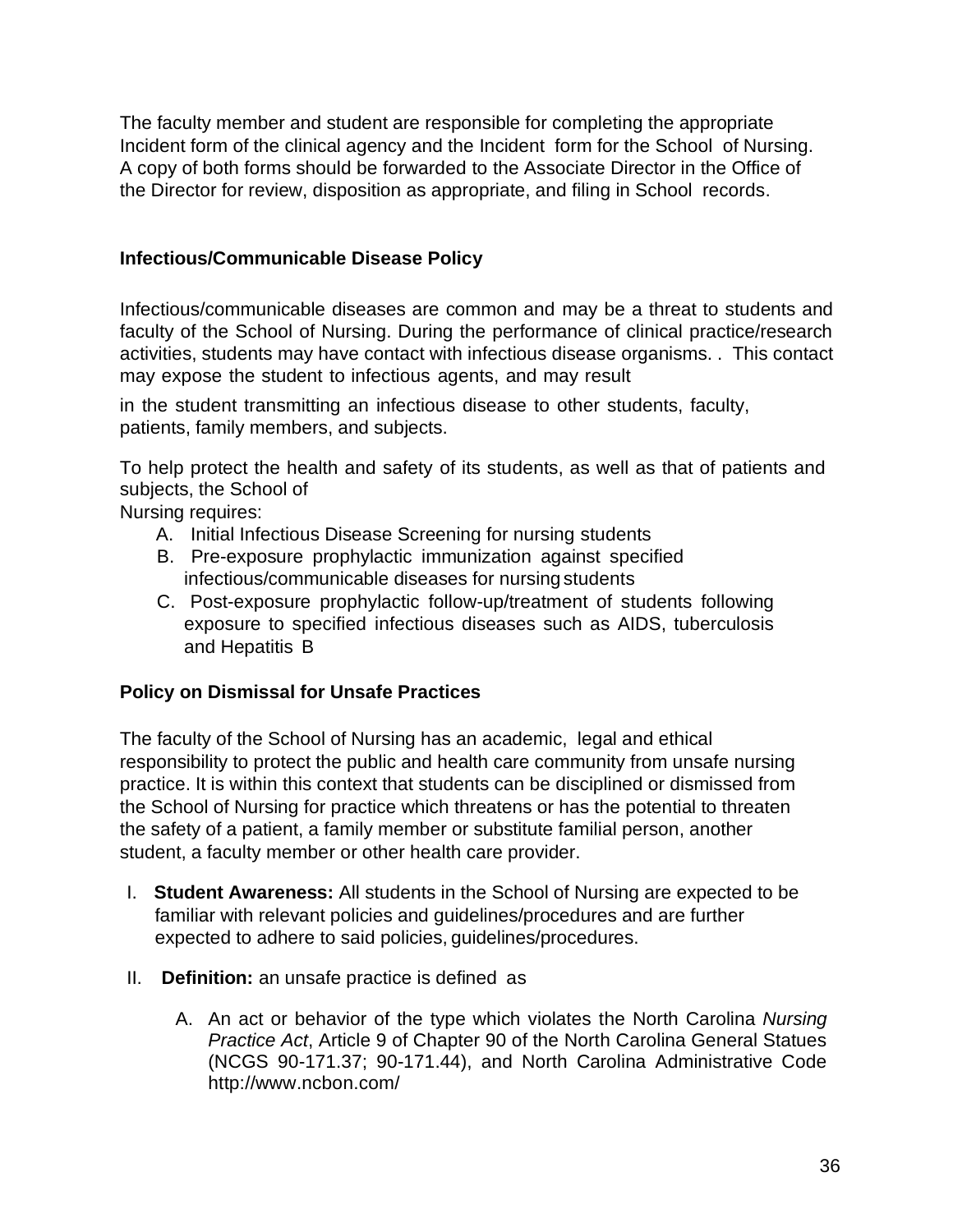- B. An act or behavior, which violates the *Code for Nurses* of the American Nurses' Association (www.nursingworld.org).
- C. An act or behavior which threatens or has the potential to threaten the physical, emotional, mental or environmental safety of the patient, a family member or substitute familial person, another student, a faculty member or other health careprovider.
- D. An act or behavior, which constitutes nursing practice for which a student is not authorized or educated at the time of the incident.

## **III. INVESTIGATION AND EVALUATION OF AN UNSAFE PRACTICE**

- A. When an incident occurs which a faculty member believes may constitute an unsafe practice, the faculty member shall immediately notify the student and instruct the student to leave the clinical setting. The faculty member will then notify the Course Coordinator, the Program Coordinator and Associate Director
- B. The course coordinator, the Program Coordinator, and the Associate Director will investigate the incident to determine the grounds that support or refute an unsafe practice incident(s). If the incident is minor, the faculty member, in consultation with the course coordinator, the Program Coordinator and Associate Director, may prescribe remedial work, simulation, or other appropriate instruction for the student. If the incident is not minor, the course coordinator and/or the Associate Director will notify the Department Chair.
- C. The Associate Director will review the findings and the recommendation of the faculty and will notify the Director of the School of Nursing of the resolve of the case. The Associate Director will notify the student if the decision is Dismissal from the School of Nursing. The student may appeal his/her case to the Director of the School of Nursing.

# **IV. HEARING PROCESS**

- A. The Director will refer the appeal to the Faculty Affairs and Student Affairs Committees for review. The respective committee chairpersons, will thereafter notify the student, the faculty member and the Associate Director as to the time and place for a hearing to determine whether an unsafe practice occurred and, if so, what resolution is recommended.
- B. The combined committee (Faculty Affairs and Student Affairs Committees, jointly) will hold a closed hearing at which time the faculty member and the Associate Director will be present and will provide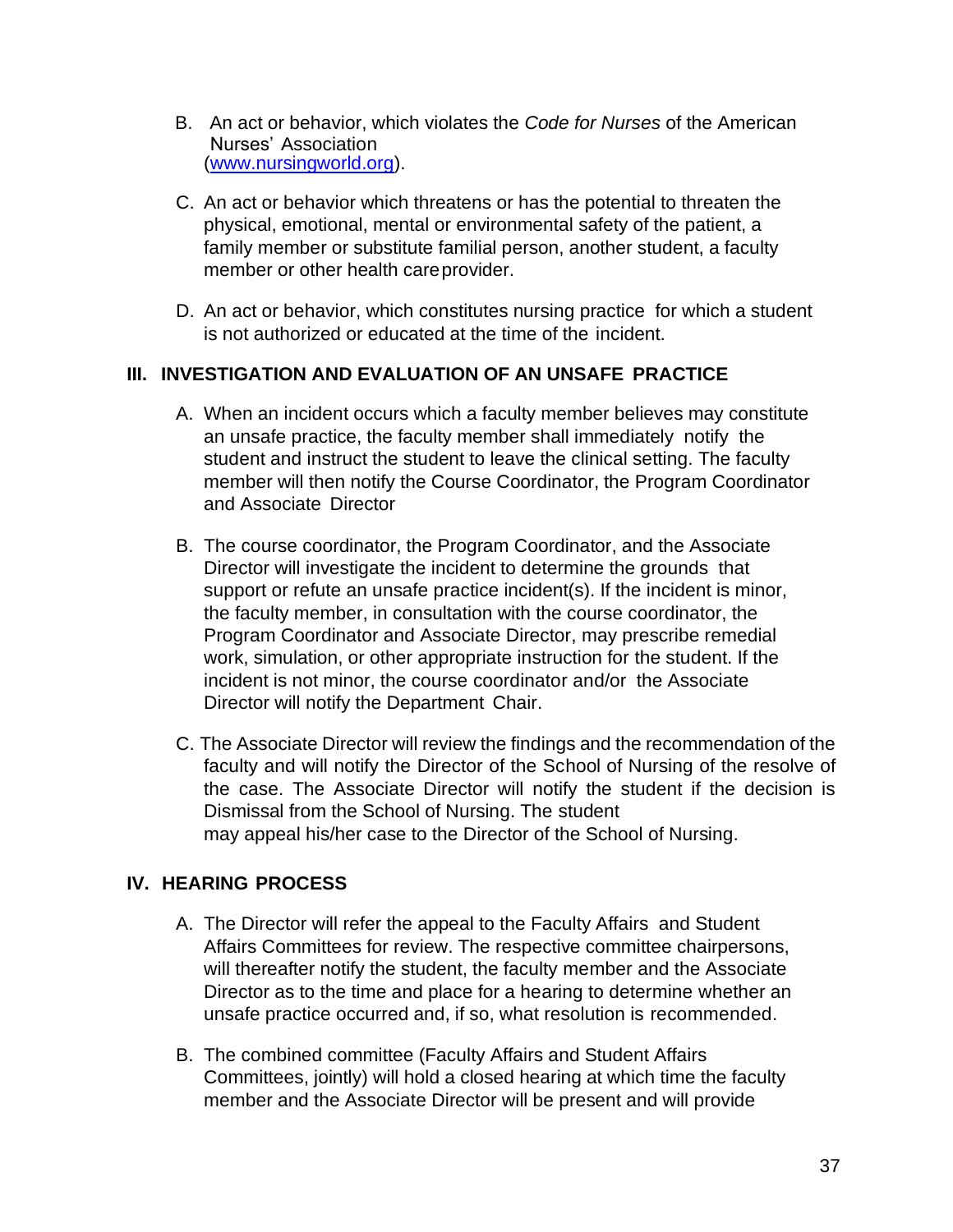documentation and other oral or written evidence regarding the incident. The student will be present and will be given an opportunity to provide documentation and other oral or written evidence regarding the incident. A transcription of the hearing will be made.

- C. Following the factual presentation, the combined committee will convene in executive session to determine whether an unsafe practice occurred and to recommend a resolution of the incident. The committee will base its recommendation on the evidence presented at the hearing.
- D. The committee shall make its recommendation in writing to the Director. The committee may recommend the following resolutions: no finding of an unsafe practice; a reprimand to the student; remedial work or instruction for the student; or dismissal.

## **V. POST HEARING PROCESS**

- A. The Director may accept, reject or modify the committee's recommendation. The Director's decision will be based on the transcript of the hearing and report of the joint committee. The Director will notify the Associate Director, the faculty member and the student of the determination and sanction, if any.
- B. Dismissal from the School of Nursing does not constitute dismissal from the university. Revised 6/18/14/

## <span id="page-37-0"></span>**Exit Survey**

Prior to graduation, each student will complete an exit survey about program satisfaction. If needed, the student can request an exit interview with the graduate coordinator.

#### <span id="page-37-1"></span>**Registration with NC Board of Nursing**

Once the MSN-FNP degree is conferred following graduation, the SON Director will forward a notarized letter to the NC Board of Nursing as outlined in the NP Rules: " A notarized letter of verification from the Director of the NP program including a) the type of NP program completed b) the date of completion of the program and c) that the program meets requirements as stated in the NP rules 21 NCAC-36085 or 21NCAC32M.080

#### **FNP CERTIFICATION**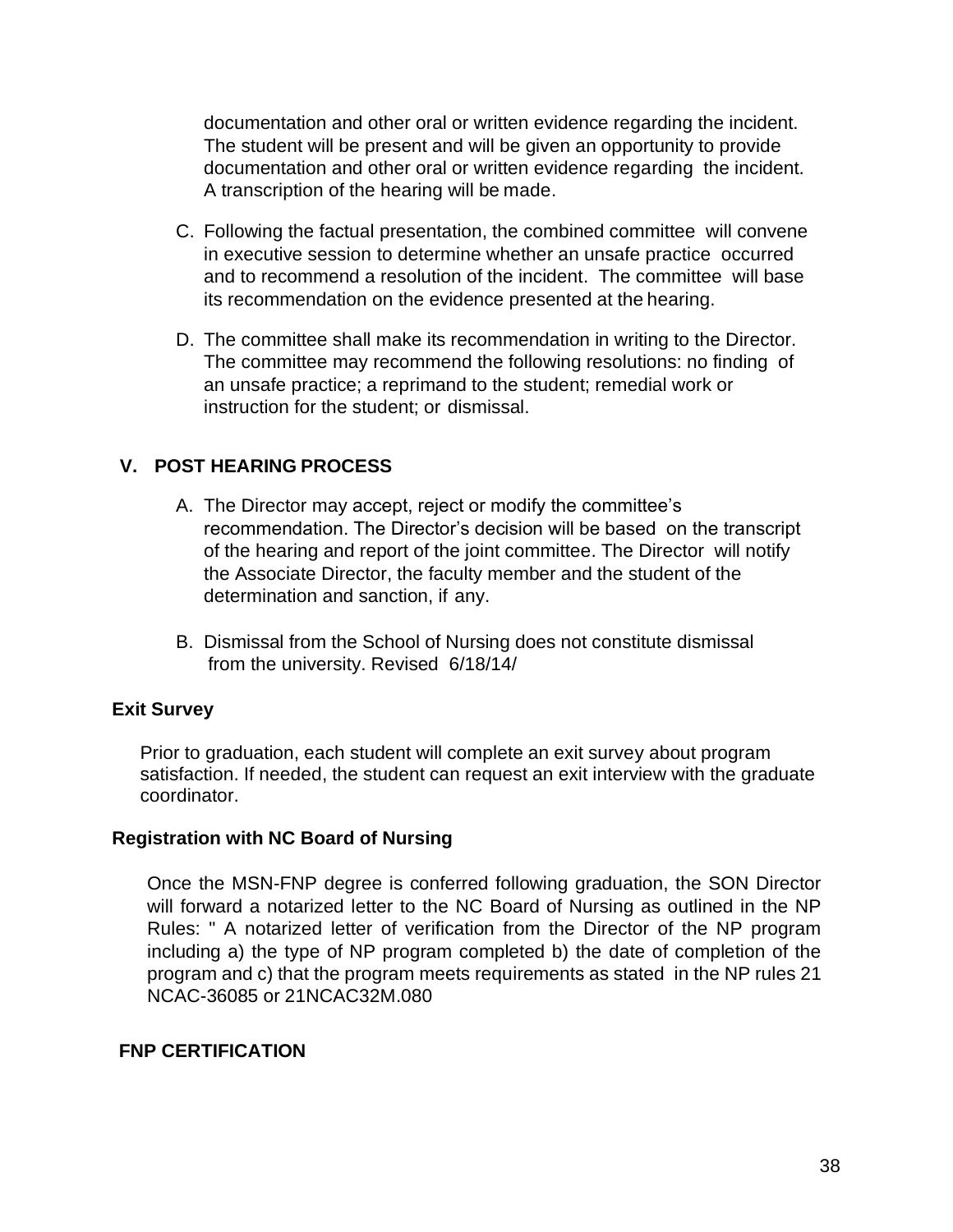In preparation for graduation, FNP-track students must plan for FNP credentialing. (Information is provided for two certification contacts, for convenience/options.) Students may contact either the American Nurses Credentialing Center (ANCC) at [http://www.nursecredentialing.org/Certification.aspx,](http://www.nursecredentialing.org/Certification.aspx) or the American Academy of Nurse Practitioner (AANP) at [www.aanp.org,](http://www.aanp.org/) for details and to request the necessary form(s).

The American Nurses Credentialing Center certification catalogue/instructions can be accessed directly at

[http://www.nursecredentialing.org/Certification/NurseSpecialties/FamilyNP.aspx. I](http://www.nursecredentialing.org/Certification/NurseSpecialties/FamilyNP.aspx)n particular, students must obtain Form E—Nurse Practitioner Educational Preparation Verification, for initial credentialing, which can be found on page 16, with the UNCW code found on page 27, of the ANCC catalog. For additional information, students can contact ANCC, 600 Maryland Avenue, SW, Suite 100 West, Washington, DC 20024-2571, (202) 651-7000, (800) 284-2378, fax: (202) 651-7004.

The American Academy of Nurse Practitioner certification catalogue/instructions can be accessed directly at

[http://www.aanpcertification.org/ptistore/control/certs/applications.](http://www.aanpcertification.org/ptistore/control/certs/applications) In particular, students must obtain the AANP Certification Program National Certification Examination Application, which is accessed via the web site. By submitting this application, verification is by official transcript displaying program completion and date degree conferred. For additional information, students can contact AANP, Certification Program, P. O. Box 12926, Austin, TX 78711, (512) 442-5202, fax: (512) 442-5221, or e-mail at [certification@aanp.org.](mailto:certification@aanp.org)

# <span id="page-38-0"></span>**FNP DESIGNATION**

Upon graduation, the UNCW diploma indicates that the degree earned is the Master of Science in Nursing (MSN). The program—Family Nurse Practitioner (FNP) designation—will appear on the UNCW transcript. The transcript reflects the MSN with FNP preparation.

# <span id="page-38-1"></span>**UNIVERSITY ACADEMIC EXPECTATIONS**

In choosing UNCW, you have become part of our community of scholars. We recognize that the UNCW learning experience is challenging and requires hard work. It also requires a commitment to make time available to do that hard work. The University expects you to make academics your highest priority by dedicating your time and energy to training your mind and acquiring knowledge. Academic success in critical thinking and problem solving prepares you for the changes and challenges you will encounter in the future. Our faculty and academic support resources are readily available as partners in this effort, but the primary responsibility for learning is yours.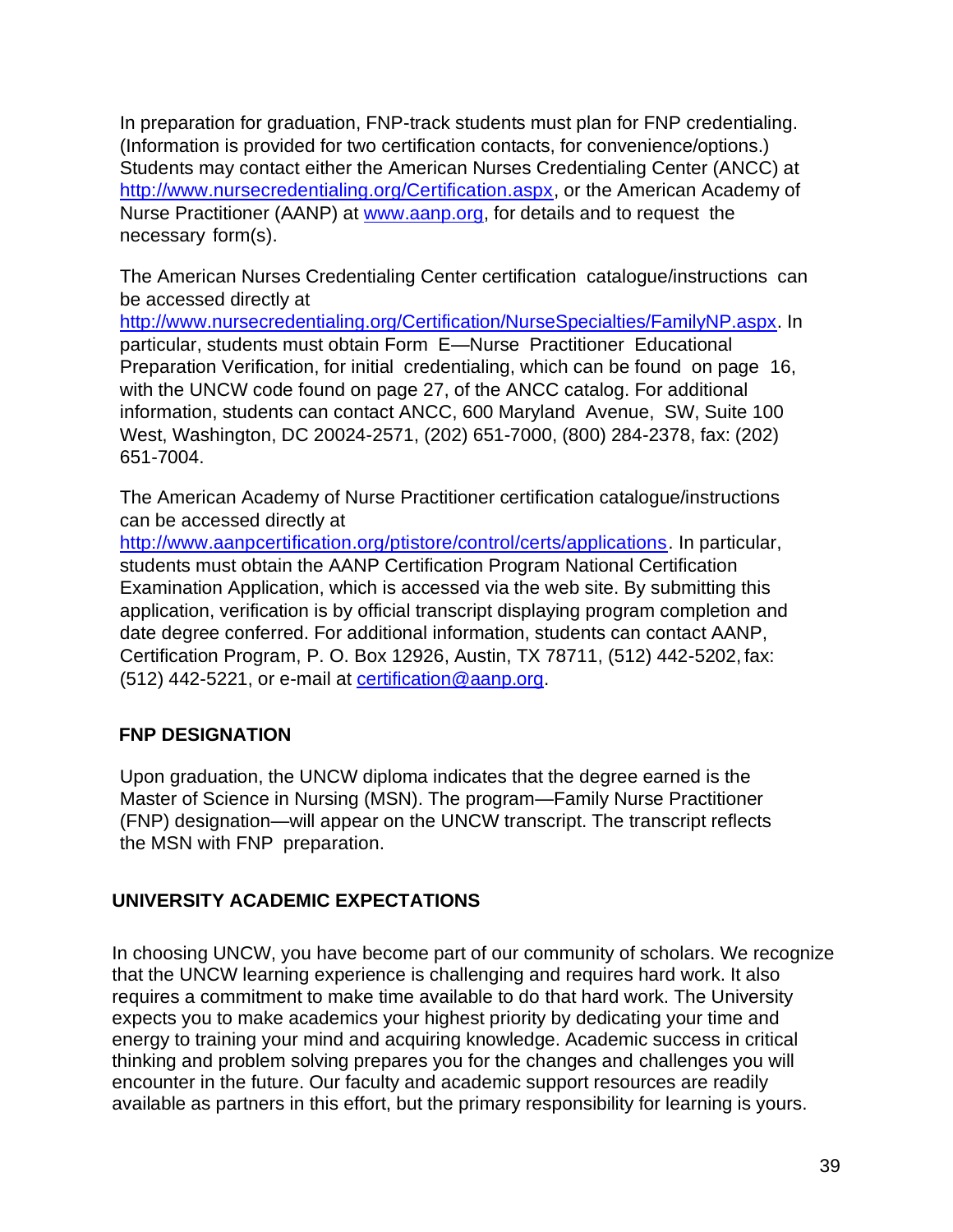# <span id="page-39-0"></span>**TECHNICAL SUPPORT**

If you have any issues using Blackboard or other technical issues, contact the Technology Assistance Center at 910-962-4357 (HELP) or using the ticketing system: [http://www.uncw.edu/itsd/index.html. T](http://www.uncw.edu/itsd/index.html)echnical issues are not an excuse for a late assignment. You must contact them for assistance within a timely manner. All contact with the TAC is documented and I will contact them if you state you are having technology issues to confirm you have made contact and determine the outcome of your contact. For more information on the TAC, please click the following link: <http://uncw.teamdynamix.com/TDclient/home/>

## <span id="page-39-1"></span>**ACADEMIC INTEGRITY**

All members of UNCW's community are expected to follow the academic Honor Code. Academic dishonesty in any form will not be tolerated in this class. All academic integrity violations will result in a failing grade for the course and will be reported to the University. Please read the UNCW Honor Code carefully (as covered in the UNCW Student Handbook): [www.uncw.edu/odos/honorcode. P](http://www.uncw.edu/odos/honorcode)lease be familiar with UNCW's position on plagiarism as outlined in the UNCW Student Handbook. Plagiarism is a form of academic dishonesty in which you take someone else's ideas and represent them as your own. Please note it is also possible to plagiarize yourself. If you use your work from a previous class or assignment in this class without proper citation, it is plagiarism (i.e., using the same paper, or substantial portions of the same paper, for two classes or assignments is not acceptable). It is always best to speak to the instructor prior to submitting a paper if there is a question regarding academic integrity.

## **UNCW STATEMENT ON DISVERSITY**

As an institution of higher learning, the University of North Carolina Wilmington represents a rich diversity of human beings among its faculty, staff, and students and is committed to maintaining a campus environment that values that diversity. Accordingly, the university supports policies, curricula, and co-curricular activities that encourage understanding of and appreciation for all members of its community and will not tolerate any harassment or disrespect for persons because of race, gender, age, color, national origin, ethnicity, creed, religion, disability, sexual orientation, political affiliation, marital status, or relationship to other university constituents.

# <span id="page-39-2"></span>**ZERO TOLERANCE POLICY**

UNCW practices a zero tolerance policy for violence and harassment of any kind. For emergencies contact UNCW CARE at 962-2273; Campus Police at 962-3184; or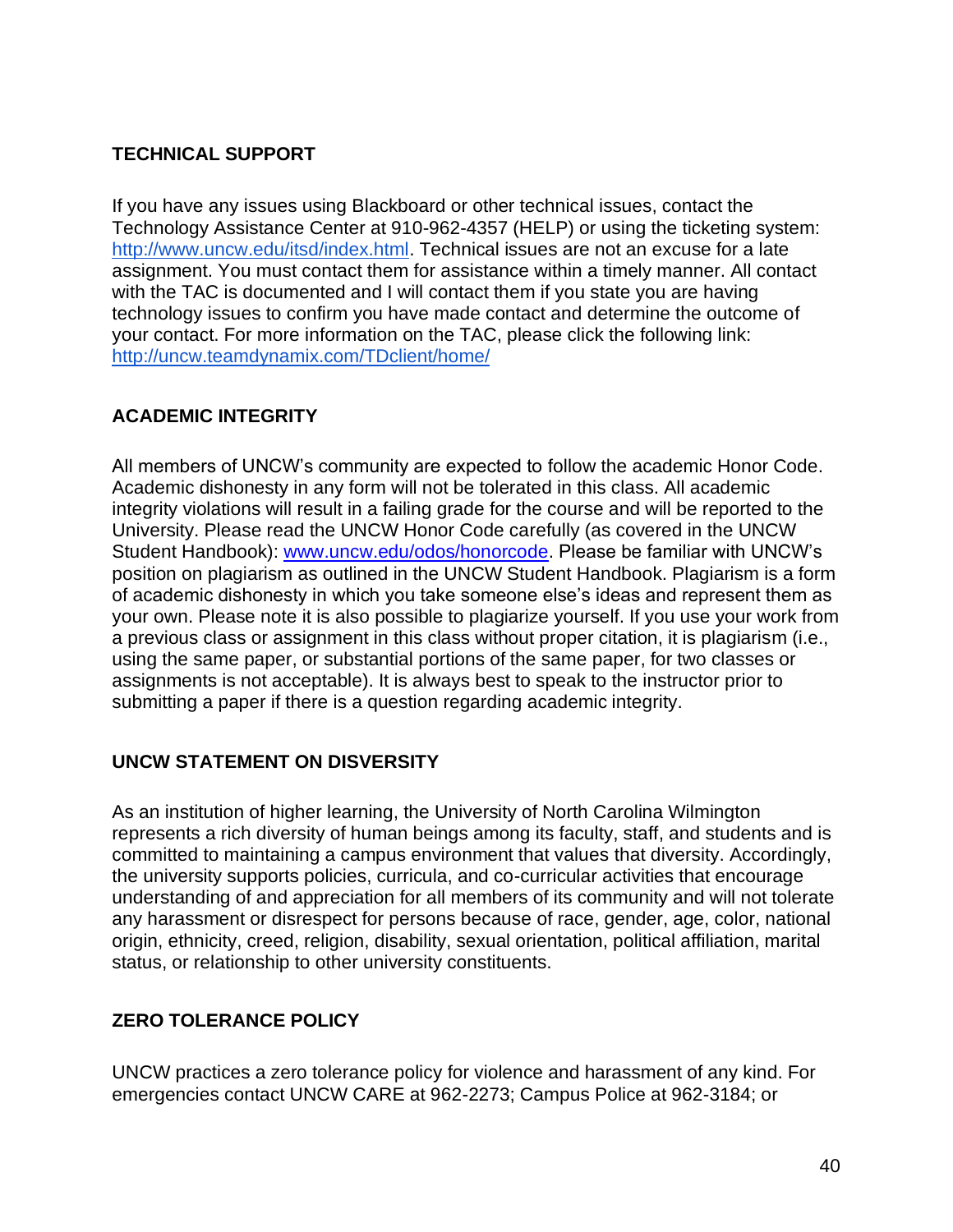# <span id="page-40-0"></span>**STUDENT SUPPORT SERVICES**

The Division of Student Affairs consists of fourteen functional departments, each of which is responsible for providing a variety of student support, service, and educational programs which are accessible to all members of the university community. The staff members are dedicated individuals known for their passion and commitment to implementing programs and services that affect student development over the course of a lifetime. Student Affairs provides excellent delivery of student services that are responsive to student needs and promotes the quality of life and education both inside and outside the classroom. We build institutional traditions and lifelong affiliations through creative programs, vibrant student organizations, and a living/learning environment built on core values and uncompromising principles. The Division is a leader and primary spokesperson for students. For a complete listing of all student support services, please click this link.

# **STUDENTS WITH DISABILITIES**

If you are a student with a disability and need accommodations, you must be registered with Disability Services (DePaolo Hall, 962-3746). Please provide your Accommodations Letter within the first week of class or as soon as possible. You should then meet with your instructor to make mutually agreed upon arrangements based upon the recommendations in the Accommodations Letter. For additional information please click the following link: [http://uncw.edu/disability/. Y](http://uncw.edu/disability/)ou can contact a representative by clicking on the following link and referring to the contact information for each representative:<http://uncw.edu/disability/about/contact.html>

# <span id="page-40-1"></span>**UNIVERSITY LEARNING CENTER**

DePaolo Hall, 910.962.7857, [www.uncw.edu/ulc](http://www.uncw.edu/ulc)

The University Learning Center's (ULC) mission is to help students become successful, independent learners. Tutoring at the ULC is NOT remediation: the ULC offers a different type of learning opportunity for those students who want to increase the quality of their education. ULC services are free to all UNCW students and include the following:

- Learning Services (University Studies) <http://www.uncw.edu/ulc/learning/index.html>
- Math Services <http://www.uncw.edu/ulc/math/index.html>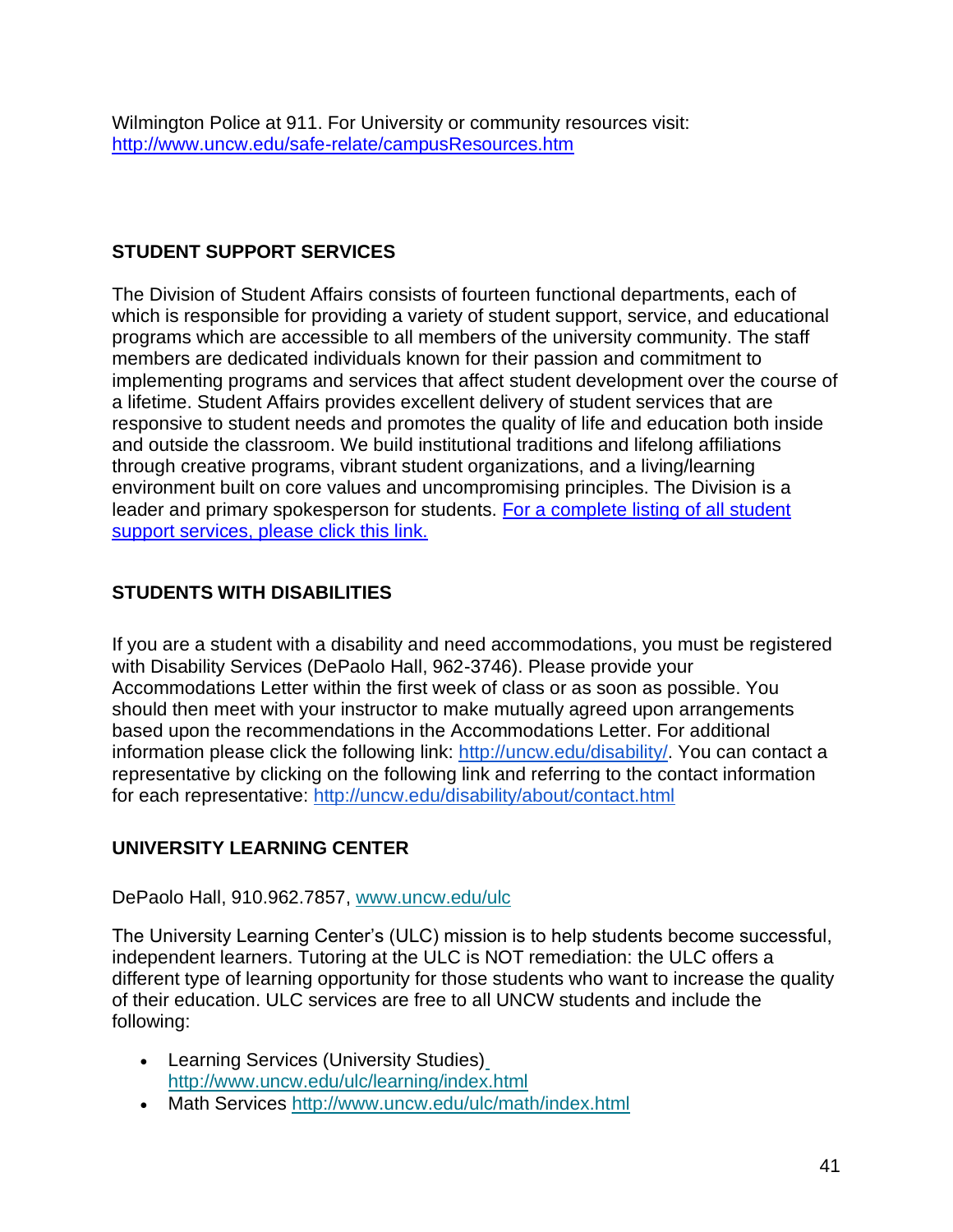- Study Skills <http://www.uncw.edu/ulc/study/index.html>
- Supplemental Instruction <http://www.uncw.edu/ulc/si/index.html>
- Writing Services <http://www.uncw.edu/ulc/writing/index.html>

#### **Appendix A Student's Consent Form SON Substance Abuse Policy**

Consent to the Substance Abuse Policy

I have read the UNC-W SON Substance Abuse Policy. I have been given an opportunity to ask any questions I may have about the policy. I understand my responsibilities in complying with the SON Substance Abuse Policy and any consequences regarding violation of the policy. I am voluntarily agreeing to participate in the UNCW SON program and abide by the Substance Abuse Policy.

Signed this day of  $\qquad \qquad .20$ .

(nursing student's signature) (printed name of student)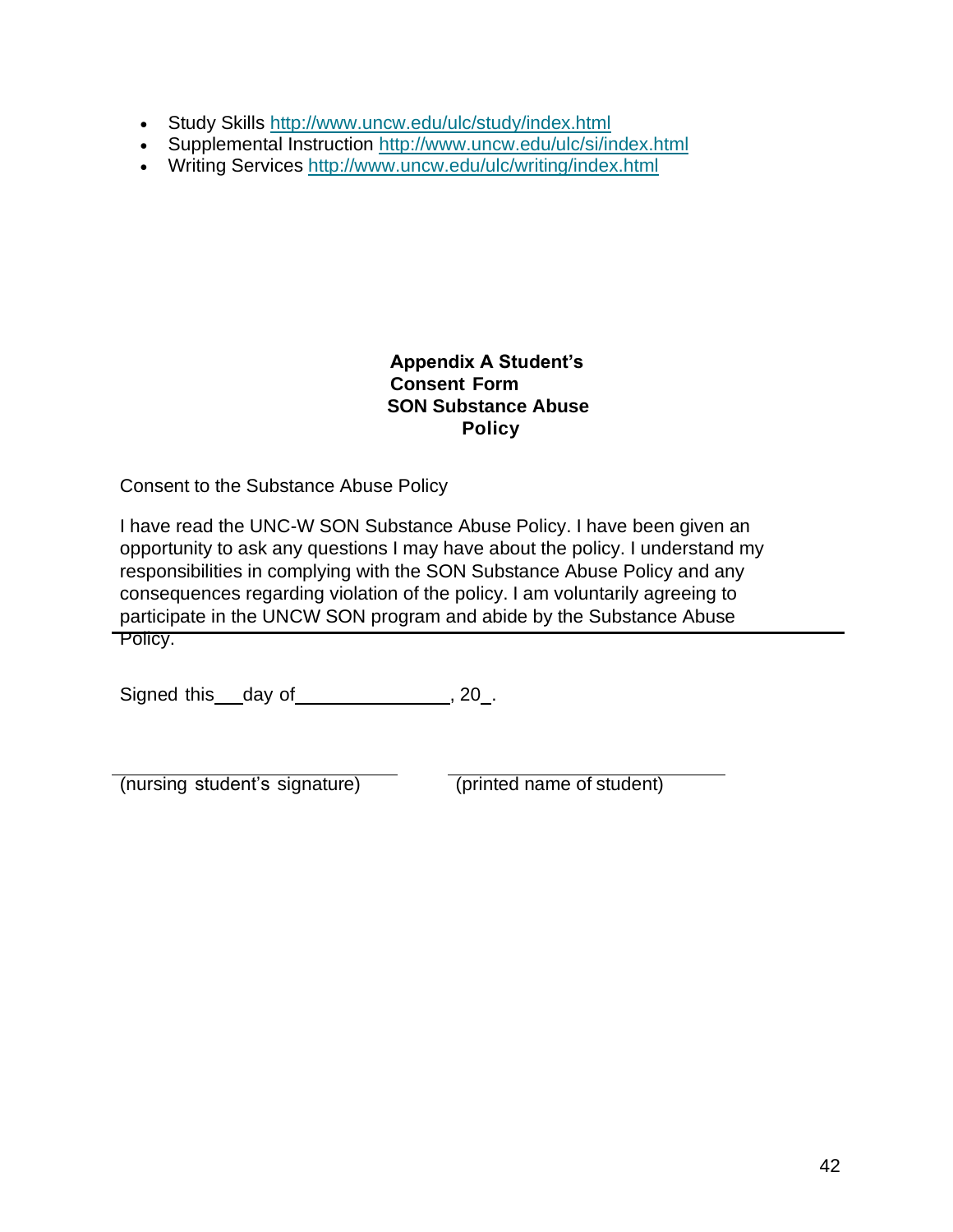## **Appendix B Notice of Drug Testing**

<span id="page-42-0"></span>To: (Name of Student)

From: (Faculty, School of Nursing)

Re: Reasonable Suspicion Drug Testing

Based on individual reasonable suspicion that you may be engaging in the impermissible use of drugs prohibited by the School of Nursing Program of the University of North Carolina Wilmington, you are to report to the Next Care Urgent Care Center located at 4815 Oleander Drive no later than \_\_\_\_\_\_\_\_\_\_\_\_\_(time) on

(date). You will be required to provide a urine and/or blood sample and/or submit to an alcohol breathalyzer test at that time, in accordance with

a) the policies and procedures established by the School of Nursing Program at the University of North Carolina Wilmington.

b) your signed consent to the provisions of the policy and the program for Substance Abuse. Confirmed confidential written results shall be sent to:

> Dr. Laurie Badzek, LLM, J.D, MS, RN, FAAN Director, School of Nursing University of North Carolina Wilmington 601 South College Avenue Wilmington, North Carolina

Signed:

(Nursing student) (Date & Time)

Clinical Faculty:\_\_\_\_\_\_\_\_\_\_\_\_\_\_\_\_\_\_\_\_\_\_\_\_\_\_\_(Date and

Time)